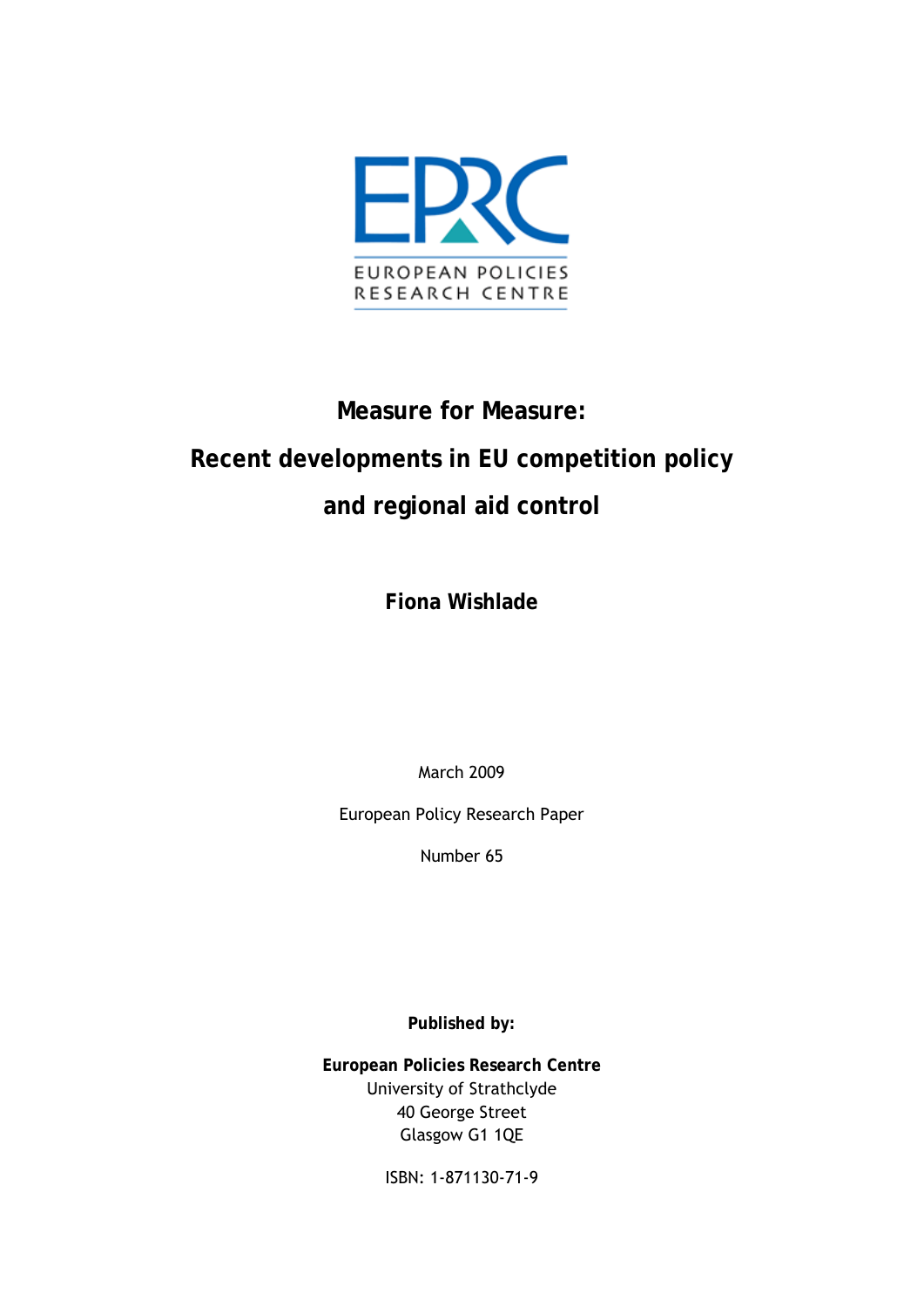

**European Policies Research Centre**  University of Strathclyde 40 George Street Glasgow G1 1QE United Kingdom

> Tel: +44 141 548 3061 Fax: +44 141 548 4898

Author email: [fiona.wishlade@strath.ac.uk](mailto:fiona.wishlade@strath.ac.uk)

[www.eprc.strath.ac.uk/eprc](http://www.eprc.strath.ac.uk/eprc)

The University of Strathclyde is a charitable body, registered in Scotland, number SC015263.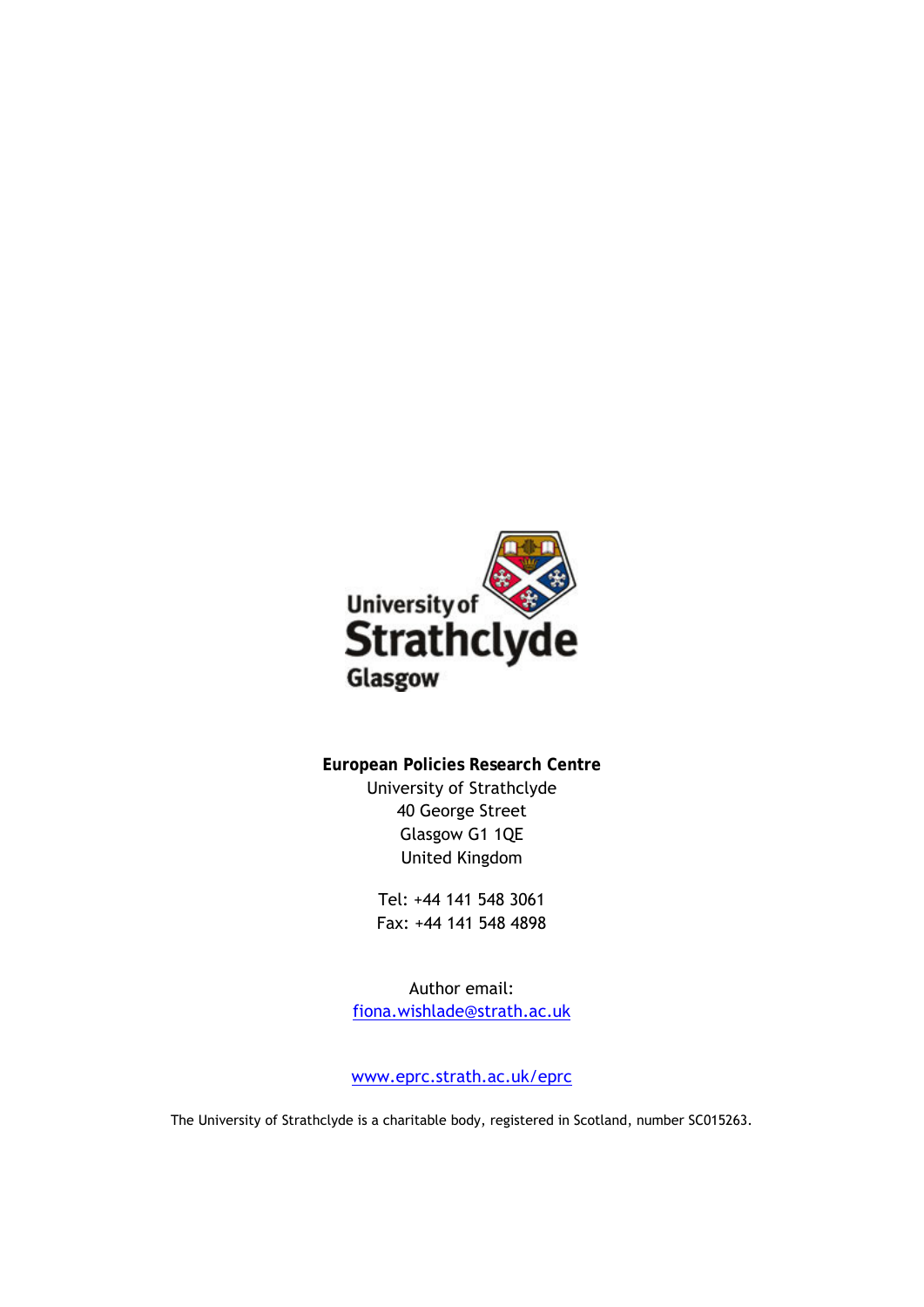### **Preface**

This paper provides a review and assessment of EU competition policy control of regional State aid. The paper was prepared by the European Policies Research Centre (EPRC) under the aegis of EoRPA (European Regional Policy Research Consortium), which is a grouping of national government authorities from countries across Europe. The Consortium provides sponsorship for the EPRC to undertake regular monitoring and comparative analysis of the regional policies of European countries and the inter-relationships with EU Cohesion and Competition policies. EoRPA members currently comprise the following partners:

#### **Austria**

• Bundeskanzleramt (Federal Chancellery), Vienna

#### **Finland**

• Työ- ja elinkeinoministeriö (Ministry of Employment and Economy), Helsinki

#### **France**

• Délégation interministérielle à l'aménagement et à la compétitivité des territoires (DIACT), Paris

#### **Germany**

- Bundesministerium für Wirtschaft und Arbeit (Federal Ministry for Economics and Labour), Berlin
- Ministerium für Wirtschaft, Technologie und Arbeit, Freistaat Thüringen, Erfurt

#### **Italy**

• Ministero dello Sviluppo Economico (Ministry of Economic Development), Dipartimento per le Politiche di Sviluppo e Coesione (Department for Cohesion and Development Policies), Rome

#### **Netherlands**

• Ministerie van Economische Zaken (Ministry of Economic Affairs), The Hague

#### **Norway**

• Kommunal-Og Regionaldepartementet (Ministry of Local Government and Regional Development), Oslo

#### **Poland**

• Ministerstwo Rozwojce Regionalnego (Ministry of Regional Development), Warsaw

#### **Sweden**

• Näringsdepartementet (Ministry of Enterprise, Energy and Communications), Stockholm

#### **United Kingdom**

- Department for Business, Enterprise and Regulatory Reform, London
- The Scottish Government, Enterprise, Transport and Lifelong Learning Department, Glasgow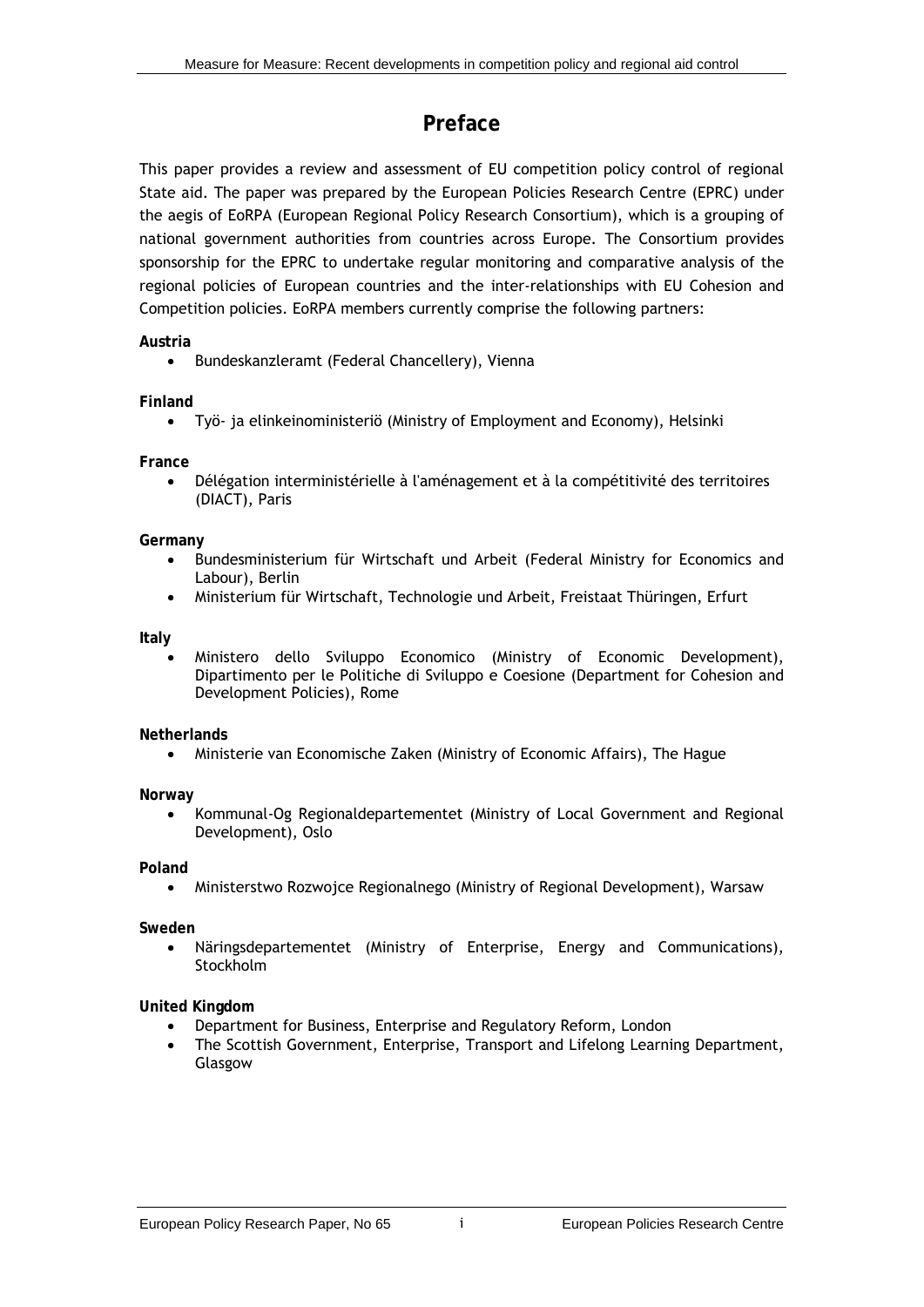The research for this paper was undertaken by EPRC in consultation with EoRPA partners. It involved a programme of desk research and fieldwork visits among national and regional authorities in sponsoring countries during Spring/Summer 2008 and was finalised in Autumn 2008.

The paper was drafted by Fiona Wishlade. It draws on country-specific research contributed by the following research team:

- 
- 
- Dr Martin Ferry & Rona Michie (United Kingdom)
- Frederike Gross (France) Laura Polverari (Italy)
- Frederike Gross and Dr Katja Mirwaldt (Belgium)
- Professor Henrik Halkier (Denmark) Heidi Vironen (Finland, Sweden)
- 
- Dr Sara Davies (Germany) Dr Irene McMaster and Dr Katja Mirwaldt (EU12) together with country specialists
	- Dr Martin Ferry (Poland) Carlos Méndez (Portugal, Spain)
		- Dr Katja Mirwaldt and Frederike Gross (Luxembourg)
		-
		- Maria-Amalia Vergoula (Greece)
		-
- Stefan Kah (Austria) Professor Douglas Yuill (The Netherlands, Norway)
- Dr Irene McMaster (Ireland)

Many thanks are due to everyone who participated in the research. The European Policies Research Centre also gratefully acknowledges the financial support provided by Sponsors of the EoRPA Consortium.

**European Policies Research Centre** 

**March 2009** 

#### **Disclaimer**

It should be noted that the content and conclusions of this paper do not necessarily represent the views of individual members of the EoRPA Consortium.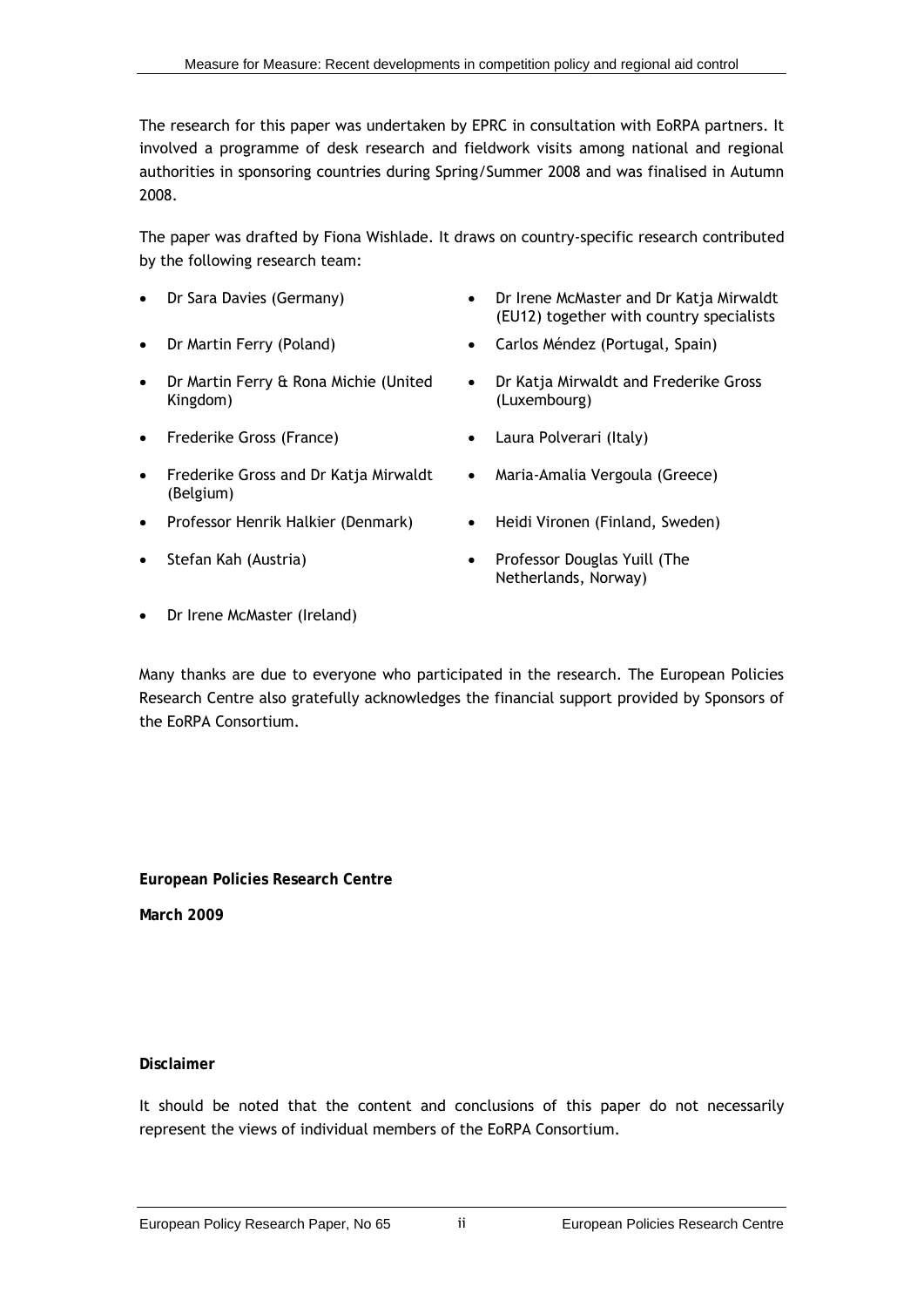### **CONTENTS**

| 1.                                |                                                                                 |
|-----------------------------------|---------------------------------------------------------------------------------|
| 2.                                | COMPETITION POLICY AND REGIONAL STATE AID UPDATE  2                             |
| 2.1<br>2.2<br>2.3                 |                                                                                 |
| 3 <sub>1</sub>                    | THE REGULATORY ARCHITECTURE FOR REGIONAL AID 16                                 |
| 3.1<br>3.2<br>3.3<br>3.4          | Approval of schemes under the 2007-13 Regional aid guidelines 20                |
| 4.                                |                                                                                 |
| 5.                                |                                                                                 |
| 5.1<br>5.2<br>5.3<br>5.4<br>5.5   |                                                                                 |
| 6.                                |                                                                                 |
| 6.1<br>6.2<br>6.3<br>6.3.2<br>6.4 | Aids reported under the transparency mechanism of the Multisectoral Framework41 |
| 7.                                |                                                                                 |
| 8.                                |                                                                                 |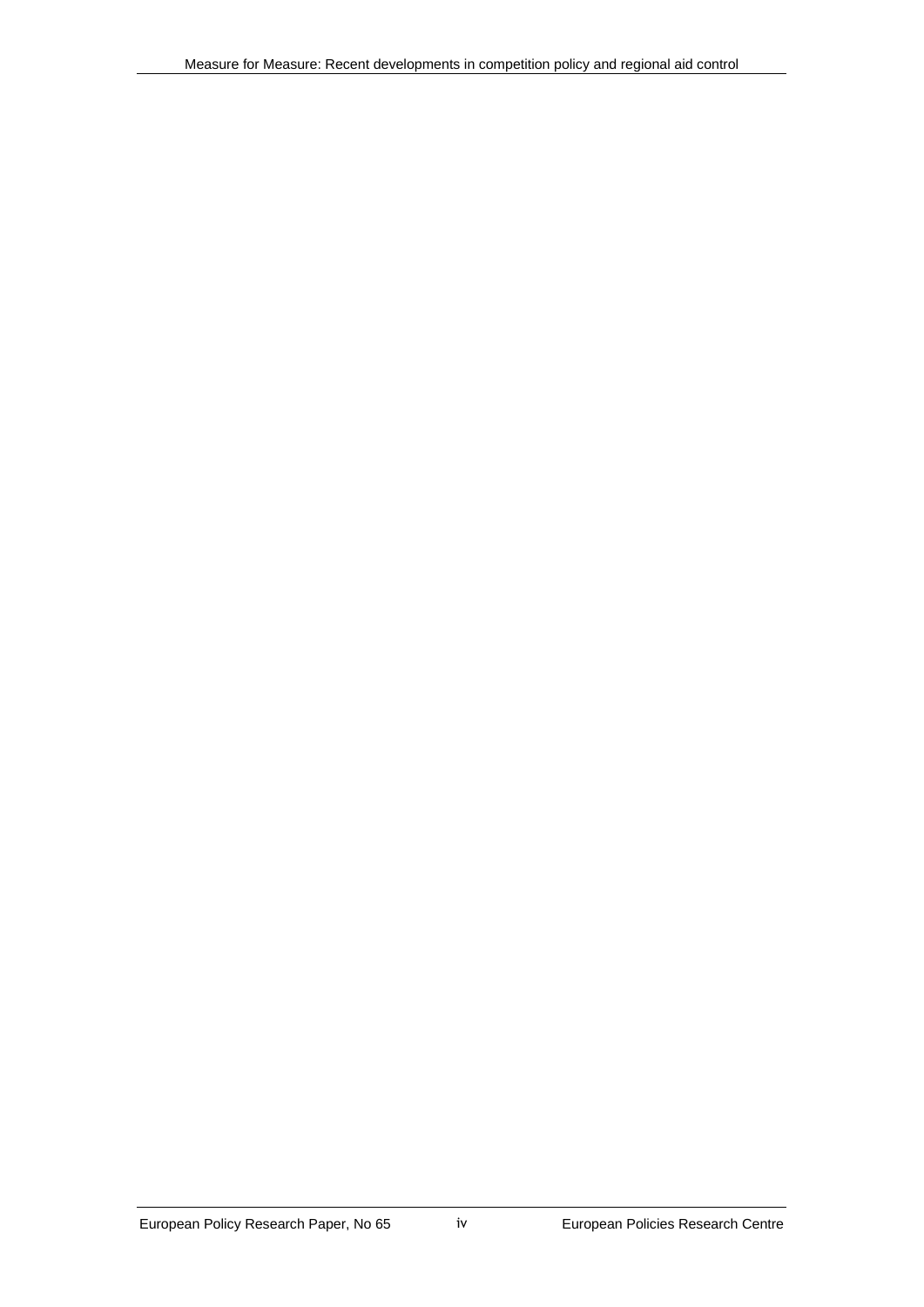## <span id="page-6-0"></span>**Measure for Measure: Recent developments in EU competition policy and regional aid control**

### **1. INTRODUCTION**

Over the past decade the regulatory framework for regional aid has changed radically. The EU is now well into its second set of multiannual guidelines which determine the overall coverage of the assisted areas, area designation criteria, maximum rates of award and forms of aid for all Member States. Prior to the 2000-2006 Regional Aid Guidelines (RAG [1](#page-6-1)998), $<sup>1</sup>$  the Commission lacked a comprehensive and predictable framework for assessing</sup> the regional aid proposals of the Member States. Driven by the planning schedule for EU cohesion policy and pressures for policy coordination, not to mention the impact of enlargement, RAG 1998 brought some order to the approval of national assisted area maps and ceilings and made competition policy control of regional aid proactive, rather than essentially reactive as it had been in the past. The 2007-13 Regional Aid Guidelines (RAG [2](#page-6-2)006)<sup>2</sup> followed a similar pattern, maintaining the broadly the same criteria for 'a' regions, but offering more flexibility for 'c' areas (but lower coverage) and further reducing aid ceilings.

In parallel, the Commission has sought to address its longstanding concern at the use of regional aid for large projects, reflecting its view that the distortive effect of such aid is magnified as other government-induced distortions of competition are dismantled and markets become more open and integrated.<sup>[3](#page-6-3)</sup> This began in 1998 and, following substantial reforms in 2002, has become an integral part the regional aid guidelines; it significantly reduces award values to large firms, requires reporting of all cases and notification of those above given thresholds.

Alongside the substantive impact of these changes, regional aid control has also been affected by changes in the Commission's wider State aid agenda, reflected in the State Aid Action Plan (SAAP), adopted in 2005.<sup>[4](#page-6-4)</sup> This emphasised the need for 'less and better' targeted aid and a 'refined' economic approach, more effective procedures and partnership between the Commission and the Member States in enforcement. For regional aid, the most tangible outcome of this agenda was the first block exemption regulation in the field of regional aid,<sup>[5](#page-6-5)</sup> enabling the majority of regional aid schemes to escape notification. This

<sup>&</sup>lt;sup>1</sup> Regional Aid Guidelines, OJEC No C 74 of 10 March 1998.

 $^2$  Guidelines on National Regional Aid for 2007-13, OJEU No C 54 of 4 March 2006.

<span id="page-6-3"></span><span id="page-6-2"></span><span id="page-6-1"></span><sup>&</sup>lt;sup>3</sup> Multisectoral Framework on regional aid to large investment projects - Rescue and restructuring aid

<span id="page-6-4"></span>and closure aid for the steel sector, OJEC No C 70/8 of 19 March 2002, paragraph 8.<br><sup>4</sup> State Aid Action Plan - Less and better targeted state aid: a roadmap for state aid reform 2005-2009, COM(2005) 107 final.

<span id="page-6-5"></span><sup>&</sup>lt;sup>5</sup> Commission Regulation (EC) No 1628/2006 of 24 October 2006 on the application of Article 87 and 88 of the Treaty to national regional investment aid, OJEU No L 302 of 1 November 2006.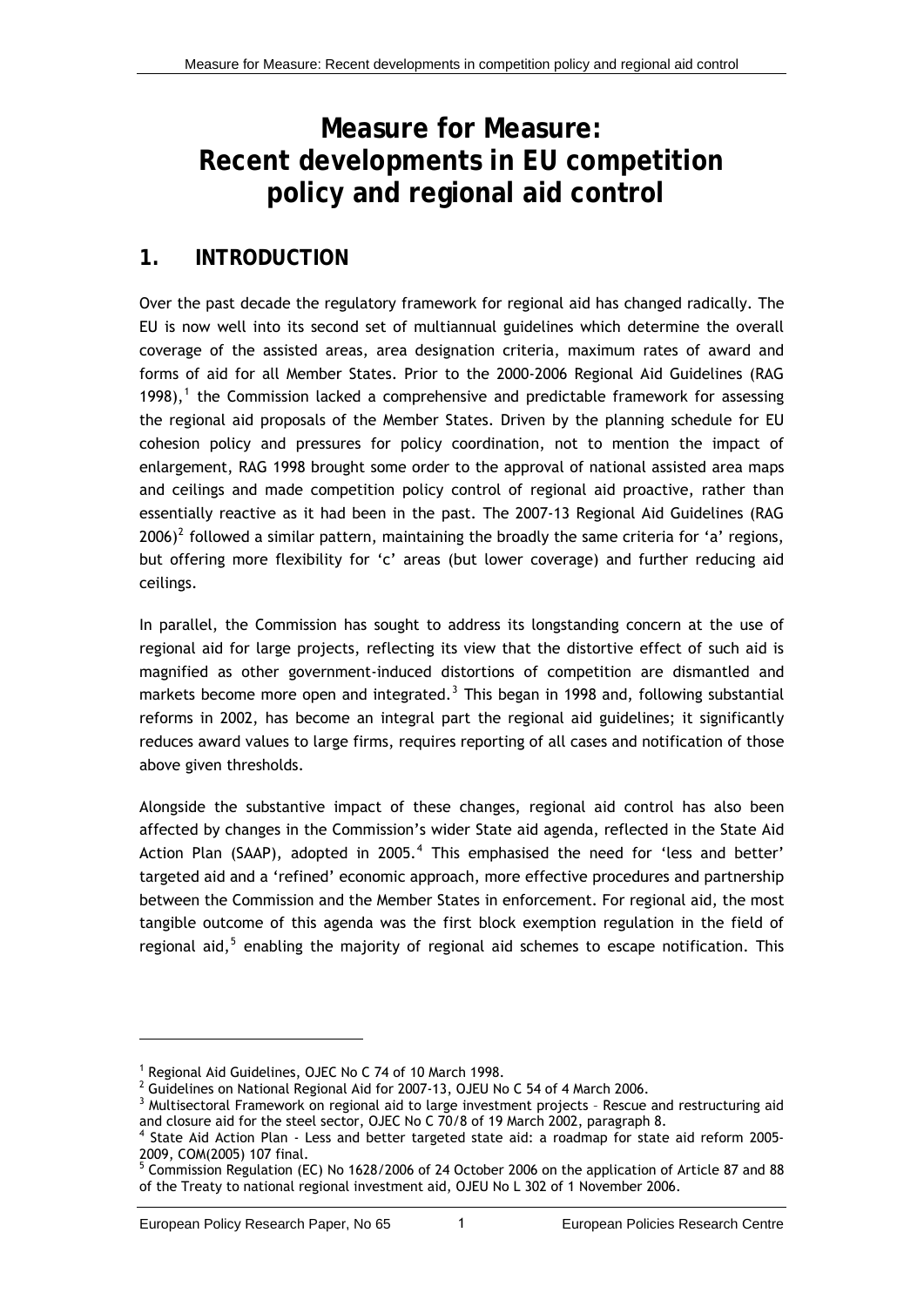<span id="page-7-0"></span>regulation is itself in the process of being superseded by a 'super' block exemption regulation covering a range of aid types.<sup>[6](#page-7-0)</sup>

Together, the regional aid guidelines, the block exemption regulations and the rules on aid to large projects have brought about step change in the Commission's handling of regional aid. This has required not only the redrawing of the assisted area maps in all countries, but also the expiry of all aid schemes dependent on the previous map. The majority of assisted area maps for 2007-13 were approved in the course of 2006 and early 2007. As a result, for the Member States, the emphasis has shifted to the implementation phase since an approved regional aid map is a necessary pre-condition for authorised regional aid schemes.

Against this background, the main focus of this paper is on the implementation of aid schemes within the context of the new regulatory framework. The paper begins with an overview of the main recent developments in State aid control of relevance to regional aid (Section 2). It goes on to outline the new regulatory architecture for regional aid control (Section 3) before looking in more detail at aid measures reported under the block exemption regulation (Section 4), at measures requiring notification (Section 5) and at the scale and treatment of aid to large projects (Section 6). Section 7 provides a brief overview of regional incentive policy in selected Member States. A final section highlights some issues that merit further discussion.

### **2. COMPETITION POLICY AND REGIONAL STATE AID UPDATE**

This section reports briefly on three developments of relevance to the control of regional aid. First, changes in assisted areas; second the adoption of the General Block Exemption Regulation to replace the existing Regulations, including the Regional Block Exemption Regulation; and third, the recent Court decision on the issue of regional tax autonomy and the definition of regional aid.

### **2.1 Assisted area maps – recent developments**

### *(i) Approval of the Italian assisted areas*

While most assisted area maps were approved in the course of 2006 and early 2007, the Italian submission was delayed due to domestic difficulties in producing a map. These difficulties stemmed from two main factors. First, constitutional reforms have devolved economic development responsibilities to the regional level; as a result, the emphasis was on reaching agreement between the regions. Second, Italy was accorded a very small 'c' area population quota– just 3.9 percent of the national population. Moreover, of this quota, most (2.9 percent) was accounted for by Sardegna which, as an economic development area, had an *a priori* claim on 'c' area status. Ultimately Sardegna was persuaded to concede some 700,000 of its total population quota (1.6 million) to other regions. After

<sup>&</sup>lt;sup>6</sup> RAPID Press Release (2008) State aid: Commission adopts Regulation automatically approving aid for jobs and growth, IP/1110/08 of 7 July; Commission Regulation (EC) No 800/2008 of 6 august 2008 declaring certain categories of aid compatible with the common market in application of Article 87 and 88 of the Treaty (General Block Exemption Regulation), OJEU No L 214/3 of 9 August 2008.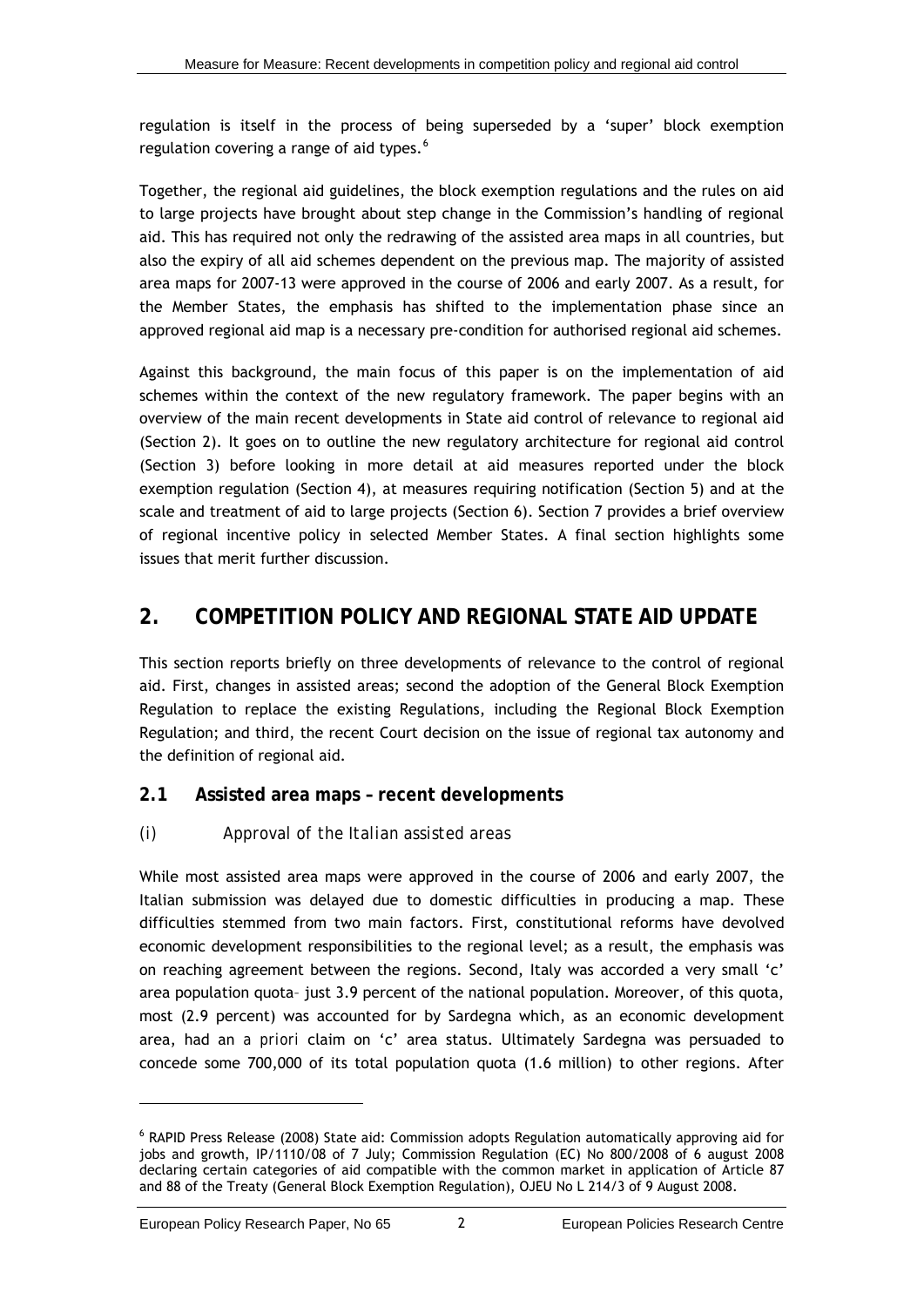<span id="page-8-0"></span>many months of negotiation, and an informal rejection of the original proposal by the Commission, the map was 'pre-notified' on 30 March 2007 and following a meeting with the Commission was formally notified on 12 June 2007; further discussions and amendments to the proposal took place during the course of the autumn, with the map ultimately being approved in November 200[7](#page-8-0).<sup>7</sup> The difficulties involved in agreeing a map with such a small quota make clear why the Italian authorities had been opposed to the retention of 'c' areas (other than for regions losing 'a' region status) in the 2007-13 period.

The bulk of the Italian assisted areas map comprises full 'a' regions (Campania, Puglia, Sicilia and Calabria) and one statistical effect 'a' region (Basilicata); together these amount to about 29 percent of the national population and almost 90 percent of the assisted areas.

As noted, of the total 'c' area quota of 3.9 percent of the national population, around three-quarters of this was accounted for by the status of Sardegna as an economic development region on the basis of *Paragraph 30a.* Under the political compromise reached within Italy, 55.1 percent of the Sardinian population was designated on this basis with coverage including at least part of every commune in the region.

Only one area (adjoining parts of Abruzzi and Lazio) was designated on the basis of *Paragraph 30c*, reflecting the constraint of the remaining population quota (740,433) on designating areas with a minimum population of 100,000. The Abruzzi-Lazio zone contains a population of 263,219.

Also in Abruzzi, the Commission approved the designation of Castel di Sangro, with a population of 5,749, on the basis of *Paragraph 30e* reflecting the geographical isolation of the area in the Appenines.

Five zones with a total population of just over 500,000 were approved under *Paragraph 30g* (areas bordering 'a' regions); Sardegna aside, this provision accounted for the highest 'c' area population coverage (2.5 percent of the assisted area population). Three of the areas (all in Friuli-Venezia Giulia) border Slovenia; two further areas are in Molise, bordering Basilicata, and Lazio, bordering Campania.

Eight zones with a total population of 435,265 were designated under *Paragraph 30h*  (restructuring). These are in Piemonte / Val d'Aosta (65,382), Veneto (50,070), Liguria (50,155), Emilia-Romagna (50,001); Abruzzi (58,892) and three zones in Lazio each containing 50,000-60,000 inhabitants.

Last, six areas with a total population of 165,919 were designated for SME aid on the basis of *Paragraph 31.* Two of these zones are in Lazio, two are in Toscana and there is one each in Umbria and Marche.

Under the transitional arrangements, Italy had a quota of 5.6 percent of the national population. This was used to designate 38 areas in the regions of Val d'Aosta, Piemonte,

 $^7$  Guidelines on national regional aid 2007-2013: National regional State aid map - Italy (N324/07), OJEU No C90/4 of 11 April 2008.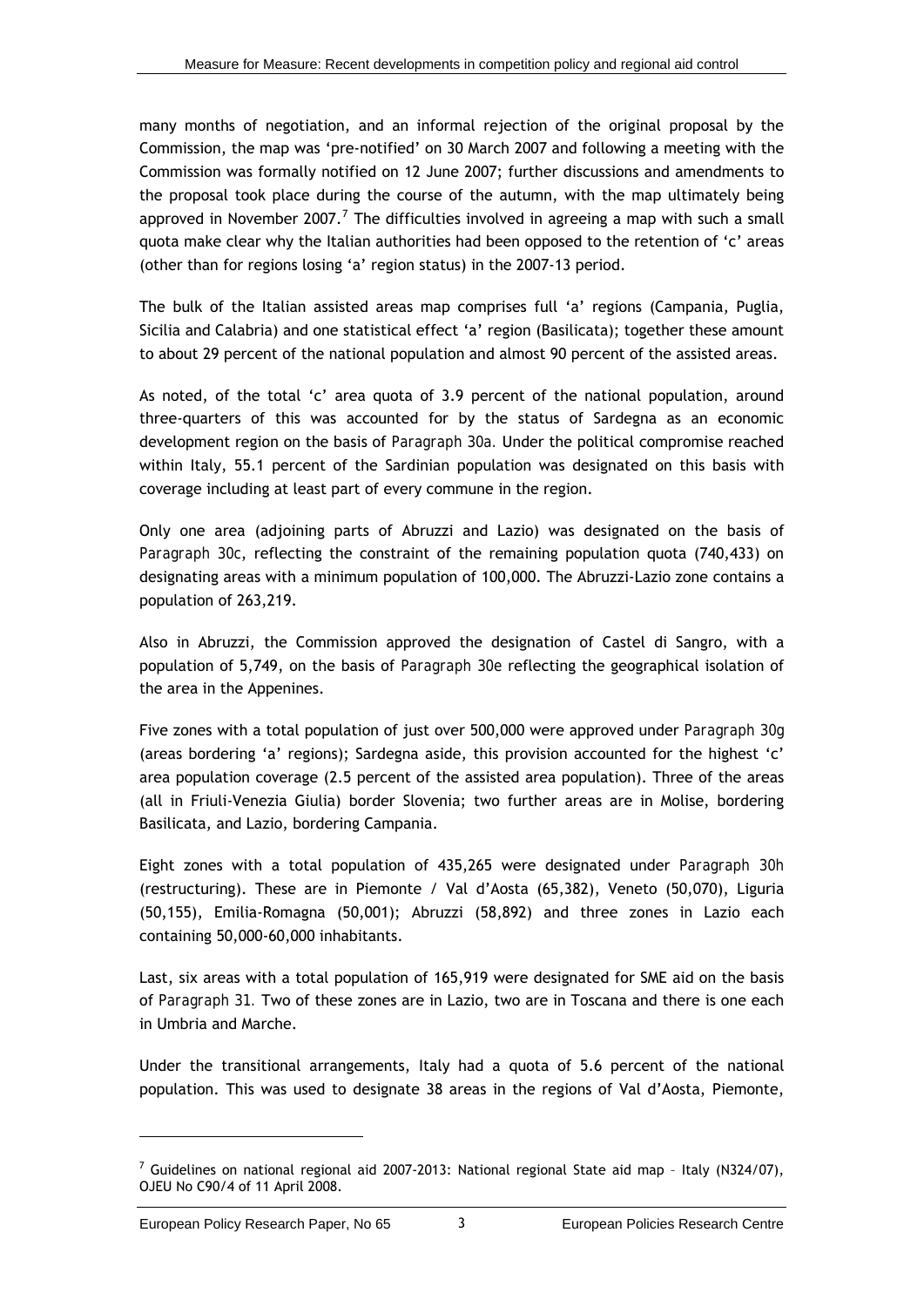Lombardia, Veneto, Liguria, Emilia Romagna, Toscana, Umbria, Marche, Abruzzo, Lazio and Molise. Eligibility of these areas expires on 1 January 2009.

The overall outcome of this process is that every NUTS II region except the autonomous provinces of Bolzano and Trento contain assisted areas; however, following the expiry of the transitional period, Lombardia will also cease to have any assisted areas.

### *(ii) Extension of the French map*

Also worth noting is that the French authorities have made an adjustment to the existing map. This used a population 'reserve' which had been set aside to cover future requirements to expand assisted area coverage. The reserve amounted to 250,120 inhabitants; the extension to the map involves 70,950. This was approved by the Commission in June 2008. Two distinct areas were added to the map. First, in the Centre region, the French authorities proposed two labour market areas (Chateaudun and Nogentle-Rotrou) on the basis of *Paragraph 30h* of the Guidelines (areas affected by restructuring); these areas contained a population of 52,741. This was justified on the basis of recent job losses following plant closures and the fall in employment relative to the national average. Second, in the Picardie region, a modest extension (18,209 inhabitants) was made to an existing area designated on the basis of *Paragraph 30c* (areas with a minimum population of 100,000 with below EU average GDP per head or above national average unemployment). It is anticipated that the French authorities will make further use of the reserve to designate areas affected by restructuring in the defence sector.

### *(iii) Impact on assisted area coverage*

Overall these changes are clearly small and neither the Italian map nor the extension of the French map changes the overall picture of assisted areas across the EU as a whole. This is illustrated in [Figure 1.](#page-10-0) This shows that, as is well-known, coverage is heavily concentrated in the new Member States where almost 98 percent of the population resides in assisted areas; by contrast, less than a third of the EU15 population has assisted area status. There is also a sharp divide regarding 'a' region status. This covers 95 percent of the new Member States population, but just 15 percent of that of the EU15. Across the EU27, half of the 'c' areas are designated on the basis of Paragraph 30c, ie. they involve population blocks of at least 100,000 and meet the GDP or unemployment criteria.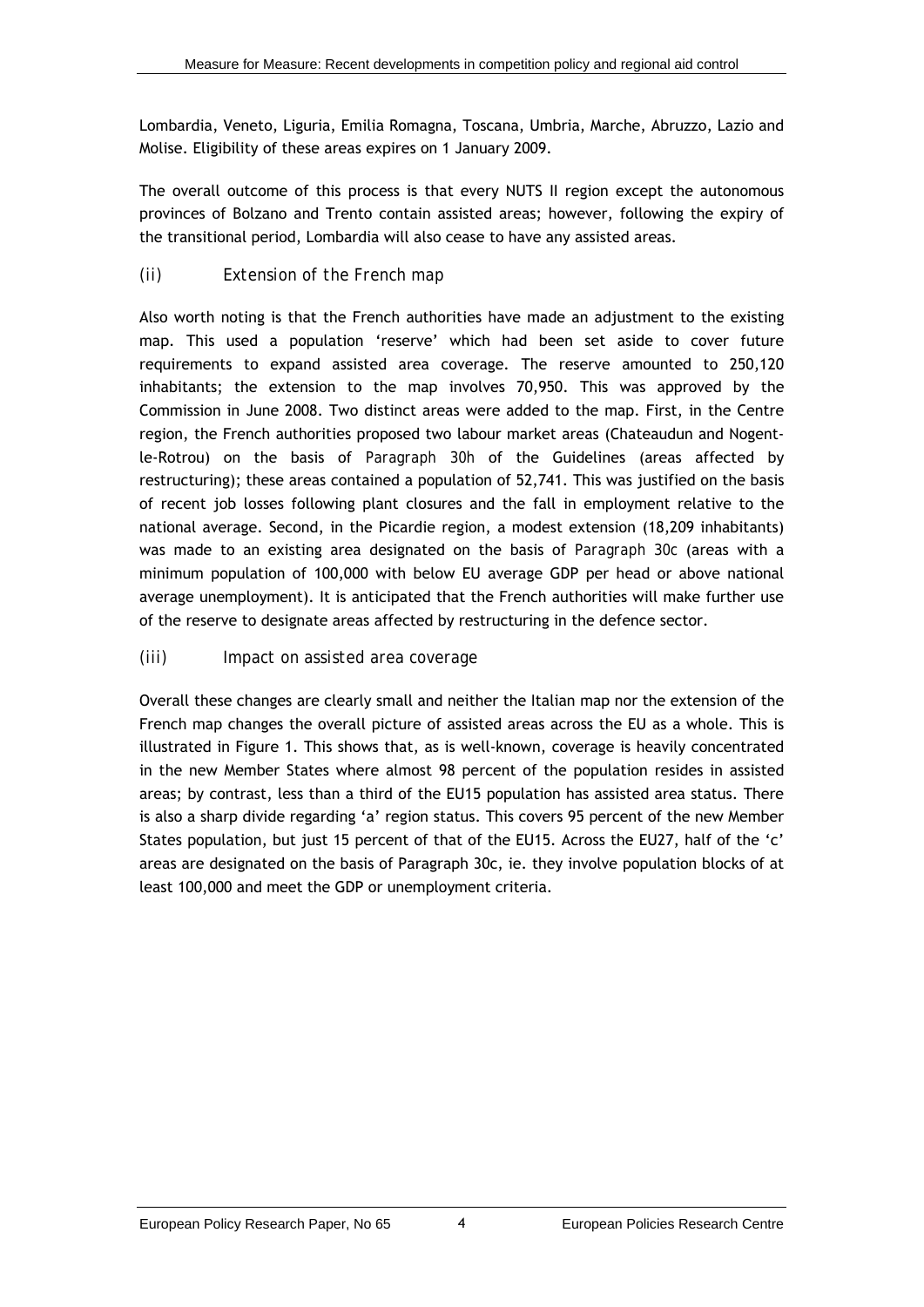|                           | a'<br>regions | Stat<br>effect   | Econ<br>dev      | <b>LPD</b>      | Cyprus/<br>Lux    | $\overline{Pop}$<br>100000 | <b>NUTS 3</b> | Islands /<br>isolated | <b>Islands</b><br>< 5000 | <b>Border</b>   | <b>Struct</b><br>chg. | <b>SMEs</b> | $^{\prime}$ c $^{\prime}$<br>areas | <b>TOTAL</b>     | Res. | <b>Trans</b> |
|---------------------------|---------------|------------------|------------------|-----------------|-------------------|----------------------------|---------------|-----------------------|--------------------------|-----------------|-----------------------|-------------|------------------------------------|------------------|------|--------------|
| <b>Guidelines</b><br>para | 15            | 18               | 30a              | 30 <sub>b</sub> | <b>Note</b><br>32 | 30 <sub>c</sub>            | 30d           | 30 <sub>e</sub>       | 30f                      | 30 <sub>g</sub> | 30h                   | 31          | 30-31                              | ex Res<br>/Trans |      | 95           |
| Belgium                   |               | 12.3             |                  |                 |                   | 9.8                        |               |                       |                          | 0.97            | 1.2                   | 1.5         | 13.5                               | 25.7             |      |              |
| <b>Bulgaria</b>           | 100.0         |                  |                  |                 |                   |                            |               |                       |                          |                 |                       |             |                                    | 100.0            |      |              |
| <b>Czech Rep</b>          | 88.5          |                  |                  |                 |                   |                            |               |                       |                          |                 |                       |             |                                    | 88.5             |      | 7.6          |
| <b>Denmark</b>            |               |                  |                  |                 |                   | 4.5                        | 0.8           | 0.80                  | 0.189                    |                 |                       | 2.2         | 8.5                                | 8.4              |      | 2.6          |
| Germany                   | 12.5          | 4.9              |                  |                 |                   | 8.4                        | 0.2           |                       | 0.002                    | 1.71            | 0.5                   | 0.1         | 10.9                               | 28.4             |      |              |
| Estonia                   | 100.0         |                  |                  |                 |                   |                            |               |                       |                          |                 |                       |             |                                    | 100.0            |      |              |
| Greece                    | 36.6          | 55.5             | 7.8              |                 |                   |                            |               |                       |                          |                 |                       |             | 7.8                                | 100.0            |      |              |
| Spain                     | 36.2          | 5.8              | 14.3             | 0.3             |                   | 1.8                        |               |                       |                          | 0.70            | 0.6                   |             | 17.7                               | 59.6             |      | 12.4         |
| France                    | 2.8           |                  |                  |                 |                   | 10.5                       |               | 0.51                  |                          | 0.02            | 3.5                   | 0.6         | 15.1                               | 18.0             | 0.4  | 6.9          |
| Ireland                   |               |                  | 26.5             |                 |                   | 10.8                       |               |                       | 0.014                    |                 |                       | 12.7        | 50.0                               | 50.0             |      | 23.5         |
| Italy                     | 28.9          | 1.0              | 1.6              |                 |                   | 0.5                        |               | 0.01                  |                          | 0.86            | 0.74                  | 0.28        | $\overline{4.0}$                   | 33.8             |      | 5.6          |
| Cyprus                    |               |                  |                  |                 |                   | 44.9                       |               | 5.14                  |                          |                 |                       |             | 50.0                               | 50.0             |      |              |
| Latvia                    | 100.0         |                  |                  |                 |                   |                            |               |                       |                          |                 |                       |             |                                    | 100.0            |      |              |
| Lithuania                 | 100.0         |                  |                  |                 |                   |                            |               |                       |                          |                 |                       |             |                                    | 100.0            |      |              |
| Lux                       |               |                  |                  |                 | 15.8              |                            |               |                       |                          |                 |                       |             | 15.8                               | 15.8             | 0.2  | 4.6          |
| Hungary                   | 72.2          |                  | 27.8             |                 |                   |                            |               |                       |                          |                 |                       |             | 27.8                               | 100.0            |      |              |
| Malta                     | 100.0         |                  |                  |                 |                   |                            |               |                       |                          |                 |                       |             |                                    | 100.0            |      |              |
| <b>Neths</b>              |               |                  |                  |                 |                   | 7.5                        |               |                       |                          |                 |                       |             | 7.5                                | 7.5              |      | 2.4          |
| Austria                   |               | 3.4              |                  |                 |                   | 15.1                       | 0.3           |                       |                          | 3.74            |                       |             | 19.1                               | 22.5             |      |              |
| Poland                    | 100.0         |                  |                  |                 |                   |                            |               |                       |                          |                 |                       |             |                                    | 100.0            |      |              |
| Portugal                  | 70.2          | 3.8              |                  |                 |                   |                            |               |                       |                          | 2.72            |                       |             | 2.7                                | 76.7             |      | 17.6         |
| Romania                   | 100.0         |                  |                  |                 |                   |                            |               |                       |                          |                 |                       |             |                                    | 100.0            |      |              |
| Slovenia                  | 100.0         |                  |                  |                 |                   |                            |               |                       |                          |                 |                       |             |                                    | 100.0            |      |              |
| Finland                   |               |                  | 12.6             | 12.0            |                   | 2.9                        |               |                       | 0.736                    | 2.20            | 1.0                   | 1.4         | 32.8                               | 32.9             |      |              |
| Slovakia                  | 88.9          |                  |                  |                 |                   |                            |               |                       |                          |                 |                       |             |                                    | 88.9             |      | 7.2          |
| Sweden                    |               |                  |                  | 7.8             |                   | 3.4                        |               |                       |                          |                 | 4.0                   |             | 15.2                               | 15.3             |      |              |
| <b>UK</b>                 | 4.0           | 0.6              | 6.4              |                 |                   | 12.6                       |               |                       |                          | 0.30            |                       |             | 19.3                               | 23.9             |      |              |
| Iceland                   |               |                  |                  | 32.0            |                   |                            |               |                       |                          |                 |                       |             | 32.0                               | 32.0             |      |              |
| Lichtenstein              |               |                  |                  |                 |                   |                            |               |                       |                          |                 |                       |             |                                    | 0.0              |      |              |
| Norway                    |               |                  |                  | 27.5            |                   |                            |               |                       |                          |                 |                       |             | 27.5                               | 27.5             |      |              |
| <b>EU27</b>               | 32.1          | $\overline{3.2}$ | $\overline{3.3}$ | 0.3             | 0.01              | 5.5                        | 0.05          | 0.08                  | 0.010                    | 0.66            | 0.78                  | 0.31        | 11.0                               | 46.3             | 0.04 | 3.5          |
| <b>EU15</b>               | 15.0          | 4.0              | $\overline{3.4}$ | 0.4             | 0.02              | 6.9                        | 0.06          | 0.09                  | 0.013                    | 0.83            | 0.98                  | 0.39        | 13.1                               | 32.1             | 0.05 | 4.1          |
| <b>NMS12</b>              | 94.8          |                  | 2.7              |                 |                   | $\overline{0.3}$           |               | 0.04                  |                          |                 |                       |             | 3.0                                | 97.8             |      | 1.1          |
| EEA3                      |               |                  |                  | 27.8            |                   |                            |               |                       |                          |                 |                       |             | 27.8                               | 27.8             |      |              |

#### **Figure 1: Assisted areas by type under the 2007-13 Guidelines (% of national population)**

<span id="page-10-0"></span>**Source:** Own calculations from information in Commission decisions and Eurostat data.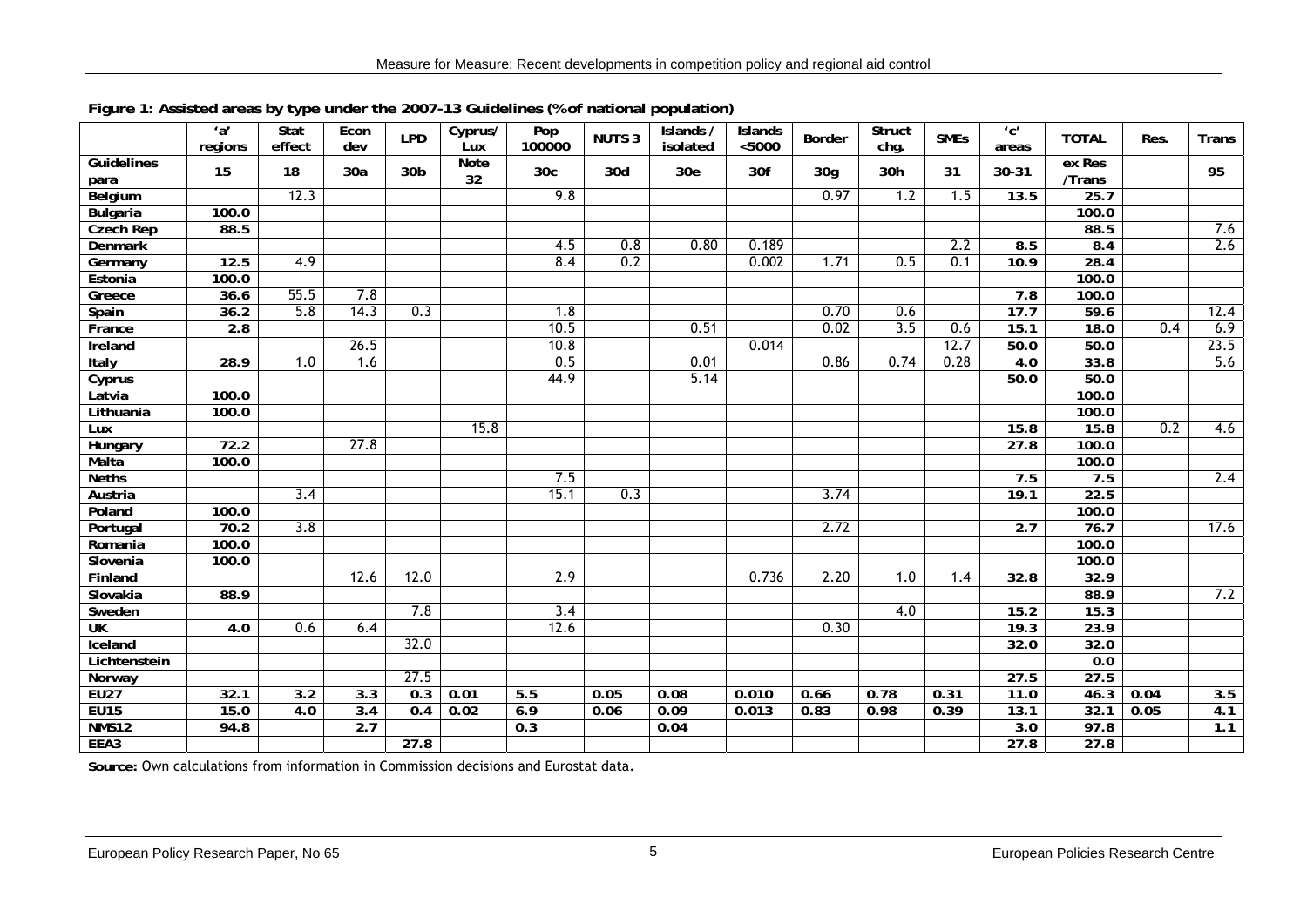### <span id="page-11-0"></span>**2.2 General Block Exemption Regulation**

### *(i) Background*

As part of the rationalisation and simplification of the State aid rules, the Commission adopted a General Block Exemption Regulation (GBER) in July 200[8](#page-11-0);<sup>8</sup> the GBER entered into force on 29 August 2008. This represented the latest stage of a process begun under the 1[9](#page-11-0)98 Enabling Regulation<sup>9</sup> which envisaged the possibility of block exemptions in a number of policy areas, namely aid for SMEs, R&D, training, environmental protection and regional aid. In practice, block exemption regulations were only adopted for SME and training aid (in 2001) employment aid (in 2002) and regional aid (in 2006).

The main purpose of the block exemption approach is to obviate the need for prior notification and approval of aid schemes in areas where the Commission has defined the circumstances in which it will find aid to be compatible with the common market. In other words, provided that a given measure meets the conditions set out in the relevant regulation, then there is a presumption that the measure is compatible with the Treaty. The principal rationale for this was to reduce the administrative burden on the Commission which, historically, had committed considerable resources to 'rubber stamping' aid schemes which national administrators had already taken care to ensure were in line with the Commission's published guidelines. In principle, the resources saved would in turn enable the Commission to focus on more complex cases and the most distortive types of aid. In addition, the direct applicability of regulations in the Member States meant that compliance with block exemption regulations could be ensured through private enforcement in national courts.

This approach was endorsed and enlarged upon in the 2005 State Aid Action Plan. This proposed to simplify and consolidate the existing block exemption regulations, bringing them within a single document – a general block exemption regulation - and expanding the approach to other policy areas mentioned in the Enabling Regulation, but for which regulations had not been devised.

### *(ii) Relationship between the Regional BER and the GBER*

Consultation on the GBER, presaged in the SAAP, began in April 2007; the version finally adopted is the fourth iteration of the text. It had been anticipated that the text would be adopted earlier in 2008 enabling the existing block exemptions for SME, training and employment aid simply to be replaced on their expiry (30 June 2008). However, this

<sup>&</sup>lt;sup>8</sup> RAPID Press Release (2008) State aid: Commission adopts Regulation automatically approving aid for jobs and growth, IP/1110/08 of 7 July; Commission Regulation (EC) No 800/2008 of 6 August 2008 declaring certain categories of aid compatible with the common market in application of Article 87 and 88 of the Treaty (General Block Exemption Regulation), OJEU No L 214/3 of 9 August 2008.

<sup>9</sup> Council Regulation (EC) No 994/98 of 7 May 1998 on the application of Articles 92 and 93 (now 87 and 88 respectively) of the Treaty establishing the European Community to certain categories of horizontal State aid, OJEU No L 142/1 of 14 May 1998.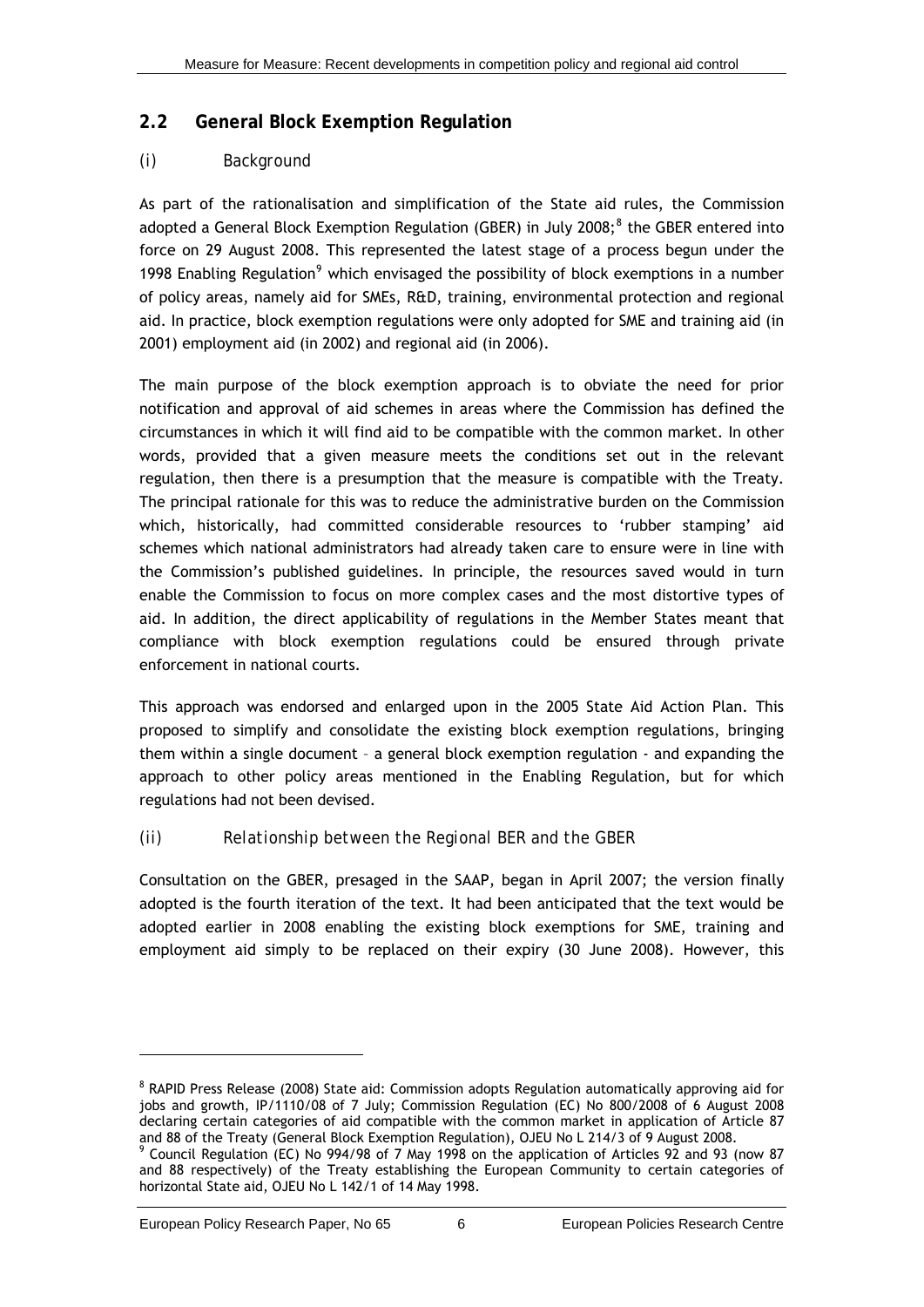<span id="page-12-0"></span>timetable proved to be too ambitious and the Commission extended these block exemptions to 30 September 2008.<sup>[10](#page-12-0)</sup>

The GBER repeals and replaces the existing block exemption regulations, including the Regional Aid Block Exemption Regulation (BER)<sup>[11](#page-12-0)</sup> introduced at the end of 2006. Transitional provisions apply so that aid already reported is 'grandfathered in' under the GBER and can be implemented unaffected until 2013. Moreover, Member States effectively have a choice as to whether to report under the Regional BER or the GBER until 31 December 2008. After 31 December 2008, all new regional aid schemes must comply with the GBER in order to be exempted from notification.

Reflecting the aim of consolidating and rationalising existing texts, the GBER is in two main parts. The first sets out the so-called 'common provisions'. The second sets out the provisions relating to different aid types, namely, regional aid, SME investment and employment aid, aid for female entrepreneurship, environmental protection aid, aid for consultancy and fair participation for SMEs, aid in the form of risk capital, research, development and innovation aid, training aid and aid for disadvantaged and disabled workers.

As far as regional aid is concerned, the provisions governing exempted schemes are, not surprisingly given how recent the regional BER is, very similar to those under the regional BER. There are two main changes.

First, the GBER requires regional aid measures to have 'incentive effect';<sup>[12](#page-12-0)</sup> this is not required under the regional BER. For SMEs, it is sufficient for the beneficiary to have applied for aid before work on the project has begun for incentive effect to be demonstrated. The requirements are more onerous for large firms. In such cases (as well as applying for aid before project start) the Member State must verify before granting the aid that the documentation prepared by the beneficiary establishes one or more of the following criteria:

- a material increase in the size of the project/activity due to the aid
- a material increase in the scope of the project/activity due to the aid
- a material increase in the total amount spent by the beneficiary on the project/activity due to the aid
- a material increase in the speed of completion of the project/activity concerned
- that the project would not have been carried out as such in the assisted region concerned in the absence of aid.

 $10$  Commission Decision of 20 June 2008 on the prolongation of certain State aid decisions, OJEU No L164/43 of 25 June 2008.

<sup>&</sup>lt;sup>11</sup> Commission Regulation (EC) No 1628/2006 of 24 October 2006 on the application of Article 87 and 88 of the Treaty to national regional investment aid, OJEU No L 302 of 1 November 2006. 12 GBER, Article 8.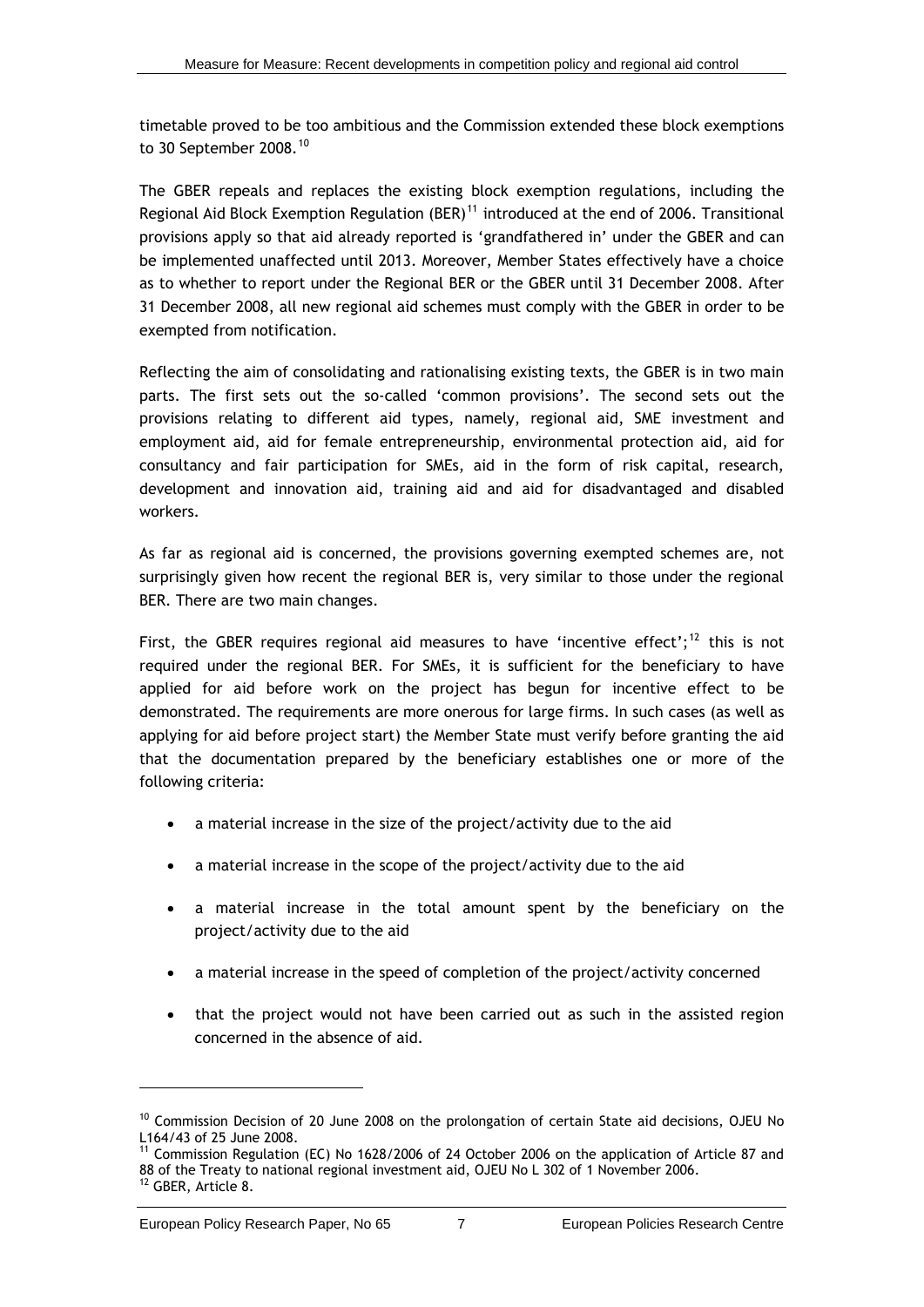<span id="page-13-0"></span>In the consultation process, some respondents raised concerns about the administrative burden surrounding this requirement or indeed whether it could be proven (for example, Germany, Belgium and France), but in practice, most national authorities seem to have been content at its introduction, largely reflecting the fact that the requirements echo the approaches already taken in many Member States in trying to ensure the effectiveness of aid and minimise deadweight effects.

The second main change is an extension of the scope of the block exemption to include aid for newly created small enterprises. To this end, the provisions in RAG 2006 $^{13}$  $^{13}$  $^{13}$  have essentially been transposed into the GBER. The only change is that the GBER contains a requirement that small enterprises controlled by shareholders of undertakings that have closed down in the previous 12 months cannot benefit from aid under this provision if the enterprises concerned are active in the same or adjacent markets.

The net effect of this change is that aid to newly created enterprises need no longer be notified and assessed against the RAG 2006 but may benefit from the GBER, provided that it complies with the provisions of the GBER, for example, in relation to transparency. Although not explicitly stated, it seems probable that this change resulted from the limited competition considerations that arise from such aid, together with the very small number of aids of this type notified under RAG 2006 and the renewed emphasis on SME support reflected in the so-called Small Business Act.<sup>[14](#page-13-0)</sup>

Overall, the introduction of the GBER does not radically alter the context for the approval of regional aid schemes beyond that provided for by the Regional BER. There is some sharpening-up of administrative aspects of the block exemption – such as the requirement that the internet address provided under the transparency requirements should lead directly to the full text of the aid measure (many of the addresses provided under the BER simply lead to the website of the administering body; moreover, a number are already invalid). However, it remains to be seen how many regional aid schemes will ultimately be reported under the GBER. Clearly a substantial number have already been reported under the Regional BER, and this continues to operate in parallel with the GBER until end 2008; it may be that this constitutes the bulk of regional aid measures to be introduced in the 2007- 13 period.

### *(iii) Evaluation of the block exemption approach*

A Commission evaluation of the block exemption regulations was published in 2006.<sup>[15](#page-13-0)</sup> This was broadly positive and showed that between 2001 and 2005 Member States had put some 1279 measures into effect under the various regulations (including 183 measures for agriculture and fisheries). However, some Member States observed that the introduction of the regulations had shifted on to them administrative burdens that were excessive and

<sup>13</sup> RAG 2006, paragraphs 84-91.

<sup>14</sup> European Commission (2008) *"Think small first": A "Small Business Act" for Europe*, COM(2008)394, 25 June 2008.

<sup>&</sup>lt;sup>15</sup> European Commission (2006) Evaluation report on the application of the Council Regulation (EC) No 994/98 of 7 May 1998 regarding the application of Articles 87 (ex-Article 92) and 88 (ex-Article 93) of the EC Treaty to certain categories of horizontal State aid, COM(2006) 831 final of 21 December 2006.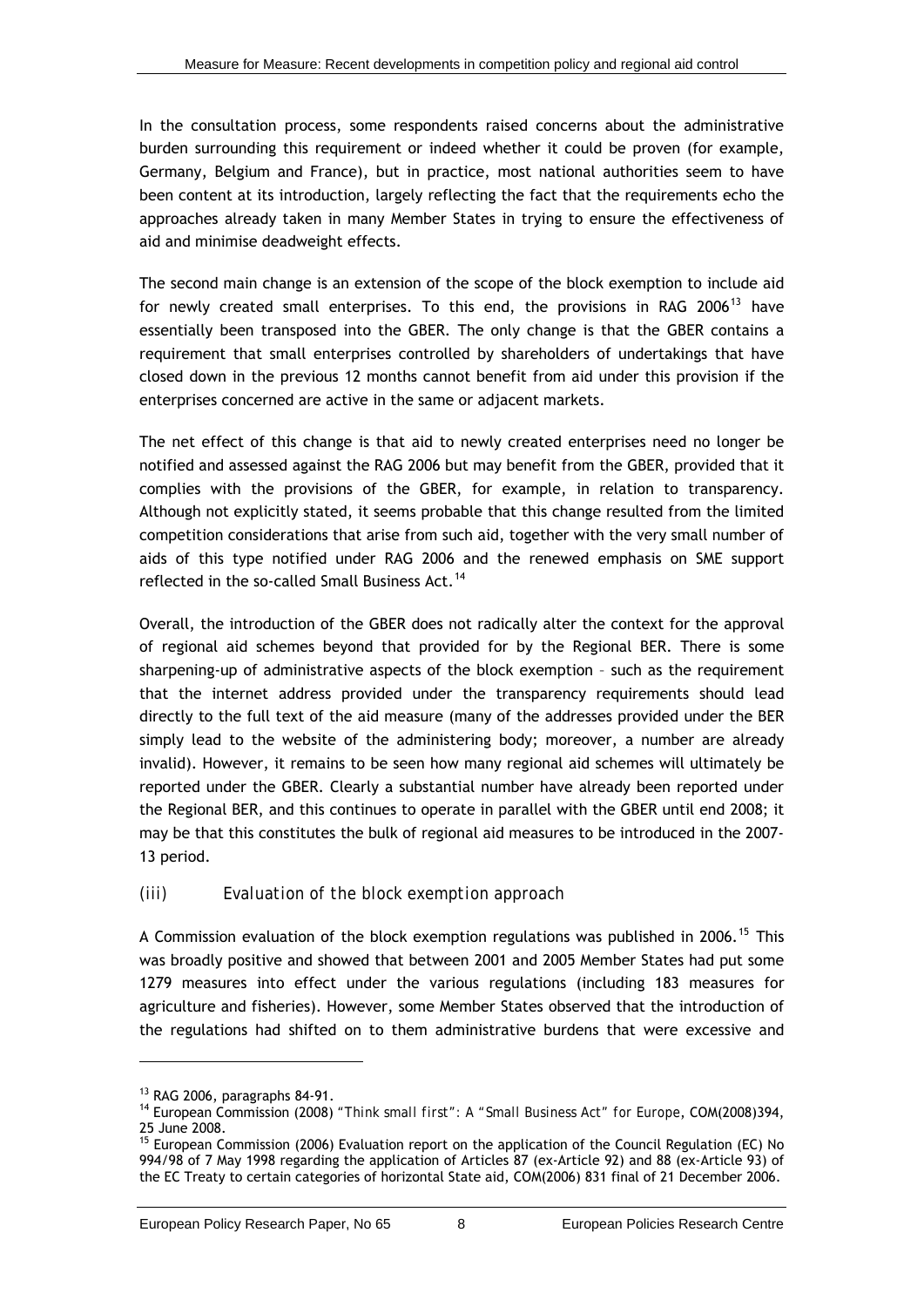<span id="page-14-1"></span>difficult to discharge in practice. Moreover, although the reduction in notified cases should have enabled the Commission to concentrate resources on the most distortive cases, in reality this reduction was largely offset by an increase in the overall number of cases arising from enlargement.

Use of the block exemption facility has varied widely between policy area and Member States. Strict comparisons are complicated by the differing lifespans of the regulations (the SME and Training BERs predate the Regional BER by five years) and by enlargement. Nevertheless, some clear patterns do emerge.

Over the period for which data have been published (2001-7), over 2800 schemes were reported under the various block exemptions (see [Figure 2](#page-14-0)). Historically, the majority of schemes for manufacturing and services have been accounted for by the SME BER, with relatively few under the Employment BER. It seems likely that this results from a variety of definitional issues and complexities in the Employment BER which meant that Member States preferred to notify and gain clearance for schemes for reasons of legal certainty.

<span id="page-14-0"></span>

|                      | 2001       | 2002 | 2003 | 2004 | 2005 | 2006 | 2007 | Total |
|----------------------|------------|------|------|------|------|------|------|-------|
| <b>SME</b>           | 102        | 123  | 139  | 149  | 197  | 183  | 303  | 1196  |
| Training             | 48         | 80   | 55   | 79   | 68   | 57   | 108  | 495   |
| Employment           |            |      | 8    | 21   | 26   | 35   | 31   | 121   |
| Regional             |            |      |      |      |      |      | 189  | 189   |
| Agriculture          |            |      |      | 72   | 88   | 119  | 496  | 775   |
| <b>Fisheries</b>     |            |      |      |      | 22   | 24   |      | 47    |
| Total                | 150        | 203  | 202  | 322  | 401  | 418  | 1127 | 2823  |
| Total exc. Ag & fish | <i>150</i> | 203  | 202  | 249  | 291  | 275  | 631  | 2001  |

**Figure 2: Trends in the use of block exemption regulations** 

**Source:** European Commission (2008) State Aid Scoreboard – Spring 2008 update, COM(2008)304 final, 21 May 2008.

In 2007 there was a significant upturn in the number of use of the block exemption regulations. This is partly attributed to the introduction of a Regulation in the agricultural sector,  $16$  but also to the start of a new Structural Funds planning period in 2007 and a high take-up rate for the Regional BER. Following the expiry of the block exemption for fisheries, there were no schemes for this sector in 2007, but a new Regulation was adopted in July 2008.[17](#page-14-1)

<sup>&</sup>lt;sup>16</sup> Commission Regulation (EC) No 1857/2006 of 15 December 2006 on the application of Articles 87 and 88 of the Treaty to State aid to small and medium-sized enterprises active in the production of agricultural products, OJEU No L358/3 of 16 December 2006.

<sup>17</sup> Commission Regulation (EC) No 736/2008 of 22 July 2008 on the application of Articles 87 and 88 of the Treaty to State aid to small and medium-sized enterprises active in the production, processing and marketing of fisheries products, OJEU No L 201/16 of 30 July 2008.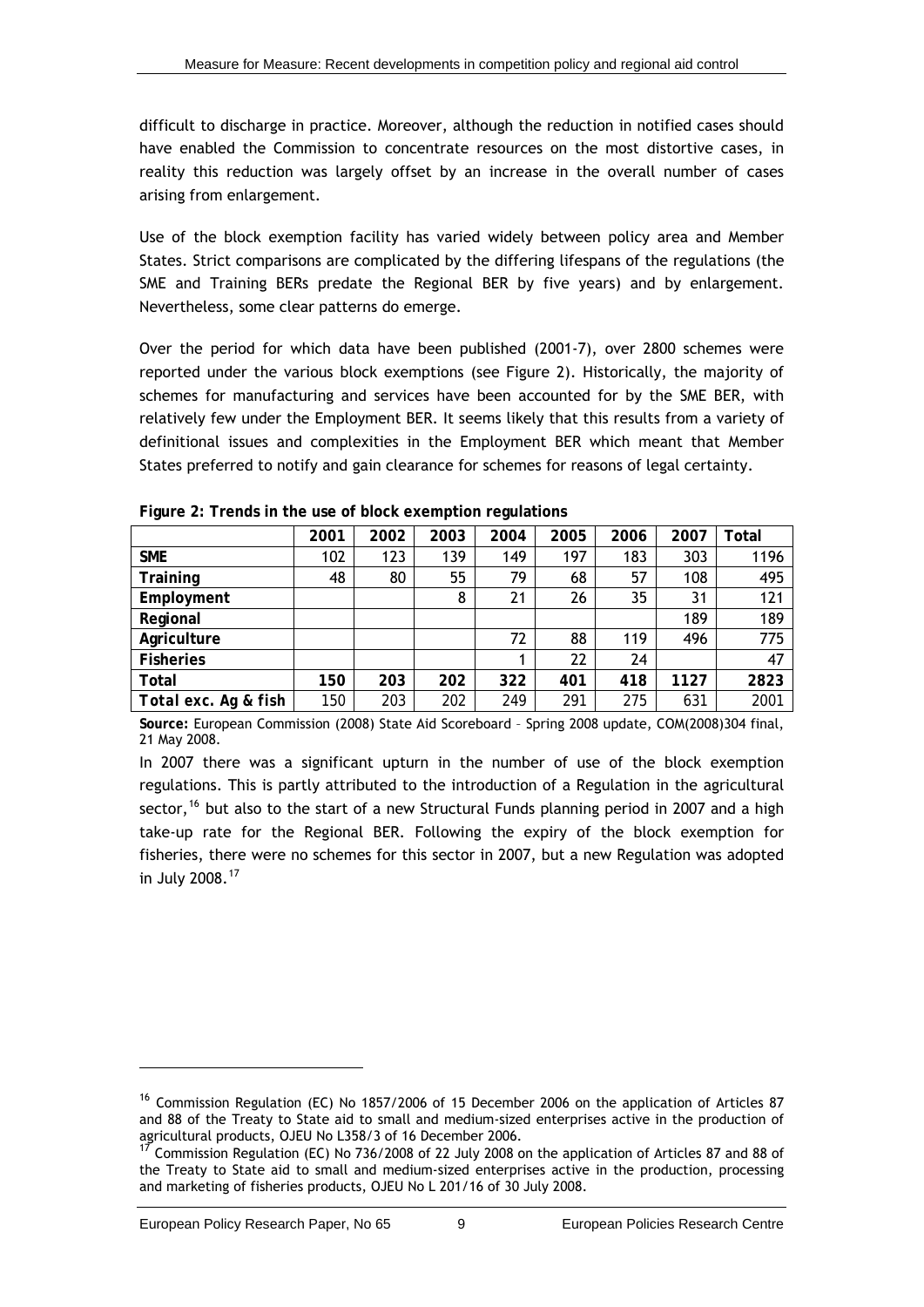<span id="page-15-0"></span>

|                 |                |                         | Number of schemes (2001-2007) |                 |                |                |                 |                        | $\epsilon$ m   |
|-----------------|----------------|-------------------------|-------------------------------|-----------------|----------------|----------------|-----------------|------------------------|----------------|
|                 | <b>SME</b>     | Train.                  | Emp.                          | Reg.            | Agric.         | Fish.          | Total           | Exc.<br>Agric<br>&Fish | 2001-<br>2006  |
| Italy           | 316            | 126                     | 14                            | 1               | 120            | 18             | 595             | 457                    | 4481           |
| <b>UK</b>       | 215            | 103                     | $\overline{5}$                | 17              | 80             | $\overline{4}$ | 424             | 340                    | 1633           |
| Germany         | 147            | 86                      | 13                            | 13              | 42             | 0              | 301             | 259                    | 1890           |
| Spain           | 151            | 40                      | 12                            | 35              | 93             | 5              | 336             | 238                    | 799            |
| Poland          | 49             | 5                       | 26                            | $\overline{21}$ | $\overline{7}$ | $\mathbf 0$    | 108             | 101                    | 1114           |
| Austria         | 61             | 15                      | $\pmb{0}$                     | $\overline{23}$ | 17             | 0              | 116             | 99                     | 387            |
| Neths.          | 66             | $\overline{3}$          | $\overline{3}$                | 1               | 61             | 4              | 138             | 73                     | 45             |
| Hungary         | 22             | 10                      | 17                            | 12              | 11             | $\mathbf 0$    | 72              | 61                     | 91             |
| Czech           | 33             | $\overline{5}$          | 1                             | 18              | 10             | 0              | 67              | 57                     | 181            |
| Belgium         | 6              | 37                      | 3                             | 3               | 17             | 0              | 66              | 49                     | 373            |
| Greece          | 26             | $\overline{4}$          | $\overline{3}$                | 3               | 1              | 1              | 38              | 36                     | 198            |
| Cyprus          | 15             | $\overline{10}$         | 7                             | $\overline{2}$  | 6              | $\overline{0}$ | 40              | $\overline{34}$        | $\overline{5}$ |
| Estonia         | 12             | 10                      | 3                             | 3               | 1              | 4              | 33              | 28                     | $\overline{7}$ |
| France          | 9              | $\overline{5}$          | 6                             | $\overline{3}$  | 76             | $\mathbf 0$    | 99              | 23                     | 482            |
| Ireland         | 11             | 10                      | 0                             | $\overline{2}$  | 20             | 1              | 44              | 23                     | 159            |
| Malta           | 9              | 6                       | 3                             | 1               | 0              | 0              | 19              | 19                     | 1              |
| <b>Denmark</b>  | 9              | 4                       | 0                             | $\overline{2}$  | $\overline{5}$ | $\mathbf 0$    | 20              | 15                     | 15             |
| Slovenia        | $\overline{5}$ | $\overline{\mathbf{4}}$ | 1                             | 4               | 159            | 1              | 174             | 14                     | $\mathbf{1}$   |
| Slovakia        | 11             | 1                       | $\mathbf{1}$                  | 1               | 11             | $\mathbf 0$    | 25              | 14                     | 5              |
| Latvia          | 9              | $\mathbf{1}$            | $\mathbf 0$                   | 1               | 16             | $\overline{2}$ | $\overline{29}$ | 11                     | $\overline{9}$ |
| Portugal        | $\overline{2}$ | $\overline{\mathbf{4}}$ | 0                             | $\overline{5}$  | 5              | 0              | 16              | 11                     | 153            |
| Romania         | 0              | 0                       | 0                             | $\overline{11}$ | 0              | $\mathbf 0$    | $\overline{11}$ | $\overline{11}$        | na             |
| Finland         | 6              | 1                       | 0                             | 3               | $\overline{5}$ | 6              | 21              | 10                     | 4              |
| Lith.           | 4              | $\overline{2}$          | 1                             | $\overline{2}$  | 12             | 1              | 22              | 9                      | 9              |
| <b>Bulgaria</b> | $\mathbf{1}$   | $\overline{2}$          | $\mathbf{1}$                  | $\mathbf{1}$    | 0              | $\mathbf 0$    | 5               | 5                      | na             |
| Sweden          | 0              | 1                       | 1                             | 1               | 0              | 0              | $\overline{3}$  | 3                      | 16             |
| Lux.            | 1              | $\mathbf{0}$            | 0                             | 0               | $\mathbf{0}$   | $\mathbf 0$    | 1               | 1                      | 19             |
| <b>EU-27</b>    | 1196           | 495                     | 121                           | 189             | 775            | 47             | 2823            | 2001                   | 12077          |

**Figure 3: Schemes reported under the block exemption regulations** 

**Notes: (i)** For NMS12 figures are as of 1 May 2004 or 1 January 2007, as appropriate. **(ii)** Expenditure data do not include agriculture and services. **(iii)** Note that number of schemes refers to 2001-7 and expenditure to 2001-6.

**Source:** European Commission (2008) State Aid Scoreboard – Spring 2008 update, COM(2008)304 final, 21 May 2008.

Clearly the data in [Figure 3](#page-15-0) are distorted by the timing of enlargement, with fewer schemes in the new Member States than might otherwise have been the case. Notwithstanding this, there are wide variations between countries of comparable size and membership status. For example, Italy and the UK together account for almost 800 schemes for manufacturing and services, while France has reported just 23. Moreover, in the short period since accession, many of the new Member States have made active use of the regulations, with Poland, for example, already registering over 100 schemes. [Figure 3](#page-15-0) also suggests that the Regional BER has been well-used in the 18 month period since it came into force. The operation of the Regional BER is discussed in more detail later in this paper.

Expenditure data for 2007 will not be available until autumn 2008. This impedes any country-by-country or policy-related analysis of the data in [Figure 3](#page-15-0), not least because of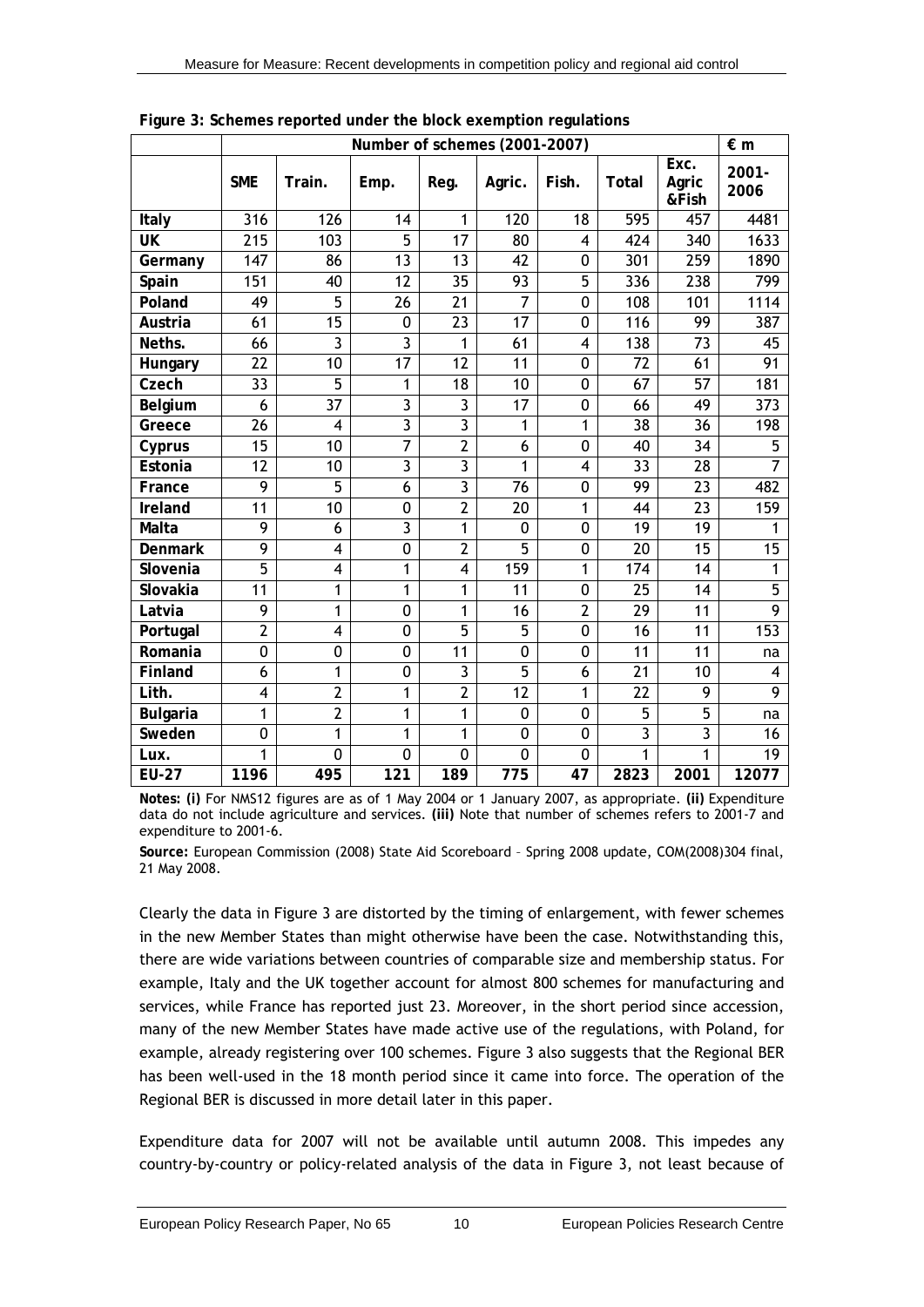<span id="page-16-0"></span>the very significant increase in the number of schemes reported in 2007 (see [Figure 2](#page-14-0)) and the absence of trend data disaggregated by country. Nevertheless, it is worth noting the very high level of spending in some Member States over the period – Italy alone accounts for over third of the total expenditure of some €12 billion under the block exemption regulations in 2001-6. Together, Italy, Germany, the UK and Poland account for more than three-quarters of spending under block-exempted schemes in 2001-6.

Although the Commission evaluation of block exemption approach was positive, it is also evident that, in many countries, a rather modest proportion of total horizontal aid was awarded under block-exempted schemes. For example, in 2005, just 7.8 percent of horizontal aid expenditure was accounted for by block exempted schemes. This fell to as little as 0.1 percent in Denmark and peaked at 62.8 percent in Poland.<sup>[18](#page-16-0)</sup> Of course, this is partly because of the scope of the regulations (as noted earlier, no regulations were introduced for environmental protection or research and development which, in some countries, account for a significant proportion of aid). In addition, however, the Commission considered that the need for notification could be reduced not only by extending new rules to policy areas thus far excluded, but also by clarifying the various provisions and definitions and, in some instances, by raising notification thresholds.

### **2.3 Regional aid, regional autonomy and taxation**

The relationship between fiscal affairs and competition policy has long been controversial. This is essentially because sovereignty over taxation is jealously guarded by the Member States; on the other hand, it is well-established that certain tax arrangements and concessions may constitute State aid. In the regional development context, a crucial issue concerns the circumstances in which regional fiscal autonomy involves State aid; for many years, this important question was unresolved, the European Court of Justice (ECJ) never having had to pronounce on a clear-cut case. However, a series of recent cases have had to address this issue, with significant implications for the State aid treatment of regional tax autonomy.

On 11 September 2008 the European Court of Justice (ECJ) handed down its judgment in a series of joined cases concerning taxation in the Basque country (the La Rioja case).<sup>[19](#page-16-0)</sup> This judgment confirms and refines the criteria, first set out in the Azores case,  $20$  which determine when regional tax decisions involve State aid. A judgment in the Gibraltar case, $^{21}$  $^{21}$  $^{21}$  which concerns similar issues, is expected shortly. This section begins by outlining

<sup>&</sup>lt;sup>18</sup> European Commission (2006) Evaluation report, *op cit*, Table 3.<br><sup>19</sup> Joined Cases C-428/06 to C-434/06: *UGT-La Rioja, Comunidad Autónoma de La Rioja and Comunidad Autónoma de Castilla y León v Juntas Generales del Territorio Histórico de Vizcaya, Diputación Foral de Vizcaya, Cámara de Comercio, Industria y Navegación de Bilbao and Confebask* (C-428/06, C-429/06 and C-434/06), *Comunidad Autónoma de La Rioja and Comunidad Autónoma de Castilla y León v Diputación Foral de Álava, Juntas Generales de Álava and Confebask* (C-430/06 and C-433/06), *Comunidad Autónoma de La Rioja and Comunidad Autónoma de Castilla y León v Diputación Foral de Guipúzcoa, Juntas Generales de Guipúzcoa and Confebask* (C-431/06 and C-432/06).

 $20$  C-88/03 Portugal v European Commission.

<sup>&</sup>lt;sup>21</sup> T-211/04 Gibraltar v Commission.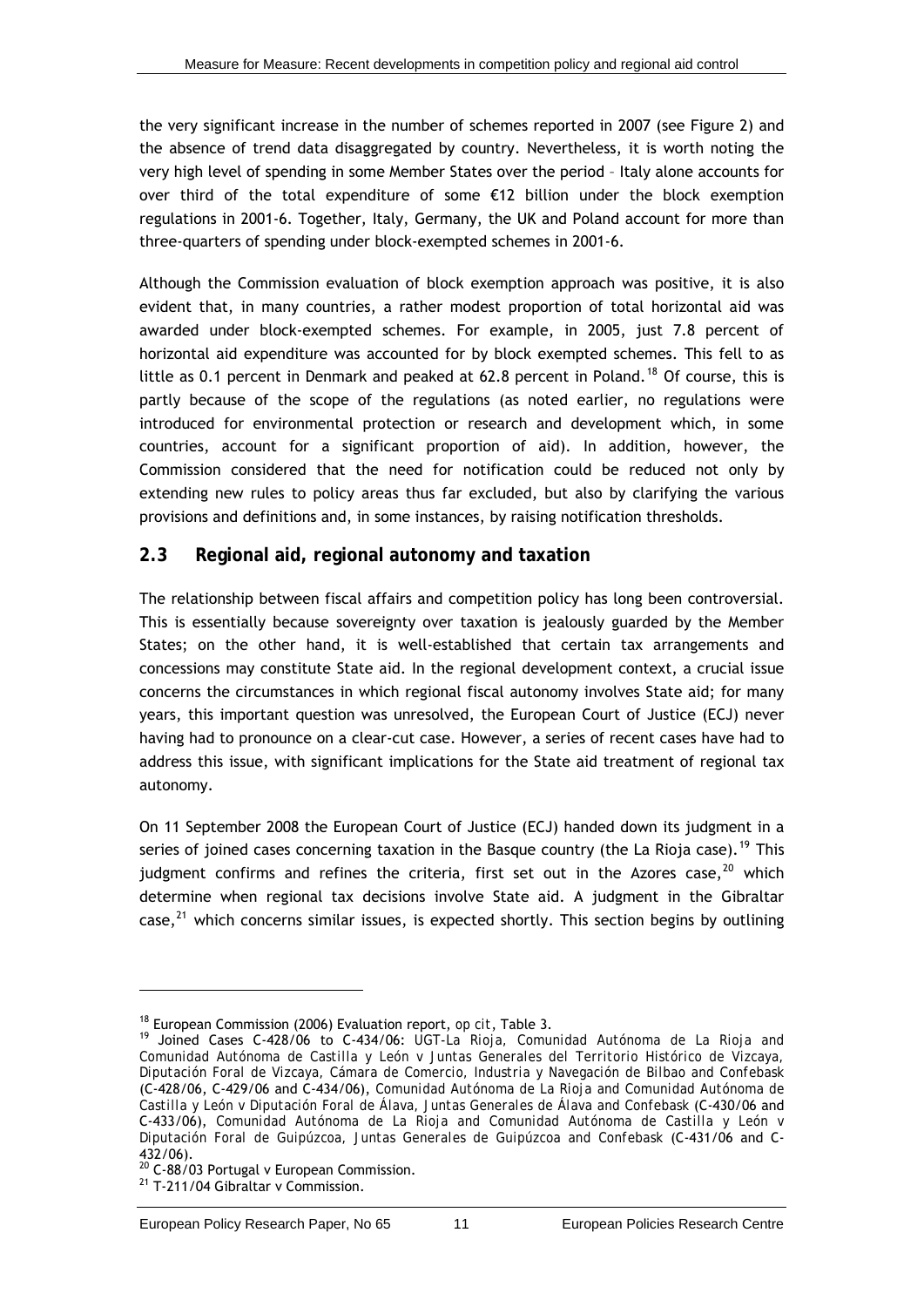<span id="page-17-0"></span>the key issues in the relationship between regional aid and taxation before setting out the criteria developed in the Azores case and refined in the recent La Rioja case.

### *(i) Regionally-differentiated taxation*

Tax and social security concessions that discriminate in favour of certain regions have consistently been treated by the Commission as constituting State aid; an early example is the German coal closure areas case.<sup>[22](#page-17-0)</sup> More recently, in the context of membership of the European Economic Area, the Norwegian system of social security was challenged by the EFTA Surveillance Authority (ESA).<sup>[23](#page-17-0)</sup> The system involved different rates of employers' social security contribution based on the zone in which the employee had his/her registered permanent residence. The Norwegian authorities argued that because the regional differentiation was neutral with regard to sector, occupation, size of undertaking, etc. and was linked to municipality of residence, not workplace, it was an integral part of the general tax and transfer system in Norway. In line with earlier Commission decisions, however, this argument was not accepted by ESA which considered the system to constitute regional State aid in the form of operating aid.<sup>[24](#page-17-0)</sup> The ESA decision was challenged by the Norwegian authorities, but the EFTA Court upheld ESA's decision.<sup>[25](#page-17-0)</sup> This was not a surprising outcome given the precedents that had already been established.<sup>[26](#page-17-0)</sup>

### *(ii) Regional tax autonomy and State aid – historical perspectives*

In most countries a range of services are financed from taxes raised at the subnational level. Where all local authorities are free to set the tax rate for their jurisdiction, and that rate applies to the whole area, no State aid is involved - even though there may be considerable variation in subnational tax rates across the country as a whole. In this case, lower tax rates set in a given jurisdiction, if such should arise, are not viewed as an exception from the general application of the system.

More complex issues arise where there is regional tax autonomy over taxes 'normally' levied by central government, or asymmetric devolution. In Spain, for example, the authorities in the Basque country have greater tax autonomy than most of the Spanish regions under a special regime dating back to the  $19<sup>th</sup>$  century. As a result, the Basque country levies its own taxes in place of the national taxation system and has the scope to offer concessions on those taxes. The Commission has had occasion to consider tax concessions offered within the Basque country in a number of cases dating back to 1993, although not the question of a lower headline tax rate.<sup>[27](#page-17-0)</sup> A constant theme in these disputes was the historic tax agreement (*conciertos económicos*) and the issue of fiscal

<sup>25</sup> Case E-6/98 Government of Norway v EFTA Surveillance Authority.

<sup>&</sup>lt;sup>22</sup> Case 70/72 *Commission v Germany* [1973] ECR 813.<br><sup>23</sup> EFTA Surveillance Authority, State aid (95-010) Norway, OJEC No C 38 of 5 February 1998.

 $24$  EFTA Surveillance Authority Decision No 165/98/COL of 2 July 1998 with regard to State aid in the form of regionally differentiated social security taxation, OJEC No L 327 of 3 December 1998.

<sup>&</sup>lt;sup>26</sup> In practice, although such concessions have been classified as aid, RAG 2006 introduced greater flexibility in the interpretation of Article 87(3), allowing the Commission and ESA to authorise such measures to continue in the sparsely-populated areas where duly justified by the Member States.

<sup>27</sup> A lower rate had been proposed in 1996, but was not implemented so that the issue was not addressed at that time.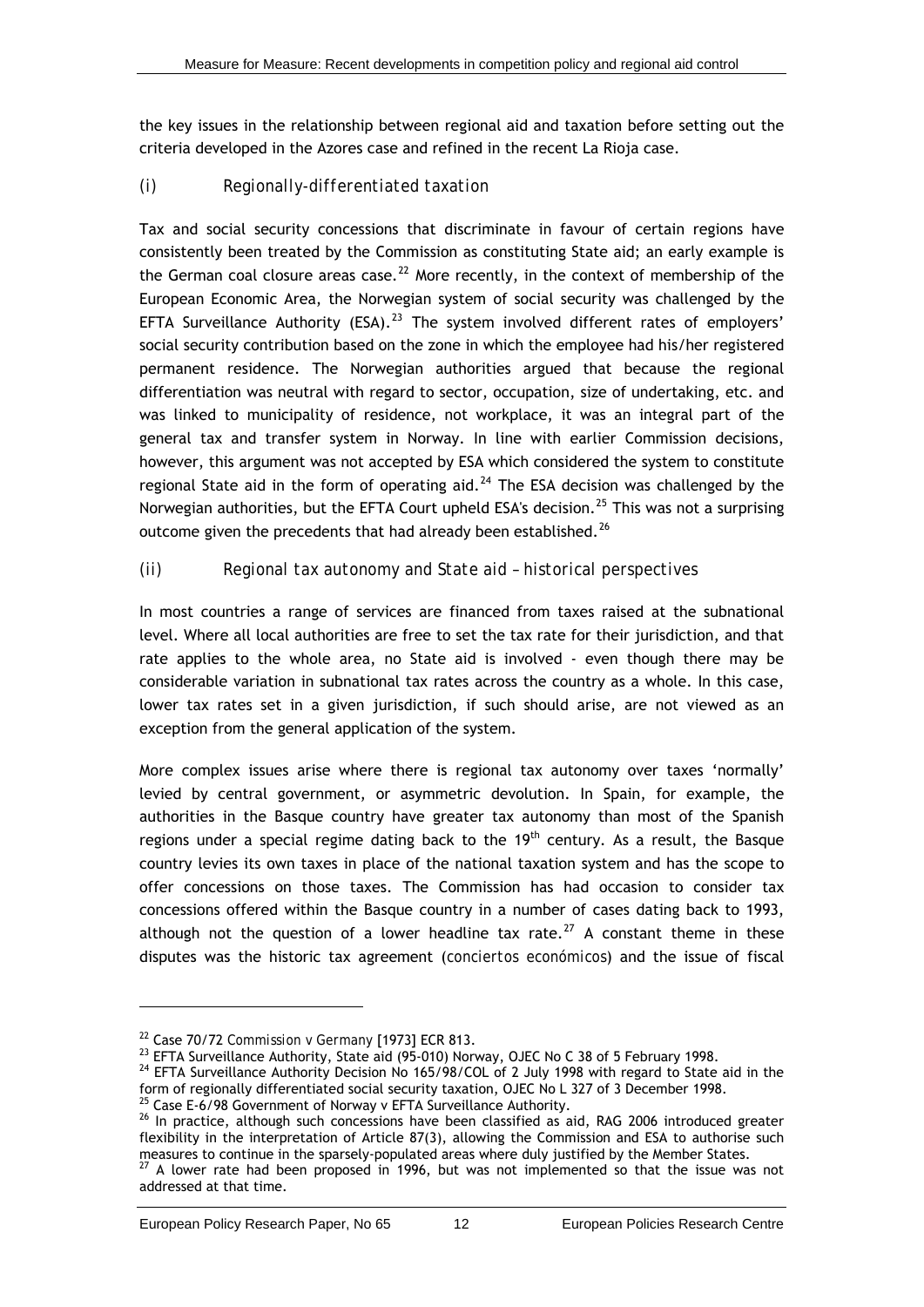<span id="page-18-0"></span>autonomy. In the first of these cases<sup>[28](#page-18-0)</sup> proposals to offer tax concessions were condemned on the basis of Article 43 (then Article 52) since they were restricted to firms with all plants located in the region, a condition which was considered to restrict freedom of establishment. In consequence, the Commission did not need to become embroiled in questions of fiscal autonomy. This was perhaps fortuitous since it seemed that the Commission was deeply divided on the issue.

Subsequently, however, a revised form of the concessions became the subject of a preliminary reference to the European Court of Justice from the Basque courts in a case involving the Basque and the Spanish authorities.<sup>[29](#page-18-0)</sup> In this context, Advocate-General Saggio addressed the question of whether regional autonomy in taxation could amount to State aid. He observed that:

"The fact that the measures at issue were adopted by regional authorities with exclusive competence under national law is… …purely a matter of form, which is not sufficient to justify the preferential treatment reserved to companies which fall within the scope of the provincial laws. If this were not the case, the State could easily avoid the application, in part of its own territory, of provisions of Community law on State aid by making internal changes to the allocation of competence on certain matters, thus raising the general nature, for that territory, of the measure in question."

This paved the way for a more robust approach on the part of the Commission to the exercise of fiscal autonomy. Building on the Opinion of AG Saggio, the Commission rejected part of a tax regime for the Azores<sup>[30](#page-18-0)</sup> and refused the implementation of proposed tax reforms for Gibraltar<sup>[31](#page-18-0)</sup> (the latter partly based on its decision in the Azores case); both of these decisions were appealed before the European courts,  $32$  with the ECJ ruling on the Azores case and the Court of First Instance expected to rule on the Gibraltar case in 2008.

The importance of these cases lies in the fact that the measures proposed were only selective to the extent that they applied in the territories concerned – there was no sectoral or other targeting of the type that had confused matters in the Basque country cases. As a result, the Court's findings in the Azores case set out some important principles

<sup>&</sup>lt;sup>28</sup> Commission Decision of 10 May 1993 concerning a scheme of tax concessions for investment in the Basque country, OJEC No L 134 of 3 June 1993.

<sup>29</sup> Joined cases C-400/97, C-401/97 and C-402/97 *Administración General del Estado v Juntas Generales de Guipúzcoa and Diputación Foral de Guipúzcoa*, Opinion of AG Saggio delivered on 1 July 1999. (Case removed from the register of the Court of Justice on 16 February 2000 following discontinuance of the applicant in the cases in the main proceedings and a compromise over the so-

called *Concierto económico*).<br><sup>30</sup> Commission Decision of 11 December 2002 on the part of the scheme adapting the national tax system to the specific characteristics of the Autonomous Region of the Azores which concerns reductions in the rates of income and corporation tax, OJEC No L 150 of 18 June 2003.

 $31$  Commission Decision of 30 March 2004 on the aid scheme which the United Kingdom is planning to implement as regards the Government of Gibraltar Corporation Tax Reform, OJEC No L 85 of 2 April 2005

<sup>32</sup> Action brought on 27 February 2003 by Portuguese Republic against the Commission of the European Communities (Case C-88/03), OJEC No C 112 of 10 May 2003; Action brought on 9 June 2004 by the Government of Gibraltar against the Commission of the European Communities (Case T-211/04), OJEC No C 217 of 28 August 2004.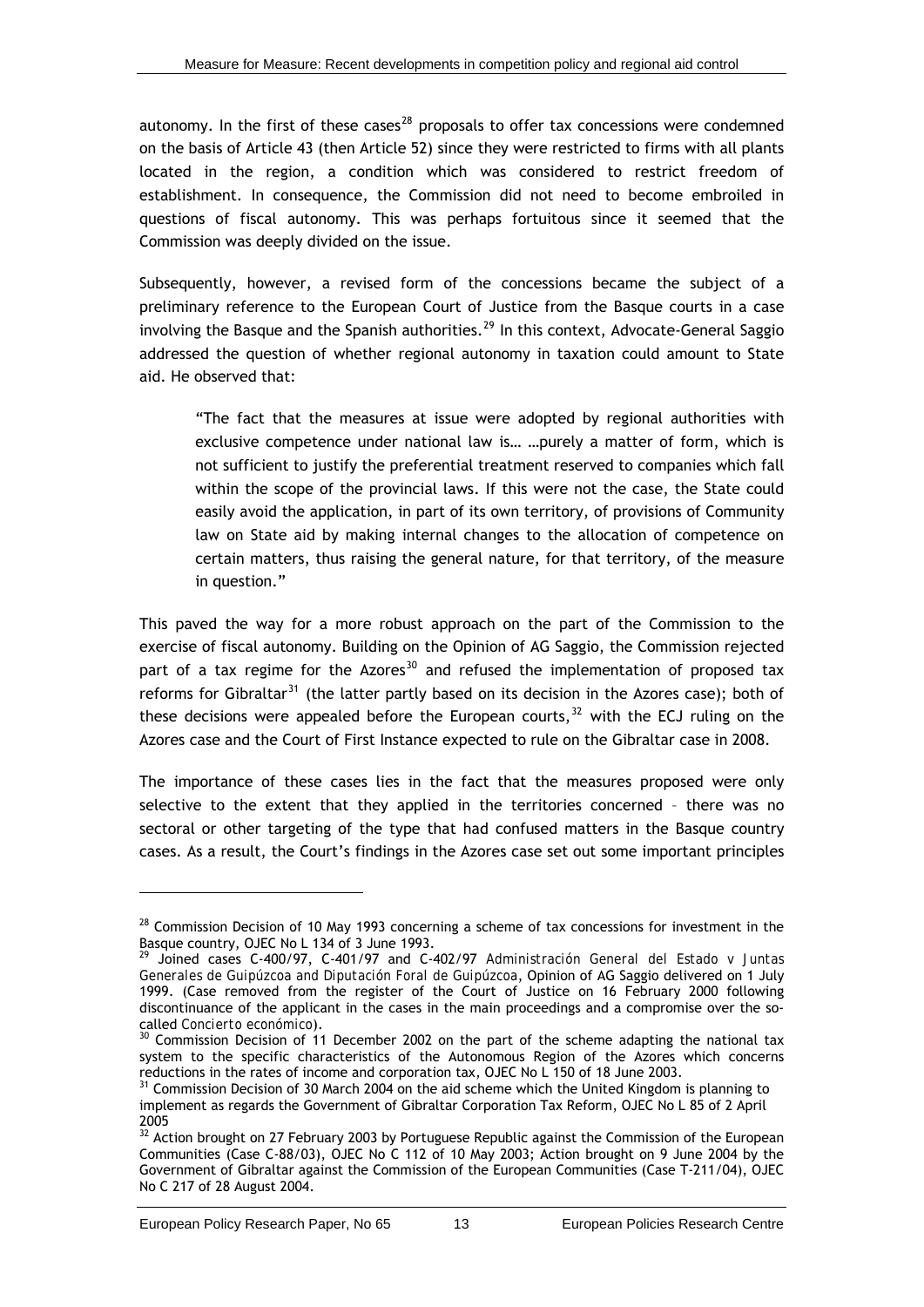<span id="page-19-0"></span>about the precise form of regional autonomy that can be exercised without contravening the State aid rules.

#### *(iii) Regional tax autonomy and State aid – the Azores test*

The Azores case concerned the decision of the Autonomous Government of the Azores to reduce rates of income and corporation tax in the region. This measure was not notified to the Commission as State aid, but the Commission opened a formal investigation, following its request for information on the scheme. The Commission found the measure to constitute State aid, but, given the status of the Azores as an 'a' region, authorised the lower tax rate *except* for specified financial service and coordination centre activities. For these activities, the Commission ordered the recovery of aid received in the form of the lower tax rate, with interest.

This Decision was challenged by the Portuguese authorities, whose principal argument was that the reduction in tax rates did not constitute a State aid at all: the Commission should not have taken the whole of the Portuguese territory as the reference framework, but only the region of the Azores, over which the Autonomous Government had jurisdiction. In the absence of any other 'selective' characteristics (such as targeting specified sectors) which would have condemned the measure as aid, the case hinged on defining the circumstances in which the decision of an autonomous regional authority to lower tax rates may constitute State aid. As noted earlier, this question had never been directly addressed by the European Court.

The case was first considered by Advocate General Geelhoed, whose opinion was followed by the ECJ. In his view, the crucial question concerned whether the decision was taken by an authority that was truly autonomous from the central government of the Member State. For this purpose, AG Geelhoed put forward a three-part test with a view to determining whether a local authority is institutionally, procedurally and economically autonomous. More specifically:  $33$ 

- Institutionally autonomous means that "the decision must be taken by a local authority with its own constitutional, political and administrative status separate from central government"
- Procedurally autonomous means that the central state does not have the power "to intervene directly in the procedure of setting the tax rate" and the local authority is not obliged "to take the interests of the central state into account in setting the rate"
- Economically autonomous means that the lower tax rate applicable must not be "cross-subsidised or financed by central government, so that the economic consequences of these reductions are borne by the region itself."

<sup>&</sup>lt;sup>33</sup> At paragraph 54. The Opinion of the Advocate General and the Judgment of the ECJ in C-88/03 *Portugal v Commission* are available at [<www.curia.eu.int](http://www.curia.eu.int/)>.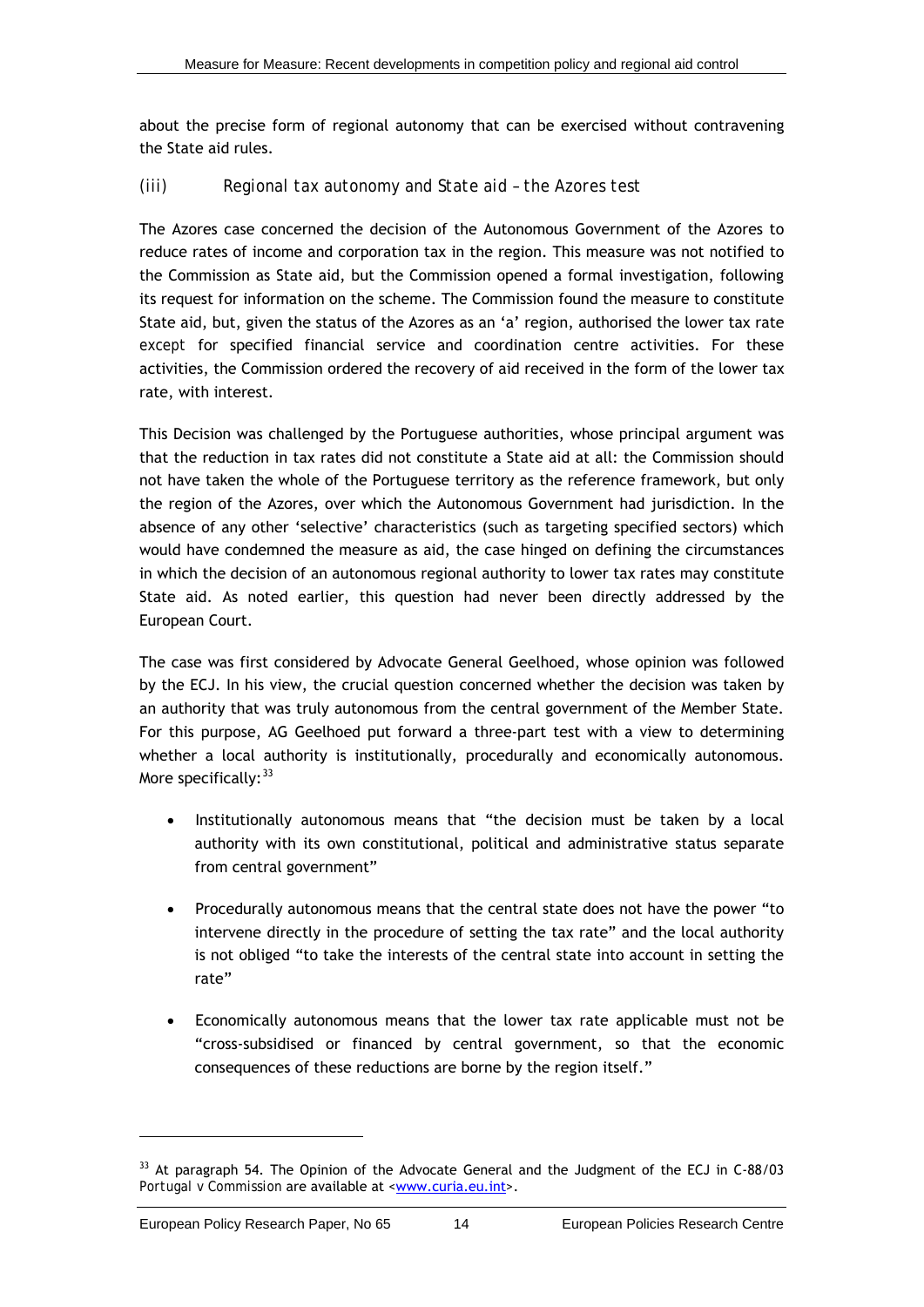<span id="page-20-0"></span>This test was largely adopted by the ECJ in confirming the Advocate General's view that the Azores government was *not* truly autonomous from central government.<sup>[34](#page-20-0)</sup> This stemmed from the Portuguese legislation which gives rise to a duty incumbent on both the national and regional authorities to promote the correction of inequalities arising from insularity by reducing the local tax burden and by ensuring an appropriate level of public services and private activities. In addition, reductions in tax revenue may be offset by a centrally-managed financing mechanism. For this reason, the Court concluded that the Azores government was not 'truly autonomous' – it did not have procedural or budgetary autonomy - and that the lower rates of tax in the region constituted State aid.

In spite of the failure of the Portuguese authorities to win the case on substance, this was a landmark case which confirmed that, in certain circumstances, subnational authorities could set rates of tax below those prescribed by central government, without infringing the State aid rules.

### *(iv) The La Rioja case – refinement of the criteria*

In a more recent case, the ECJ has had the opportunity to refine the criteria for determining regional autonomy for State aid purposes. The facts of the case were as follows. The Basque country has two different political and institutional levels: the Autonomous Community of País Vasco and the 'foral' institutions of the three historic territories, Ávala, Vizcaya and Guipúzcoa, which make up the Basque country. In 2005 each of the foral authorities adopted tax measures which set the rate of corporation tax at 32.5 percent and introduced a number of tax concessions. Spanish national legislation sets a corporation tax rate of 35 percent and does not provide for such deductions.

In response, a trade union (UGT - La Rioja) and two neighbouring autonomous communities (La Rioja and Castilla y León) brought proceedings against the foral authorities before the Supreme Court of the Basque country, seeking annulment of these measures (under seven separate proceedings). The Court made a reference for a preliminary ruling by the ECJ on whether the measures operated by the foral authorities should be considered selective measures on the grounds that they do not apply to the whole territory of the Member State concerned. The cases were joined for the purposes of the proceedings and judgment of the ECJ. As a preliminary ruling, the judgment of the ECJ provides the basis for the relevant domestic court (in this case the Supreme Court of the Basque country) to make a decision.

In considering the question raised by the Basque court, the ECJ applied the Azores test of institutional, procedural and economic autonomy. It concluded that both the foral authorities and Autonomous Community of País Vasco satisfied the *institutional autonomy* criterion.

As to *procedural autonomy*, the ECJ noted that this is fulfilled if the decision is taken by the subnational body without central government being able directly to intervene in its content. However, the Court observed that this does not preclude the operation of a

<sup>&</sup>lt;sup>34</sup> The Court differed on some points of detail - it did not, for example, take up the point that local authorities should not be obliged to take the interests of the State into account in setting tax rates.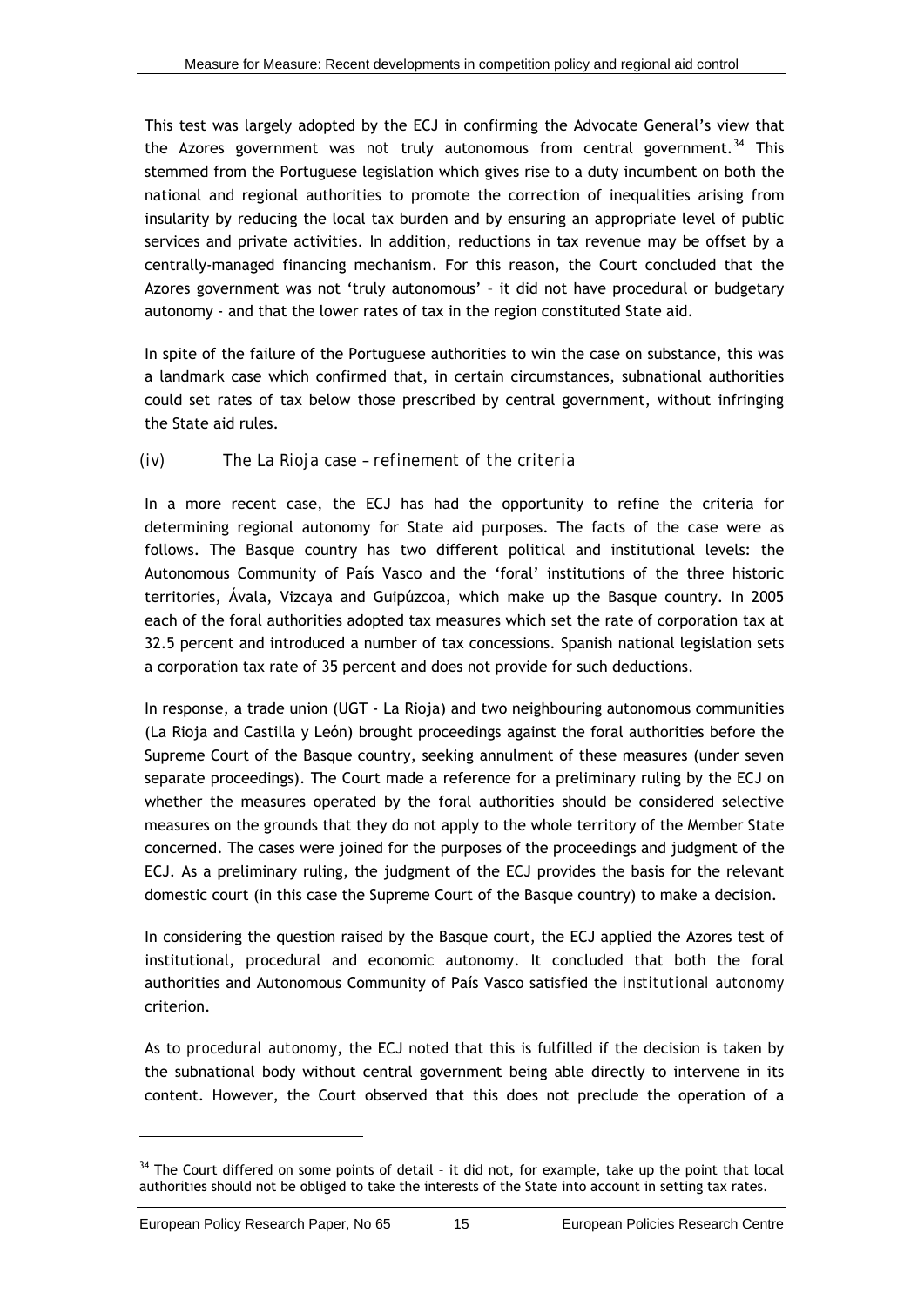<span id="page-21-0"></span>conciliation procedure in order to avoid possible legislative conflicts, provided that the final decision is taken by the subnational body. The Court also noted that it did not appear that the Spanish central government could intervene directly in the process of adopting foral legislation in order to ensure compliance with general principles such as solidarity, fiscal harmonisation or other principles which had to be taken into account in adopting tax measures. Nevertheless, it was for the domestic court to establish that this was so.

The *economic autonomy criterion* requires that the financial consequences of a reduction of the national tax rate for undertakings in the region are not offset by subsidies or transfers from other regions or central government. The calculation of financial transfers between the Spanish State and the Autonomous Community of País Vasco is particularly complex and essentially derives from the *concierto económicos*, an agreement between the Spanish State and the Basque country referred to earlier. Under this agreement, the Basque country pays the Spanish State sums (a 'quota') related to costs of providing services which are not devolved to the Autonomous Community. A key element in calculating the quota is the so-called attribution rate. This rate must generally reflect the weight of the Basque economy within the Spanish economy as a whole, but is set within what are essentially political negotiations rather than being the precise outcome of a given set of calculations. The Court concluded that a decision to reduce the tax rate would not necessarily result in a change in the attribution rate. The Commission had argued that the attribution rate was undervalued, so that the foral authorities contributed less to the Spanish State than they should. However, the Court declined to examine the application of the mechanism in detail and argued that the undervaluation of the attribution rate "is capable of constituting merely an indicator that the Historical Territories lack economic autonomy." For that lack of autonomy to be confirmed there "must be compensation, namely, a causal relationship between a tax measure adopted by the foral authorities and the amounts assumed by the Spanish State".<sup>[35](#page-21-0)</sup> The Court noted that it was for the domestic court to determine whether the process of setting the attribution rate had the aim of permitting central government to compensate the foral authorities for the cost of cutting tax rates. The Court did not exclude the possibility that the foral authorities' decisions to cut tax rates might result in larger transfers in favour of the Basque country because of the methods used to determine those transfers; it ruled that it was for the domestic court to establish whether foral laws might result in hidden compensation in sectors such as social security, the guarantee of minimum public services by the Spanish State or the functioning of the Interterritorial Compensation Fund.

### **3. THE REGULATORY ARCHITECTURE FOR REGIONAL AID**

### **3.1 Background**

l

The regulatory architecture for regional aid has undergone a radical overhaul in the last decade, but especially in the last two years. The Commission has pursued a two-pronged approach to regional aid discipline, in line with objectives set out in the SAAP. On the one hand, it takes a more relaxed approach to schemes meeting clearly specified criteria; on

<sup>&</sup>lt;sup>35</sup> Judgment in Joined Cases C-428/06 to C-434/06 at paragraph 129.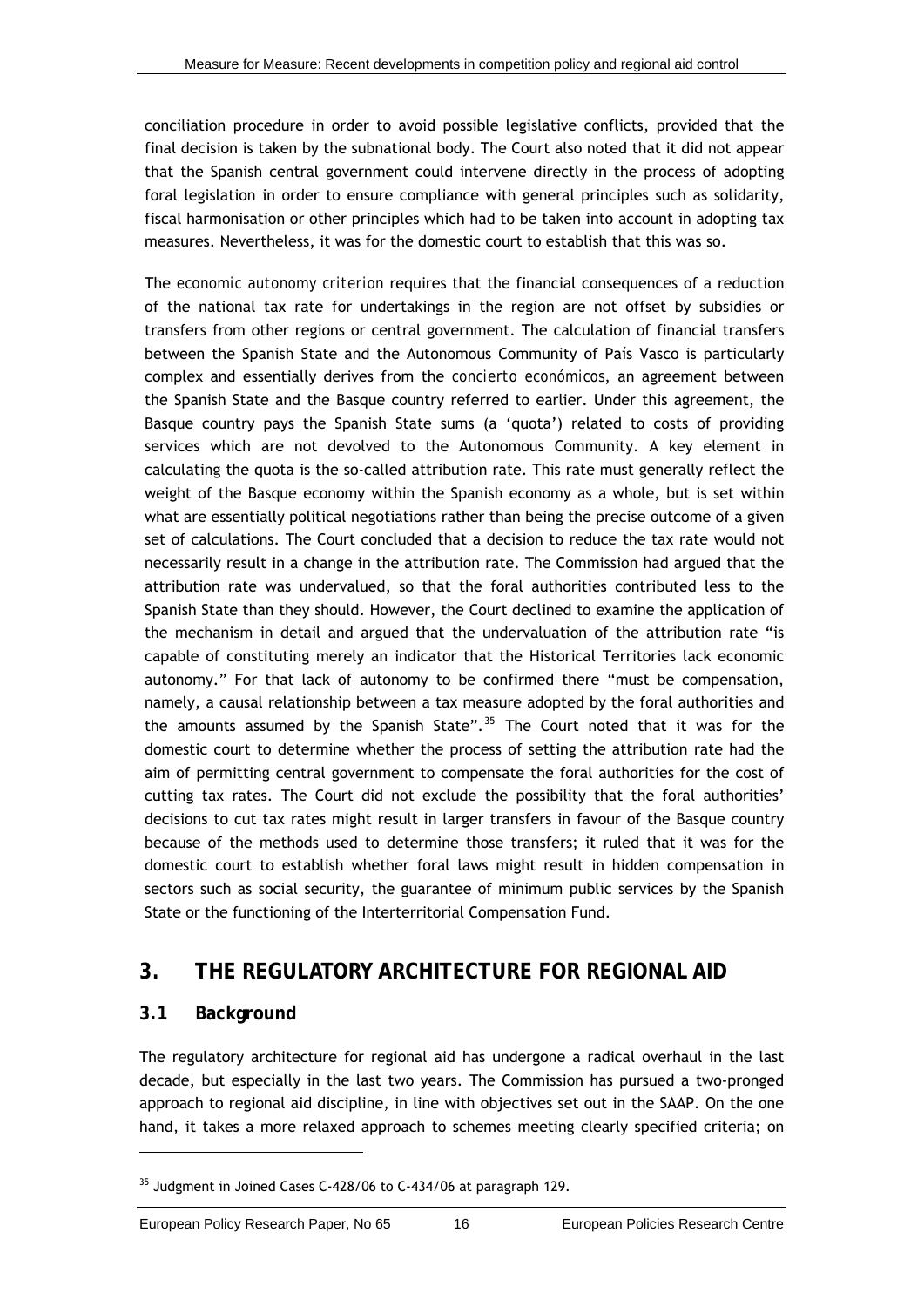the other, large individual aids and certain types of measure are subject to scrutiny. In all cases, the responsibilities of the Member States in relation to transparency, monitoring and reporting are reinforced – in part shifting the burden of policing regional aid to the national level.

The overall system is summarised in [Figure 4.](#page-22-0) This illustrates the filtering and threshold approach which aims to target Commission resources on the scrutiny of those measures which it considers raise the most competition concerns.

<span id="page-22-0"></span>



The key elements of the system are threefold:

- the exemption from notification and prior approval of certain aid schemes and supplementary *ad hoc* aid under the General Block Exemption Regulation (GBER) (or Regional BER);
- the notification and prior approval of non-exempt schemes under RAG 2006
- and the scrutiny of individual awards either because of their size or because they involve *ad hoc* aid which does not qualify for an exemption.

In effect, the Commission's approach is calibrated according to its perception of risk to competition. In the 'low-risk' category are measures which meet the tightly prescribed criteria of the GBER, with the *qui pro quo* that the burden of policing falls largely to the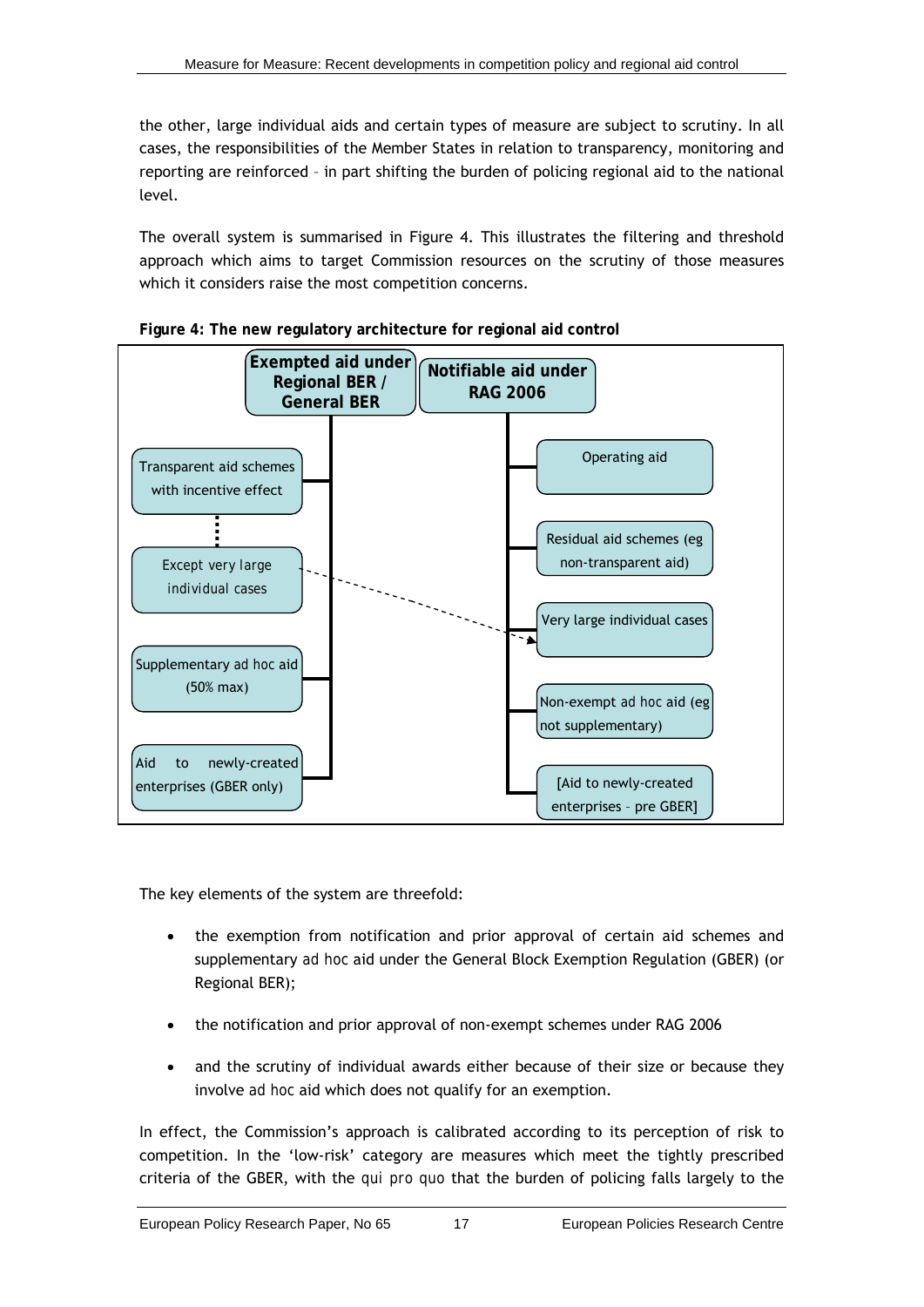<span id="page-23-0"></span>Member States. In the 'medium-risk' category are measures which lack the transparency for exemption or which involve the subsidisation of ongoing costs; these require case-by-case scrutiny of the scheme, but not, in general, of individual awards under approved schemes. In the 'high-risk' category, and meriting individual analysis at the level of the firm, are very large awards, even when offered under schemes that are either approved or exempted, together with *ad hoc* awards offered independently of any aid scheme.

### **3.2 Regional aid under the Block Exemption Regulation**

The Regional BER applies to schemes put into effect between 31 December 2006 and 31 December 2008. The Regulation enables schemes meeting certain criteria and whose legal basis cites the Regional BER to be exempted from prior notification and Commission approval. After 31 December 2008, the Regional BER will be repealed by the GBER, although schemes already introduced under the Regional BER are unaffected and may remain in place until 31 December 2013. The remainder of this section outlines the terms of the GBER, which came into force on 29 August 2008.

In order to fall within the scope of the GBER, aid schemes must be 'transparent',  $36$  must comply with the geographical coverage<sup>[37](#page-23-0)</sup> and aid ceilings<sup>[38](#page-23-0)</sup> of the approved regional aid map and aid must have 'incentive effect'.<sup>[39](#page-23-0)</sup> In addition, eligible expenditure must meet certain criteria, notably that investment be retained in the recipient region for at least five years (three for SMEs).<sup>40</sup>

In the context of the Regulation, *transparency* means regional investment aid schemes under which it is possible to calculate *ex ante* the gross grant equivalent (GGE) as a percentage of eligible expenditure. Such schemes include grants, interest rate subsidies and capped fiscal measures. Schemes which comprise a guarantee element may be considered transparent if the Commission has, since the adoption of the Regional BER, accepted the methodology used to calculate the intensity of the guarantee.<sup>[41](#page-23-0)</sup> Repayable advances are transparent if the total advance does not exceed the aid ceiling expressed as a percentage of eligible expenditure. The following are not considered transparent:<sup>[42](#page-23-0)</sup> aid comprised in capital injections (without prejudice to the specific provisions on risk capital); and aid comprised in risk capital measures (except for risk capital aid schemes for SMEs that comply with the BER).

Regarding *incentive effect*, the GBER only exempts schemes from notification if, prior to work on the project starting, the beneficiary has submitted an application for aid. In the case of SMEs, fulfilment of this condition is sufficient to show incentive effect.<sup>[43](#page-23-0)</sup> In the case of large firms, Member States must in addition, and prior to granting aid, verify that the

<sup>&</sup>lt;sup>36</sup> GBER, Article 5(1).

<sup>&</sup>lt;sup>37</sup> GBER, Article 13(2).

<sup>&</sup>lt;sup>38</sup> GBER, Article 13(3).

<sup>39</sup> GBER, Article 8(1).

 $40$  GBER, Article 13(7).

<sup>&</sup>lt;sup>41</sup> See section 5.3 below for examples.

<sup>42</sup> GBER, Article 5(2).

<sup>43</sup> GBER, Article 8(2).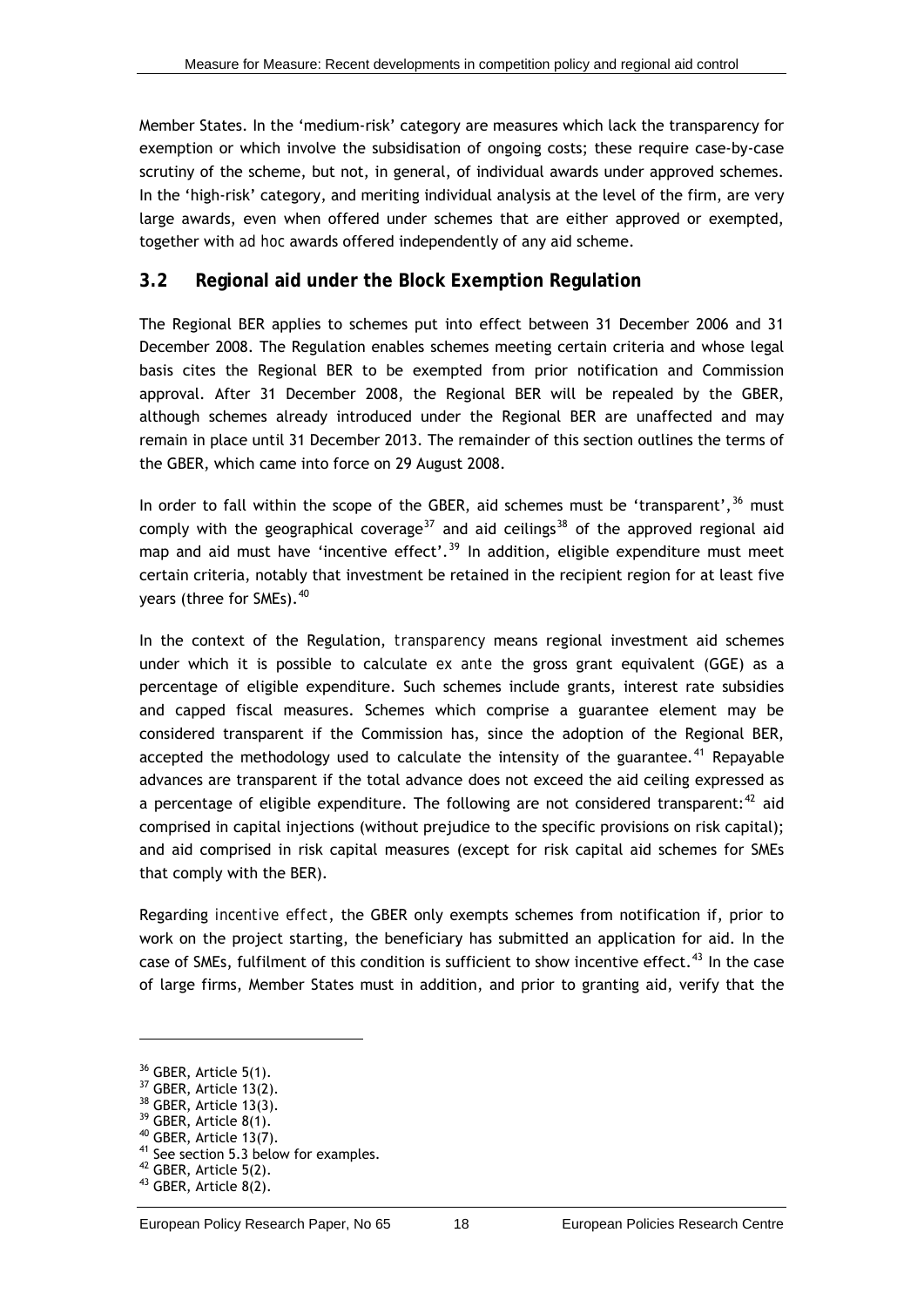<span id="page-24-0"></span>documentation provided by the beneficiary establishes the incentive effect of aid on the basis of one or more of the following criteria:

- i. a material increase in the size of the project/activity due to the aid;
- ii. a material increase in the scope of the project/activity due to the aid;
- iii. a material increase in the total amount spent by the beneficiary on the project/activity due to the aid;
- iv. a material increase in the speed of completion of the project/activity due to the aid; and/or
- v. that the project would not have been carried out as such in the assisted region concerned in the absence of aid. $44$

These requirements do not apply to fiscal measures granted automatically without any discretion on the part of the awarding authorities and where the measure has been adopted prior to project start.<sup>[45](#page-24-0)</sup>

*Ad hoc* aid which is used to supplement aid granted on the basis of transparent regional aid schemes, and which does not exceed 50 percent of the total aid, is also exempt from notification provided that the *ad hoc* aid fulfils all the criteria of the Regulation.<sup>[46](#page-24-0)</sup> This provision would enable, for example, a local authority to complement national level incentives (subject to the prevailing regional aid ceiling); however, it does not allow for the use of *ad hoc* aid independently, which must be notified and assessed on the basis of RAG 2006.

The following categories are *not* exempted from notification under the GBER and must be approved by the Commission on a case-by-case basis prior to implementation:

- Non-transparent regional aid schemes or those not meeting the criteria with respect to incentive effect
- Regional aid schemes targeted at specific sectors of economic activity within manufacturing or services (schemes targeting tourism are not considered specific).
- Regional aid schemes which involve operating aid.
- Regional aid for large projects on the basis of existing schemes where the amount of aid exceeds the notification threshold – ie. the amount that a €100 million investment could receive.

<sup>44</sup> GBER, Article 8(3).

 $45$  GBER, Article 8(4).

<sup>46</sup> GBER, Article 2(5).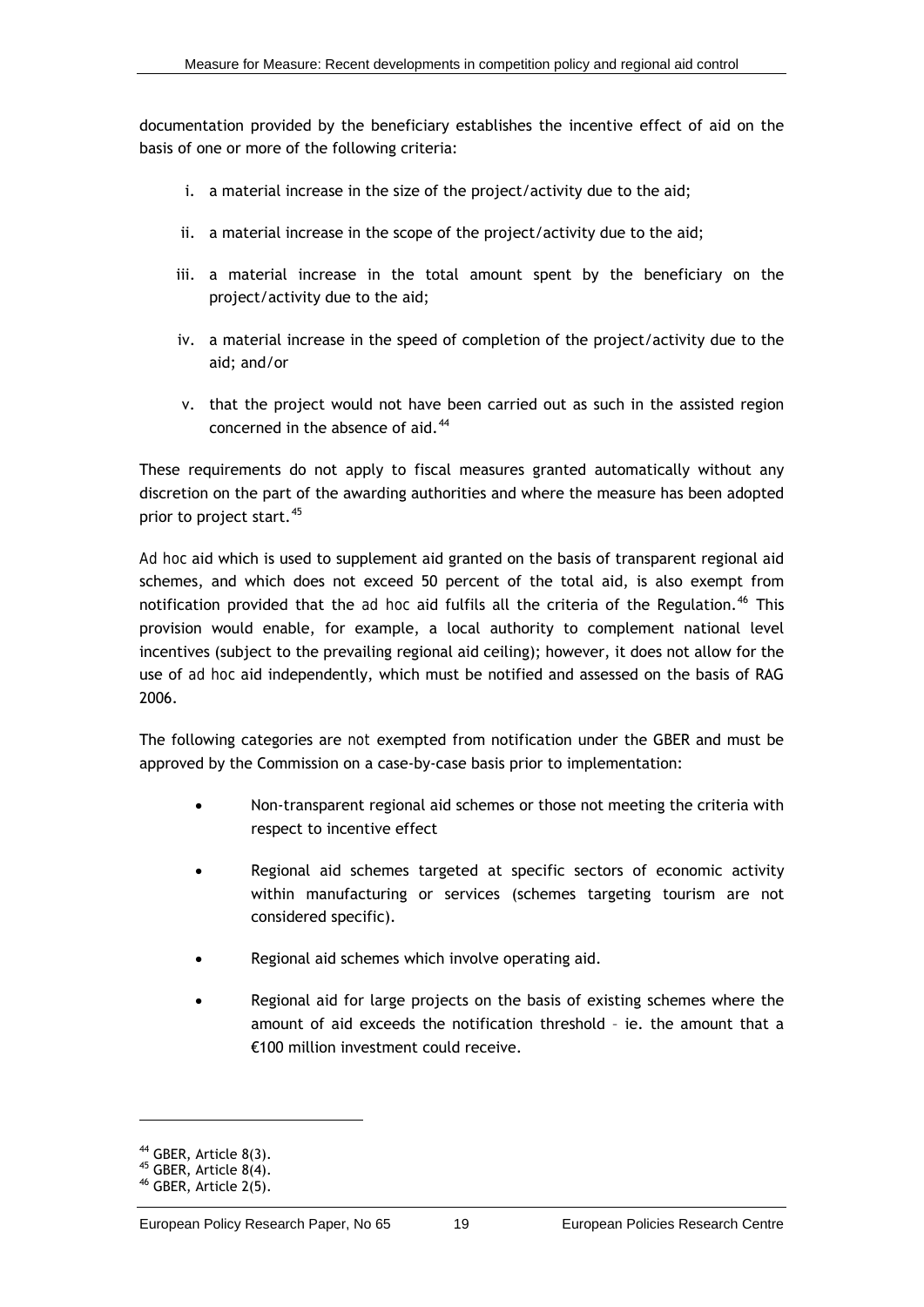- <span id="page-25-0"></span>Ad hoc aid, other than that which supplements exempted aid (as mentioned above).
- Aid to firms which are subject to a recovery order following the award of illegal and incompatible aid.

Member States must provide summary information on schemes they deem to be exempted from notification within 20 days of implementation.<sup>[47](#page-25-0)</sup> The full text of the aid scheme must be published and the direct internet address of the publication provided.<sup>[48](#page-25-0)</sup> Regional aids to large projects (those involving eligible expenditure exceeding €50 million) must be reported within 20 days of aid being granted.<sup>[49](#page-25-0)</sup> Records of aid awarded under exempted schemes must be maintained; these must be sufficiently detailed for the Commission to establish that the conditions of the Regulation have been complied with. These records must be maintained for 10 years from the date of any individual award or, in the case of aid schemes, from the date of the last award made under the scheme.<sup>[50](#page-25-0)</sup> Last, the GBER provides for the monitoring of the implementation of the terms of the Regulation.<sup>[51](#page-25-0)</sup>

### **3.3 Approval of schemes under the 2007-13 Regional aid guidelines**

The 2007-2013 Regional aid guidelines (RAG 2006) set out the circumstances in which the Commission will approve regional State aid that does not fall within the ambit of the block exemption. RAG 2006 deals with three categories of aid scheme: regional investment aid: $52$ operating aid;<sup>[53](#page-25-0)</sup> and aid for newly-created enterprises.<sup>[54](#page-25-0)</sup> Under the Regional BER, aid for newly-created enterprises was subject to authorisation under Article 87(3); however, the GBER now brings this category within the scope of the exemption. The provisions for those categories of aid apply to all sectors apart from coal and fisheries, agricultural production,  $55$  steel and synthetic fibres.  $56$  In general, regional aid should be part of a multisectoral scheme which forms part of a regional development strategy with clearly defined objectives.<sup>[57](#page-25-0)</sup>

In practice, the vast majority of *regional investment aid* schemes will fall within the scope of the GBER, not least since many of the assessment criteria (for example, compliance with the regional aid map and accompanying aid intensities, eligible expenditure and eligible investments) under RAG 2006 are identical to those under the GBER. The principal exceptions are regional investment aids that do not meet the transparency criteria in the GBER (together with individual cases, which are discussed separately below); these 'residual' schemes are assessed in relation to the provisions of RAG 2006 on a case-by-case basis.

<sup>47</sup> GBER, Article 9(1).

<sup>48</sup> GBER, Article 9(2).

 $49$  GBER, Article 9(4).

 $50$  GBER, Article 10(2).

 $51$  GBER, Article 10(3).

<sup>52</sup> RAG 2006, paragraph 33-75. 53 RAG 2006, paragraph 76-83.

<sup>54</sup> RAG 2006, paragraph 84-90.

<sup>55</sup> As specified in Annex I to the Treaty

<sup>56</sup> RAG 2006, paragraph 8.

<sup>57</sup> RAG 2006, paragraph 10.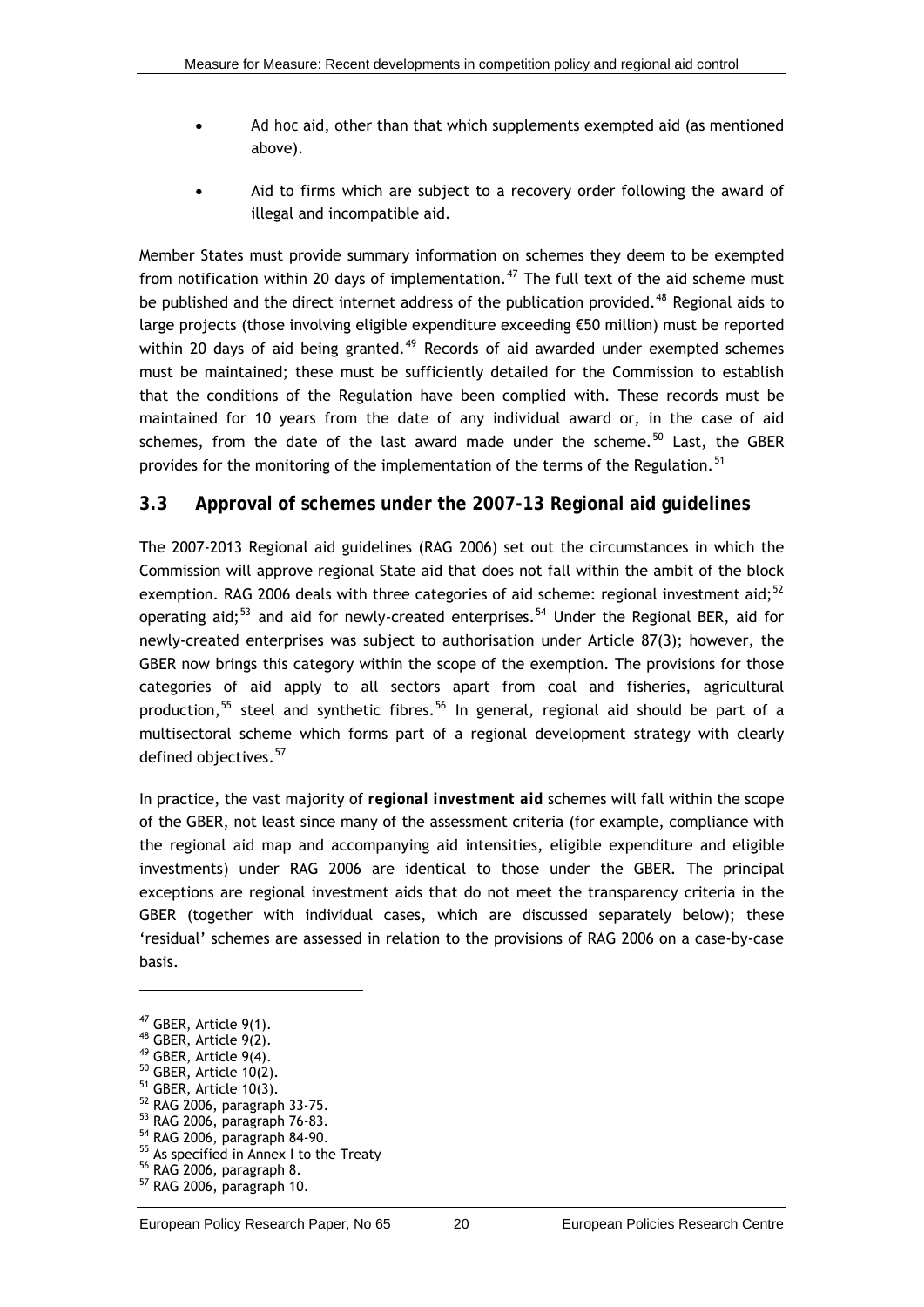<span id="page-26-0"></span>*Operating aid*, ie. aimed at reducing a firm's current expenses, is normally prohibited and cannot be exempted under the GBER; it is always subject to notification and Commission scrutiny. However, under RAG 2006, such aid may be granted in Article  $87(3)(a)$  regions provided that it is justified in terms of its contribution to regional development, and provided that its level is proportional to the handicaps it seeks to alleviate. Member States are responsible for demonstrating the existence and scale of any such handicaps. In addition, certain specific forms of operating aid can be authorised in the low population density and least populated areas.<sup>[58](#page-26-0)</sup> Operating aid should in principle only be granted for a pre-defined set of eligible expenditures (such as replacement investment, transport or labour costs) and should be limited to a certain proportion of those costs.<sup>[59](#page-26-0)</sup> Operating aid intended to promote exports is excluded.<sup>[60](#page-26-0)</sup>

*Aid for newly-created enterprises* was expressly provided for under RAG 2006, but has since been subsumed within the GBER. This means that schemes targeting this group of firms, provided that they meet all the conditions of the GBER, may be exempted from notification and no longer fall to be assessed under the guidelines (unless, for example, they do not meet the transparency criteria of the GBER).

### **3.4 Individual cases: very large awards and ad hoc cases**

At the 'high-risk' end of the spectrum in terms of competition effects, the GBER and RAG 2006 provide for case-by-case scrutiny of certain individual awards to firms.

In particular, individual notification is required where the aid proposed is higher than that which a project involving eligible investment of €100 million could have obtained on the basis of the prevailing regional aid ceiling. The matrix underpinning the notification requirement is described in more detail in Section [6 below.](#page-39-1)

As already noted, in general, regional aid should be part of a multisectoral scheme which forms part of a regional development strategy with clearly defined objectives.<sup>[61](#page-26-0)</sup> Where, exceptionally, *ad hoc* aid is proposed, the onus is on the Member State to demonstrate that the project contributes to a coherent regional development strategy. $62$ 

### **4. BLOCK EXEMPTED REGIONAL AID**

This section provides an overview of block exempted regional aid. In practice, the legal basis for the exemption of the schemes discussed here has been the Regional BER, the GBER only having come into force on 29 August 2008. The main impact of the GBER in this regard is likely to be the reporting of schemes for newly-created enterprises. These were not exempt under the Regional BER and required notification under RAG 2006. In purely numerical terms, block-exempted schemes will account for the vast majority of regional aid

<sup>58</sup> RAG 2006, paragraph 76.

<sup>59</sup> RAG 2006, paragraph 77.

<sup>60</sup> RAG 2006, paragraph 78.

<sup>61</sup> RAG 2006, paragraph 10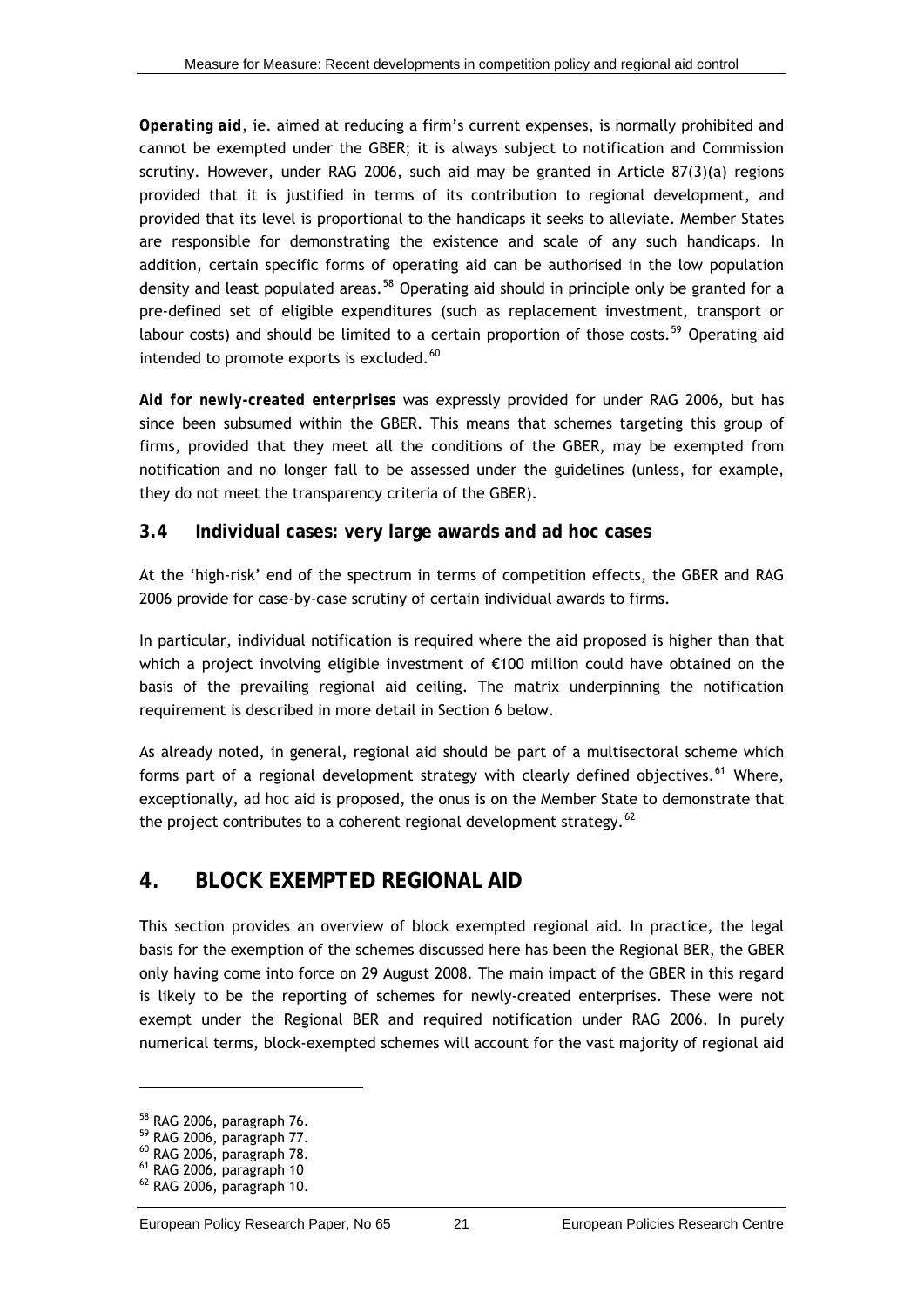<span id="page-27-0"></span>measures implemented by the Member States. Indeed, in some Member States it is likely that only block-exempted schemes will be operated.

There has been a high level of activity in the implementation of aid schemes under the Regional BER since it took effect on 1 January 2007. By early September 2008, over 230 schemes had been notified under the Regulation, with the majority reported in 2007 (see Figure  $5)$ .  $63$ 

<span id="page-27-1"></span>

|                          | Number of schemes       |                 |                 | Annual budgets (€m)     |                  |  |
|--------------------------|-------------------------|-----------------|-----------------|-------------------------|------------------|--|
|                          | 2007                    | 2008            | <b>Total</b>    | 2007                    | 2008             |  |
| Austria                  | 15                      |                 | $\overline{15}$ | $\overline{254}$        |                  |  |
| Belgium                  | 3                       | $\overline{2}$  | $\overline{5}$  | 158                     | 81               |  |
| <b>Bulgaria</b>          | 1                       |                 | 1               | $\overline{12}$         |                  |  |
| Cyprus                   | $\overline{2}$          | 1               | $\overline{3}$  | $\overline{3}$          | 4                |  |
| <b>Czech Republic</b>    | $\overline{17}$         | $\overline{12}$ | 29              | 430                     | 428              |  |
| <b>Denmark</b>           | $\overline{2}$          |                 | $\overline{2}$  | $\overline{2}$          |                  |  |
| Estonia                  | $\overline{3}$          | 1               | $\overline{4}$  | 13                      | $\overline{8}$   |  |
| Finland                  | $\overline{3}$          |                 | 3               | 91                      |                  |  |
| France                   | $\overline{3}$          | 6               | $\overline{9}$  | 370                     | 150              |  |
| Germany                  | 11                      |                 | $\overline{11}$ | 1908                    |                  |  |
| Greece                   | $\overline{3}$          |                 | 3               | 2253                    |                  |  |
| Hungary                  | 12                      | $\overline{6}$  | 18              | 2536                    | 250              |  |
| Ireland                  | $\overline{2}$          | 1               | $\overline{3}$  | $\overline{85}$         | 20               |  |
| Italy                    | 1                       | $\overline{7}$  | $\overline{8}$  | $\overline{\mathbf{4}}$ | 749              |  |
| Latvia                   | $\overline{1}$          | 1               | $\overline{2}$  | $\overline{7}$          | $\overline{5}$   |  |
| Lithuania                | $\overline{2}$          | $\overline{5}$  | $\overline{7}$  | 11                      | 83               |  |
| Malta                    | $\overline{1}$          | 1               | $\overline{2}$  | $\overline{2}$          | 6                |  |
| Netherlands              | $\overline{1}$          | $\overline{1}$  | $\overline{2}$  | 14                      | 13               |  |
| Poland                   | $\overline{22}$         | 11              | $\overline{33}$ | $\overline{307}$        | $\overline{516}$ |  |
| Portugal                 | $\overline{\mathbf{3}}$ |                 | $\overline{3}$  | $\overline{43}$         |                  |  |
| Romania                  | $\overline{11}$         | $\overline{3}$  | $\overline{14}$ | 103                     | 178              |  |
| Slovakia                 | 1                       |                 | 1               | 99                      |                  |  |
| Slovenia                 | $\overline{4}$          |                 | $\overline{4}$  | 213                     |                  |  |
| Spain                    | $\overline{31}$         | $\overline{2}$  | $\overline{33}$ | $\frac{1061}{100}$      | $\overline{5}$   |  |
| Sweden                   | 1                       |                 | 1               | 53                      |                  |  |
| $\overline{\mathsf{UK}}$ | $\overline{15}$         |                 | $\overline{15}$ | 663                     |                  |  |
| EU27 Total               | 171                     | 60              | 231             | 10695                   | 2496             |  |
| Norway                   | 1                       |                 |                 | 28                      |                  |  |

**Figure 5: Schemes reported under the Regional BER 2007-8** 

**Notes:** Annual budgets refer only to the schemes reported in that year. Currencies were converted into € (as appropriate) on 8 August 2008, but no adjustments have been made for inflation in the figures reported.

**Source:** Generated from information reported to the Commission and available on the DG Competition register at: [http://ec.europa.eu/comm/competition/state\\_aid/register/ii/](http://ec.europa.eu/comm/competition/state_aid/register/ii/); and from the EFTA Surveillance Authority website at:<http://www.eftasurv.int/>.

Almost all EU27 Member States have reported schemes under the Regional BER – Luxembourg is the only exception; among the EFTA states, only Norway has made use of the

 $63$  This is more than the number in Figure 3 which was derived from an earlier Commission report comparing outcomes under the various regulations. The figures discussed here were generated directly from schemes reported as available at 13 September 2008.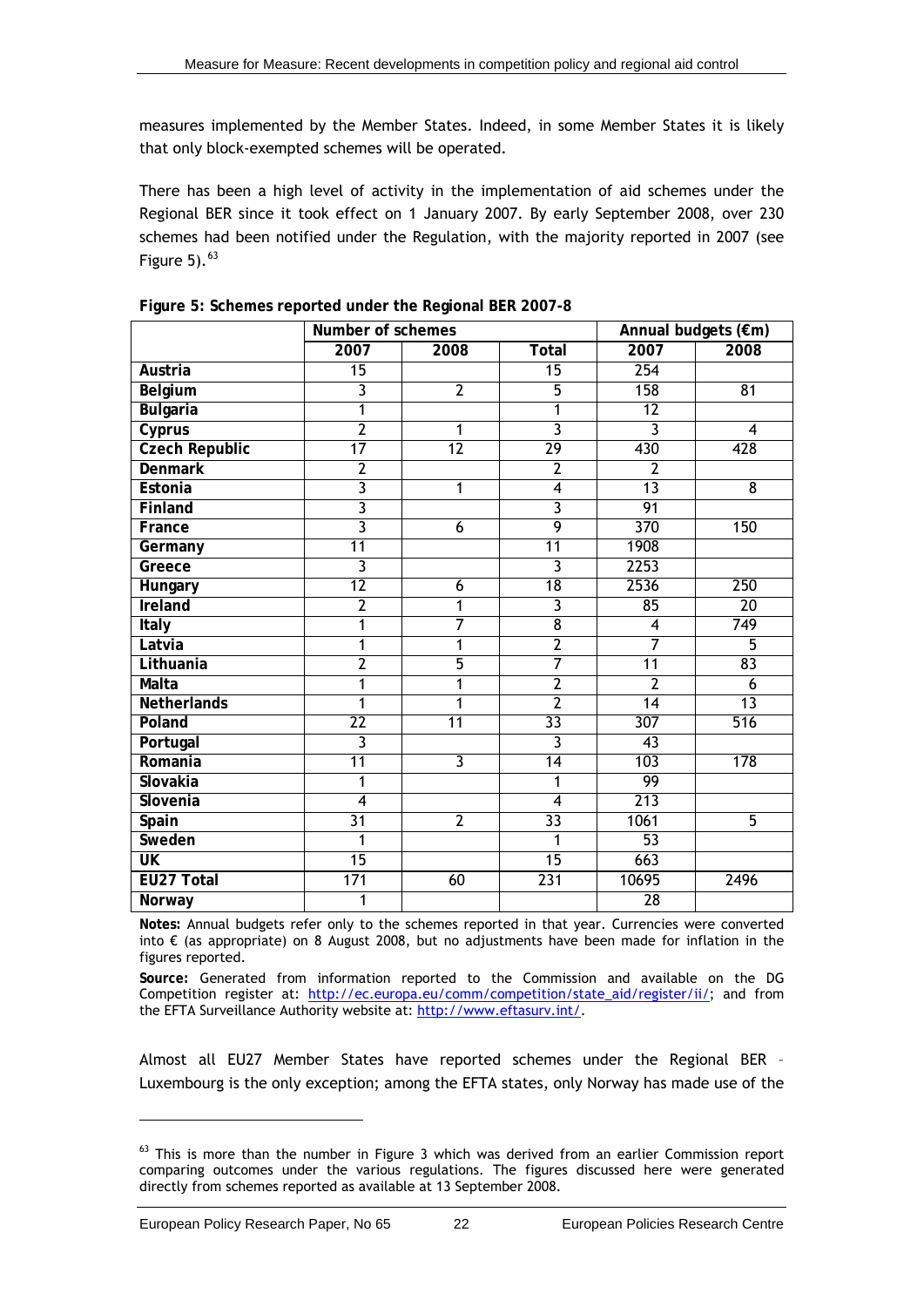<span id="page-28-0"></span>exemption.<sup>[64](#page-28-0)</sup> However, there are wide variations between countries in the number of schemes submitted. Four Member States (Czech Republic, Hungary, Poland and Spain) account for approaching half of all reported schemes. This partly reflects the extent of subnational responsibilities for economic development – in Poland and Spain, which account for almost a third of all reported schemes, the vast majority of schemes apply to a single region within the country. Moreover, of the Spanish total of 31, Galicia and Murcia account for 17 schemes between them. Elsewhere, the variation can, at least in part, be attributed to decisions about whether to aggregate or disaggregate a package of measures. However, it is also important to note, especially in the context of measures operated at the subnational level, that authorities may have opted to report measures under the block exemption regulation for SME aid, in part reflecting the fact that subnational level support is often mainly directed at small firms. Moreover, the SME BER and the GBER<sup>[65](#page-28-0)</sup> allow for higher rates of award for SMEs located in the assisted areas, although this option may not be systematically taken up. To this extent, a consideration of the measures reported under the Regional BER by subnational authorities, in particular, gives only a partial view of the scope of policy.



**Figure 6: Proposed annual budgets for block-exempted regional aids (€m)** 

**Source:** [Figure 5](#page-27-1)**.**

<sup>&</sup>lt;sup>64</sup> A parallel system operates for the remaining EEA states (ie. Iceland, Lichtenstein and Norway) and is overseen by the EFTA Surveillance Authority (ESA). <sup>65</sup> Which supersedes the SME BER on 30 September 2008.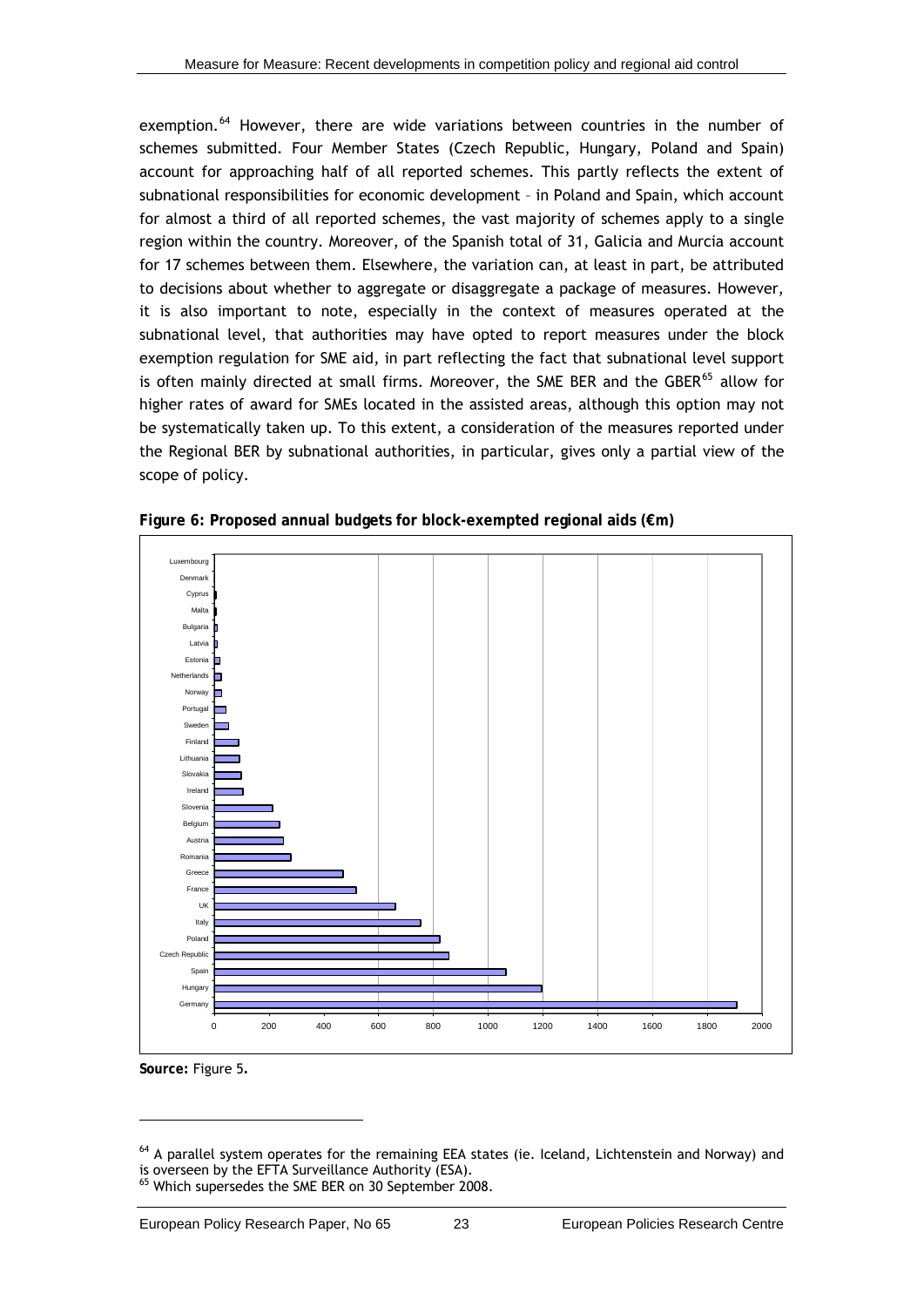<span id="page-29-0"></span>There are also significant are variations in the annual budgets envisaged for reported measures (see [Figure 5\)](#page-27-1). However, it should be stressed at the outset that the budget data should be treated with considerable caution and is shown here only to give an indication of broad orders of magnitude. There are several reasons for this. The data provided are generally annual planned expenditure; however, not all the schemes notified are set to run for the full term of the guidelines. To this extent, the data is a 'snapshot' of the annual budgets of the schemes reported to date.<sup>[66](#page-29-0)</sup> Perhaps more important (and this also applies to comparisons of numbers of schemes) there is a significant number of measures, particularly at the subnational level, which, although they have been reported under the Regional BER, might in fact more properly be viewed as elements of devolved SME policy. A further 'classification' issue arises from the fact that, in many Member States, the main schemes cannot be block-exempted (for example, non-transparent aid or operating aid) so that a consideration only of block-exempted schemes distorts the overall regional aid expenditure picture.<sup>[67](#page-29-0)</sup> Notwithstanding these important caveats, the variations in the budgets of exempted schemes are significant. Three countries alone, Germany, Hungary and Spain, account for over 40 percent of reported budgets under block-exempt regional aid schemes, while the 'bottom ten' together account for less than 2 percent.

<span id="page-29-1"></span>

**Figure 7: Annual budgets for block exempted regional aid as % of national GDP** 

**Note:** Annual budgets have been set against 2007 GDP expressed in € (current prices). **Source:** Own calculations from EUROSTAT data and [Figure 5](#page-27-1).

<sup>&</sup>lt;sup>66</sup> In other words, the budgets for each scheme is counted only once, irrespective of the duration of the scheme.

But see Section 5, below.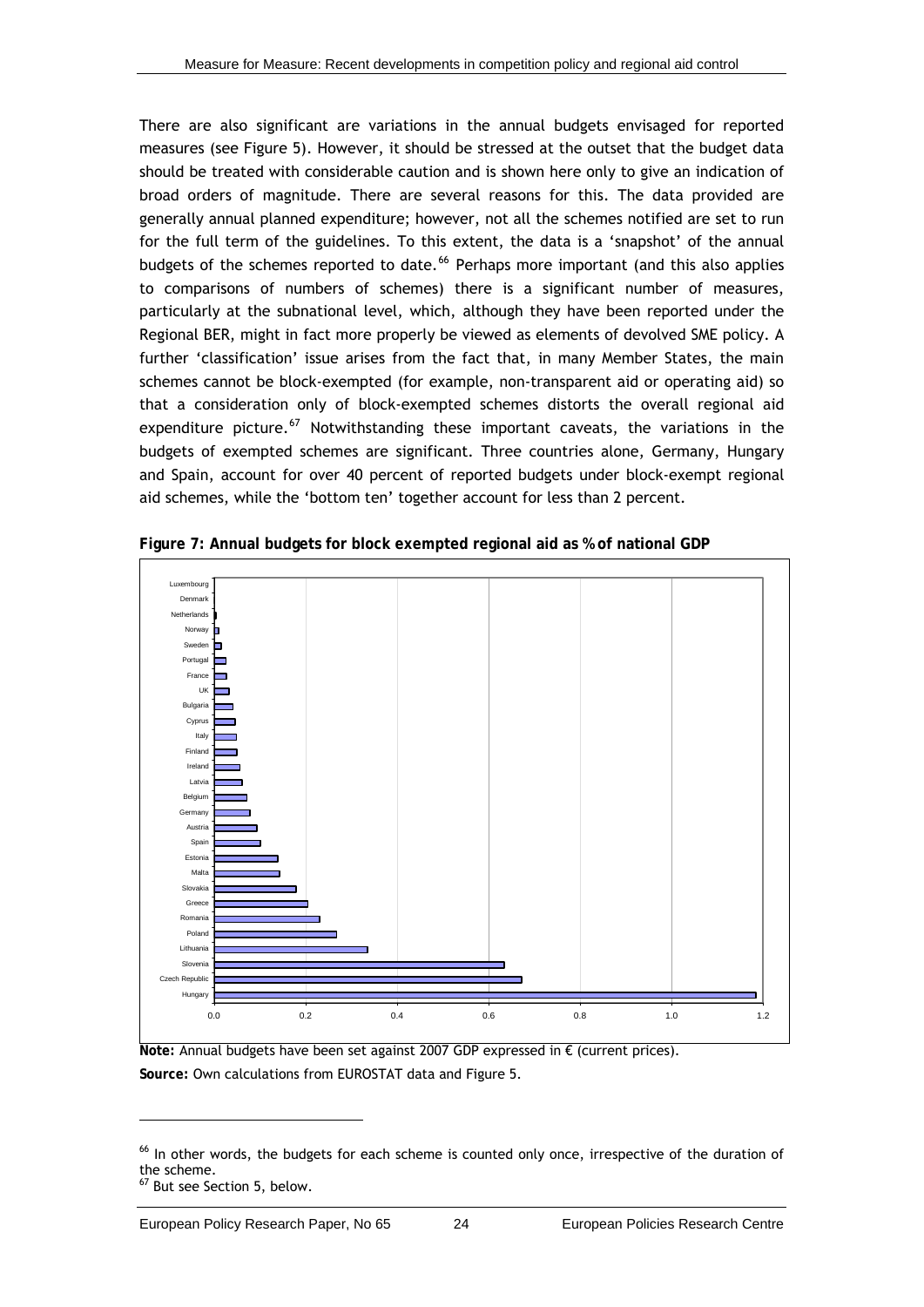A different perspective emerges from considering planned expenditure in relation to the size of the national economy (see [Figure 7\)](#page-29-1). In Hungary, and to a lesser the Czech Republic, annual budgets remain high compared with elsewhere, reflecting the large proposed budget and the relatively small size of the national economy. Note also the proportionately high spend in Slovenia, which 'moves up' the rankings when spend is set against GDP, while Germany moves down. By contrast, in many of the more prosperous countries (eg. Denmark, Norway, the Netherlands and Sweden), proposed expenditure is relatively small as a proportion of GDP. However, it is important to stress that these figures concern only schemes reported under the block exemption regulation. For Norway and Sweden, in particular, this represents only a partial view of the aid schemes being implemented since a number of the measures in force have required prior notification and approval by the Commission or the EFTA Surveillance Authority because they involve operating aid. Nevertheless, [Figure 7](#page-29-1) suggests that, in general, the new Member States plan to spend relatively more on regional aid in relation to the size of their national economies than do the EU15 countries. This is scarcely surprising given relative national poverty and the extensive assisted areas and high aid ceilings authorised by the Commission. Nevertheless, it is notable that the budgets in Germany, Austria and Belgium are higher in relation to GDP than those in Latvia and Bulgaria.

<span id="page-30-0"></span>**Figure 8: Annual budgets for block exempted regional aid (€ per head of national population)** 



**Source:** Own calculations from EUROSTAT data and [Figure 5](#page-27-1).

[Figure 8](#page-30-0) illustrates the annual budgets of block exempted schemes in per capita terms – ie in € per head of national population. Hungary, Slovenia and the Czech Republic remain high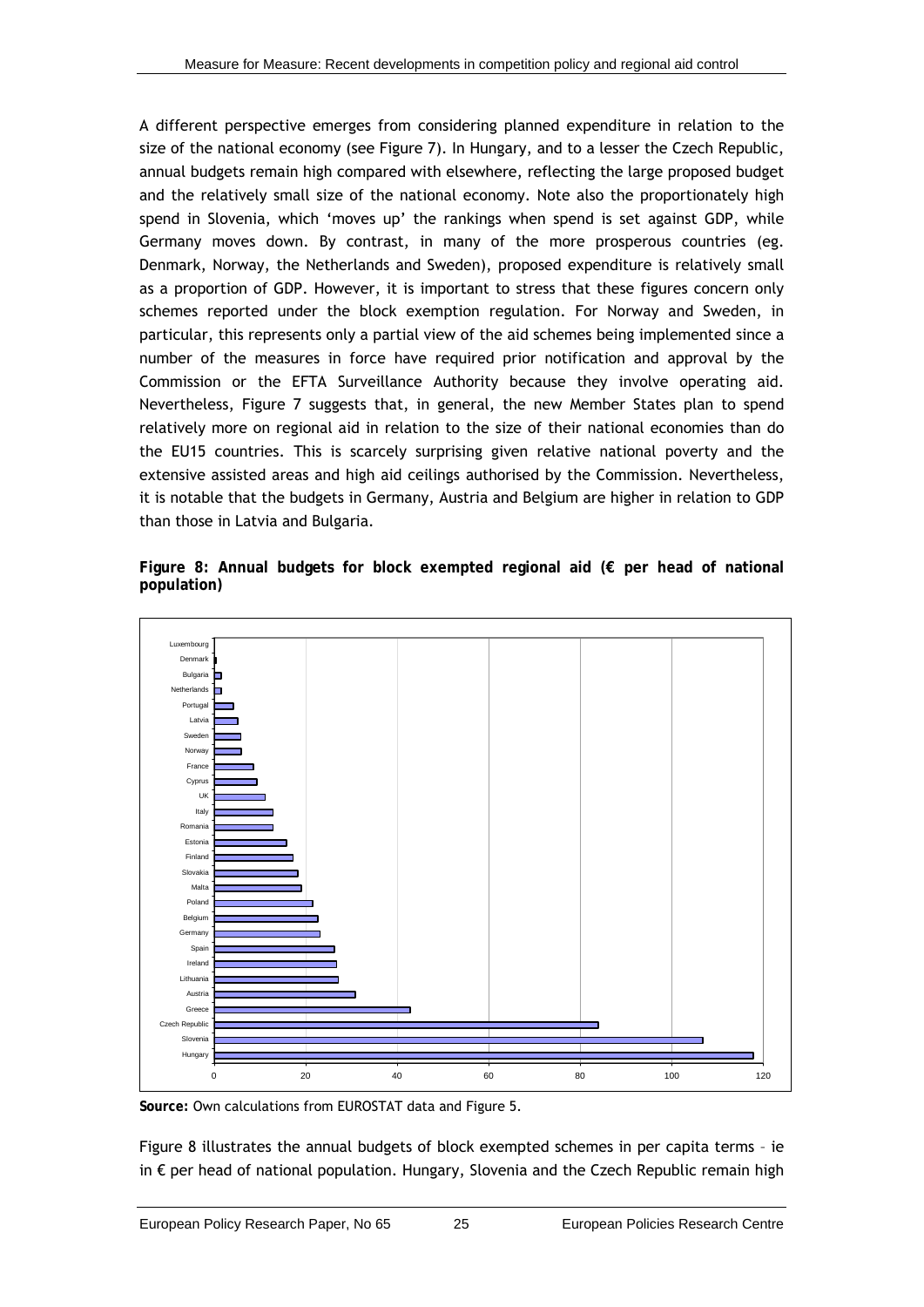spenders on this measure, but budgets in Greece and Austria are also significant. As would be expected, spending is low in most of the more prosperous countries when set against national population, partly reflecting the comparatively small proportion of the population eligible for regional aid. On the other hand, spending in Latvia and Bulgaria, which are classed as 'a' areas in their entirety, is lower than in most of the EU15 Member States.

An alternative view emerges from relating planned expenditure to the size of the assisted area population to give an indication of the 'intensity' of aid. This is illustrated in [Figure 9,](#page-31-0) which yields the rather surprising outcome that aid intensity is highest in Austria. In practice, this is partly because one of the federal measures and a number of *Land* level schemes which have been reported under the Regional BER are available throughout the *Land* to SMEs; as a result, aid intensity is artificially concentrated by relating spending only to the 'a' regions and 'c' areas.

<span id="page-31-0"></span>



**Source:** Own calculations and [Figure 5.](#page-27-1)

It is also noteworthy that, while budgets remain high in Hungary, Slovenia and the Czech Republic, some of the more prosperous countries, such as Germany, Finland, Ireland and the UK close the gap when spending is considered in relation to assisted area population rather than national population. On this basis, the two poorest Member States, Bulgaria and Romania, plan to spend less on regional aid than virtually all of the EU15. Note, however, that both Bulgaria and Romania have notified aid schemes under RAG 2006; these are discussed below (see Section [5](#page-32-1)).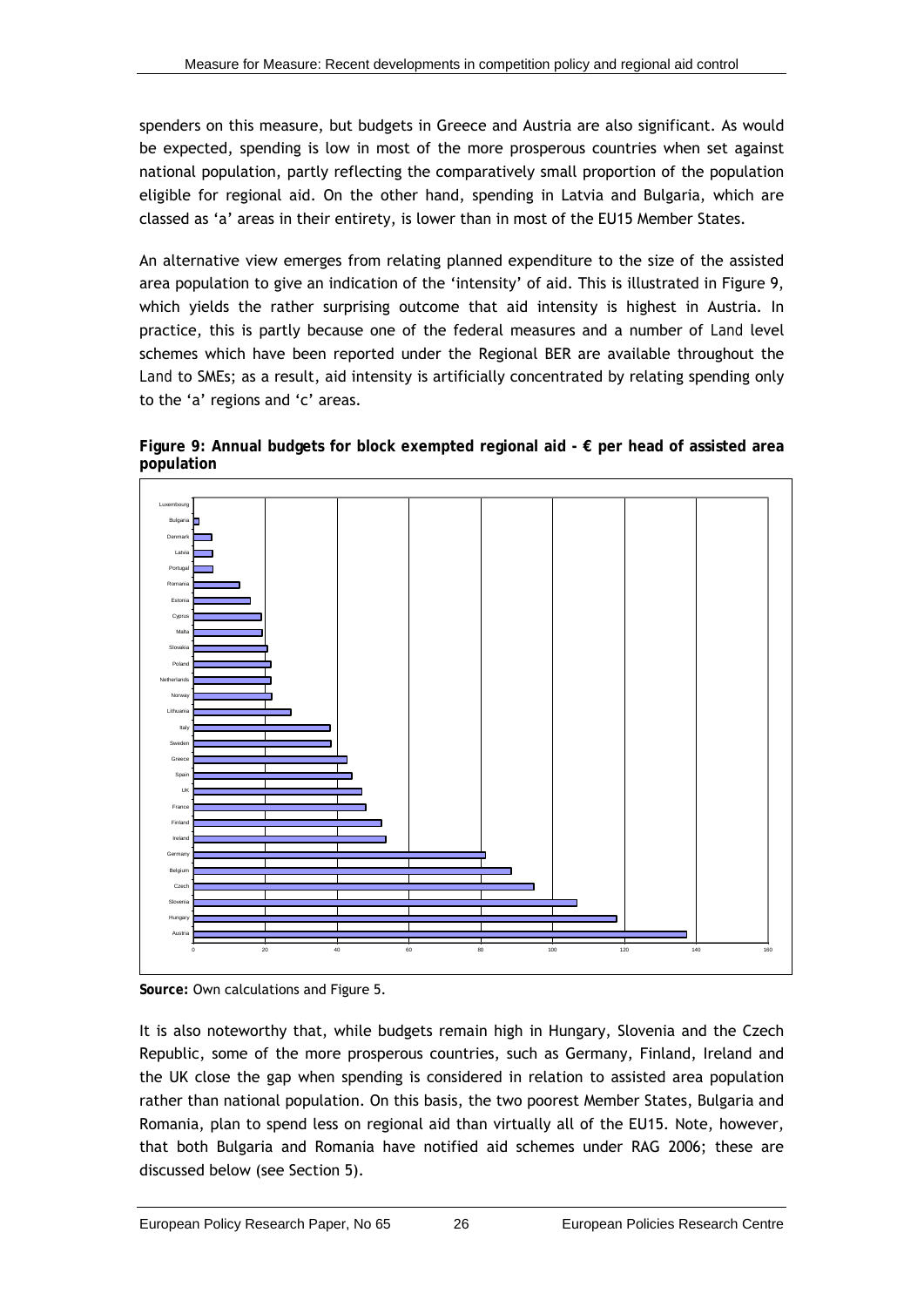<span id="page-32-0"></span>These shifts are largely the product of the much more extensive assisted area coverage in the new Member States than in most of the EU15. As a result, expenditure in countries which are eligible for regional aid in their entirety is 'diluted' while that in countries with lower coverage is focused on a limited population, raising the aid intensity.

Although these data provide some insight into the priority being given to regional aid schemes under the block exemption regulation, they should be treated with some caution. In particular, the figures refer to *planned* annual expenditure; actual outcomes may well be significantly different. Also, the intensity data (aid per head in the assisted areas) has taken account of the total assisted area population; however, in many cases schemes are restricted to a single assisted region or to a subset thereof. Calculating aid intensities at the level of individual schemes and regions would produce different outcome from those at the national level. Last, and this applies generally, there is an issue of timing and phasing: it remains to be seen how many schemes are still to be implemented under the block exemption regulation, but there is evidence than some countries are more advanced than others in implementation.

### <span id="page-32-1"></span>**5. NOTIFIED MEASURES**

### **5.1 Background**

Clearly the Commission's intention was that the vast majority of regional aid schemes should be designed to comply with the Regional BER or its successor the GBER, and this has indeed proved to be the case. However, several types of aid explicitly fall outside the scope of the Regional BER and are subject to scrutiny under the terms set out in RAG 2006. The main categories of aid *scheme*<sup>[68](#page-32-0)</sup> subject to notification and prior approval are: operating aid (including transport aid); non-transparent aid and any other aid not compliant with the block exemption regulation; and aid to newly-created enterprises (which is now within the scope of the GBER, but which previously fell to be assessed under RAG 2006). In addition, there is in effect provision for aid intensity methodologies to be notified such that otherwise non-transparent schemes (notably guarantees) can be rendered transparent for the purposes of the block exemption.

To date, some 32 measures have been notified to the Commission for assessment against RAG 2006; so far, none has been subject to the investigative procedure. In addition, Norway has notified six schemes under the parallel arrangements for the EFTA members of the EEA; one of these, involving regional transport aid for the round wood sector, is being investigated by the EFTA Surveillance Authority.<sup>[69](#page-32-0)</sup>

As [Figure 10](#page-33-1) shows, the number of measures notified is distributed very unevenly among countries. France accounts for almost a third of all notified measures, largely owing to the special regimes in place for the *départements d'outre mer* (DOM) which involve operating

<sup>68</sup> In addition, and as already noted, *individual* awards exceeding certain thresholds and *ad hoc* aid not falling within the scope of the BER is also notifiable.<br><sup>69</sup> ESA Press Release (2008) The EFTA Surveillance Authority opens the formal investigation regarding a

transport aid scheme for round wood in Northern Norway, PR(08)31.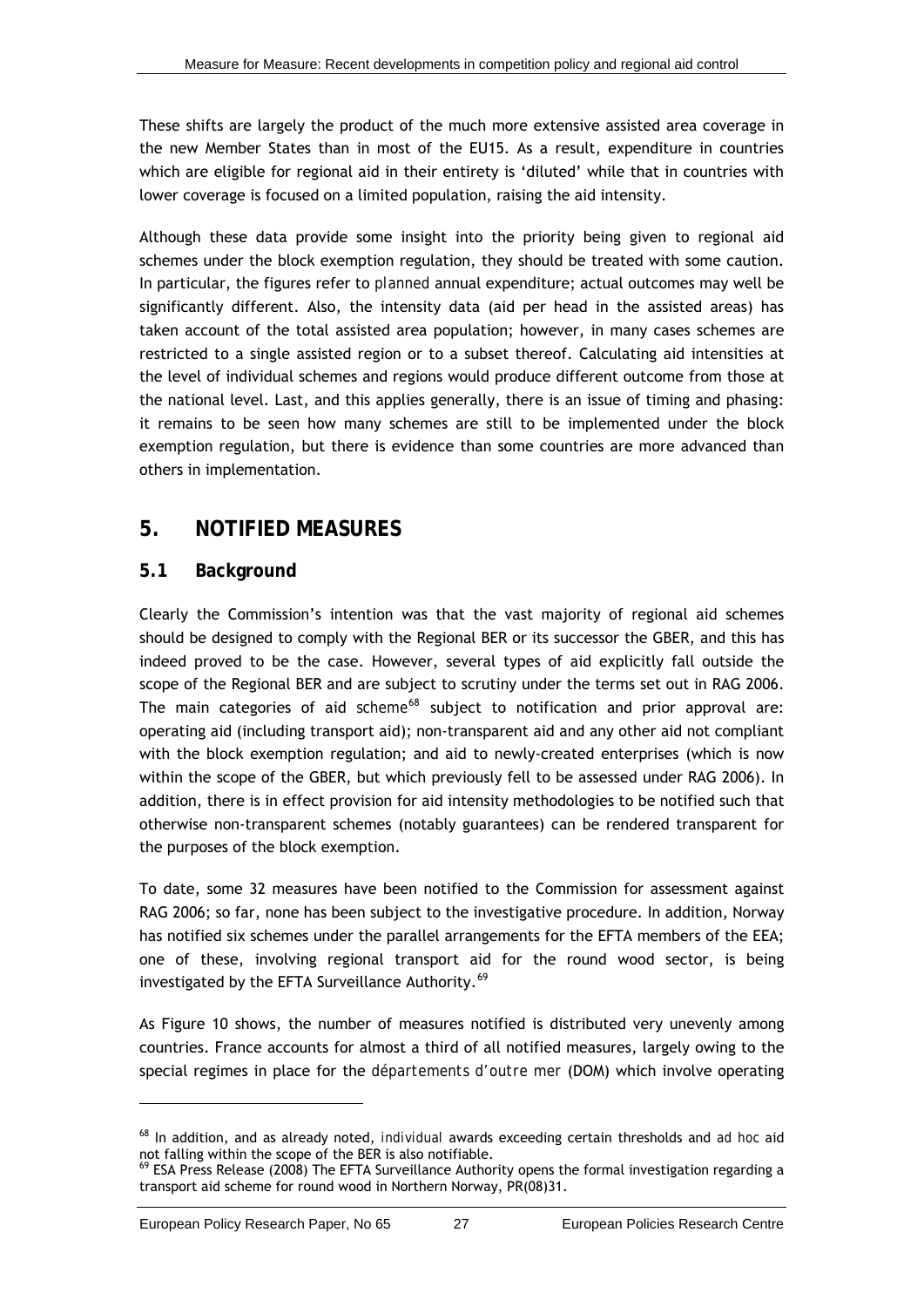<span id="page-33-0"></span>aid. Most Member States have not notified any regional aid schemes. This partly reflects the wide scope of the BER and the fact that there is an in-built incentive to design schemes that fit within it. Moreover, the circumstances in which aid that does not comply with the BER (other than operating aid) *can* be approved under RAG 2006 are quite limited. Nevertheless, notification does provide for legal certainty in cases where national authorities may be in doubt about whether the precise criteria of the BER are met.

<span id="page-33-1"></span>

| <b>MS</b>       | Aid for<br>new firms | Method | Operating<br>aid | Transport<br>aid | Other          | Total |
|-----------------|----------------------|--------|------------------|------------------|----------------|-------|
| Austria         |                      |        |                  |                  |                |       |
| <b>Bulgaria</b> |                      |        |                  |                  |                |       |
| Finland         |                      |        |                  | 1                |                |       |
| France          |                      |        | 10               | 1                |                | 13    |
| Germany         |                      |        |                  |                  |                | 2     |
| Hungary         |                      |        |                  |                  |                |       |
| Ireland         |                      |        |                  |                  |                |       |
| Italy           |                      |        |                  |                  |                |       |
| Lux             |                      |        |                  |                  |                |       |
| Malta           |                      |        |                  |                  |                |       |
| Portugal        |                      |        | $\overline{2}$   |                  |                |       |
| Romania         |                      |        |                  |                  |                |       |
| Spain           |                      |        | $\overline{2}$   |                  |                | 4     |
| Sweden          |                      |        |                  | 1                |                |       |
| Norway          | 1                    |        | 1                | $\overline{2}$   | $\overline{2}$ | h     |
| Total           | 6                    | 3      | 15               | 5                | 8              | 38    |

**Figure 10: Measures notified under RAG 2006 (as at August 2008)** 

**Note:** This table excludes notifications that simply amend existing schemes**.** 

**Source:** Compiled from notifications to the Commission and available on the DG Competition register at: [http://ec.europa.eu/comm/competition/state\\_aid/register/ii/](http://ec.europa.eu/comm/competition/state_aid/register/ii/); and from the EFTA Surveillance Authority website at: [http://www.eftasurv.int/.](http://www.eftasurv.int/)

### **5.2 Aid to newly-created enterprises**

RAG 2006 introduced a new model for aid to promote new businesses in the assisted areas.<sup>[70](#page-33-0)</sup> The aim is to facilitate the provision of aid for running costs in the early years of a firm; it may be combined with investment aid.

Aid is restricted to small firms,<sup>[71](#page-33-0)</sup> is limited to € 2 million in the 'a' areas and € 1 million in the 'c' areas; it is linked to expenses incurred in the first five years of a business, but need not be investment related.

Eligible expenditure includes: legal, advisory and other costs directly related to new firm formation; interest on external finance and a dividend on own capital employed; rental of production facilities and equipment; energy, water, heating, administrative charges, except VAT and corporate taxes on business income; and depreciation, leasing and wage

 $70$  RAG 2006, paragraphs 84 to 91.

 $71$  As defined in the Block exemption regulation on aid to small and medium-sized enterprises, now superseded by the General BER, Annex I.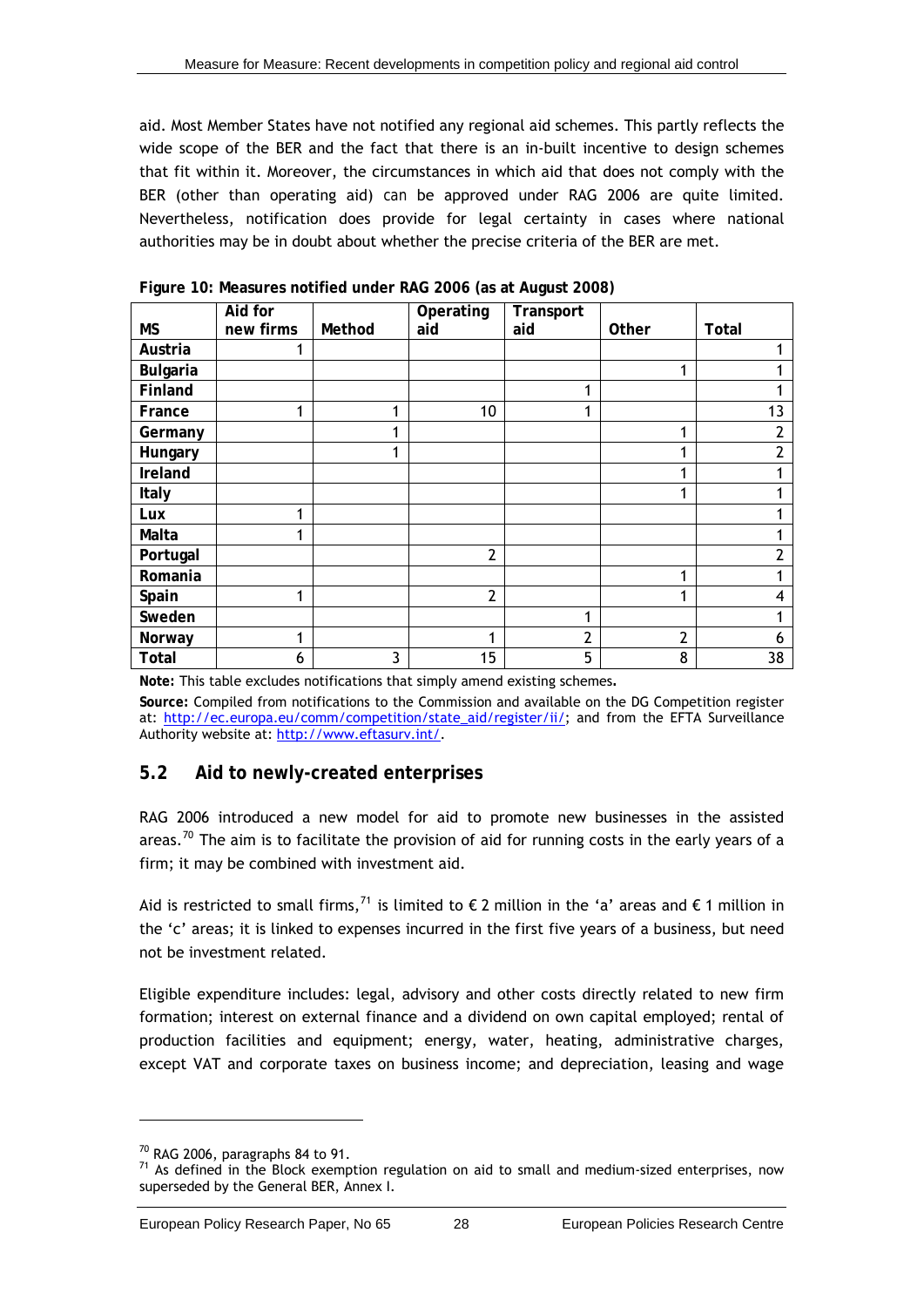<span id="page-34-0"></span>costs, provided that the underlying investments or jobs created have not benefited from other forms of aid. The award ceilings are as follows:

- 'a' areas: 35 percent of eligible expenditure in the first three years and 25 percent thereafter, subject to a ceiling of  $\epsilon$  2 million;
- 'c' areas: 25 percent of eligible expenditure in the first three years and 15 percent thereafter, subject to a ceiling of  $\epsilon$  1 million.

These rates are increased by five percentage points in the following areas: 'a' regions with GDP per head of less than 60 percent of the EU average; regions with population density of less than 12.5 inhabitants per km<sup>2</sup>; small islands with a population of less than 5000; other communities of the same size suffering from similar isolation.

Six countries (or regions within them) have notified aid to newly-created enterprises. Following the entry into force of the GBER on 29 August 2008, these no longer need to be notified but can simply be reported if they comply with the provisions of the regulation. In practice, RAG 2006 was clear about the form which aid to newly-created firms should take in order to gain approval. Moreover, as the amounts of aid were relatively modest, the Commission presumably took the view, based on this early experience, that such aid did not pose a significant threat to competition. It remains to be seen whether the uptake will increase now that notification is no longer required. In any event, apart from France where the estimated annual budget is  $£100$  million, the sums involved are comparatively small, with the Norwegian budget at around €13 million, but Kaernten (Austria), Murcia (Spain) and Malta all proposing annual budgets of less than €6 million; the Luxembourg budget for its scheme is not yet known, but seems unlikely to be significant.

### **5.3 Aid intensity methodologies**

Three countries (France, Germany and Hungary) have notified methodologies for calculating the grant-equivalent of measures. Clearly these measures do not involve expenditure *per se,* but instead seek the endorsement of a methodology that effectively renders aid transparent.<sup>[72](#page-34-0)</sup> This enables the Member State concerned to report schemes under the GBER that use the methodology to calculate aid values and increases the scope of the BER to include measures – notably guarantee schemes - that would otherwise lack the transparency for exemption.

### **5.4 Operating aid**

Under RAG 2006, and in line with longstanding practice, the Commission regards operating aid as a form of assistance that can only be authorised in exceptional circumstances. Operating aid can generally only be offered in 'a' regions and subject to the condition that: (i) it is justified in terms of its contribution to regional development; and (ii) its level is proportional to the handicaps it seeks to alleviate.<sup>[73](#page-34-0)</sup> It is for the Member States to demonstrate the existence of these handicaps and to measure their scale. In all cases

<sup>72</sup> GBER, Article 5(1).

<sup>73</sup> RAG 2006, paragraph 76.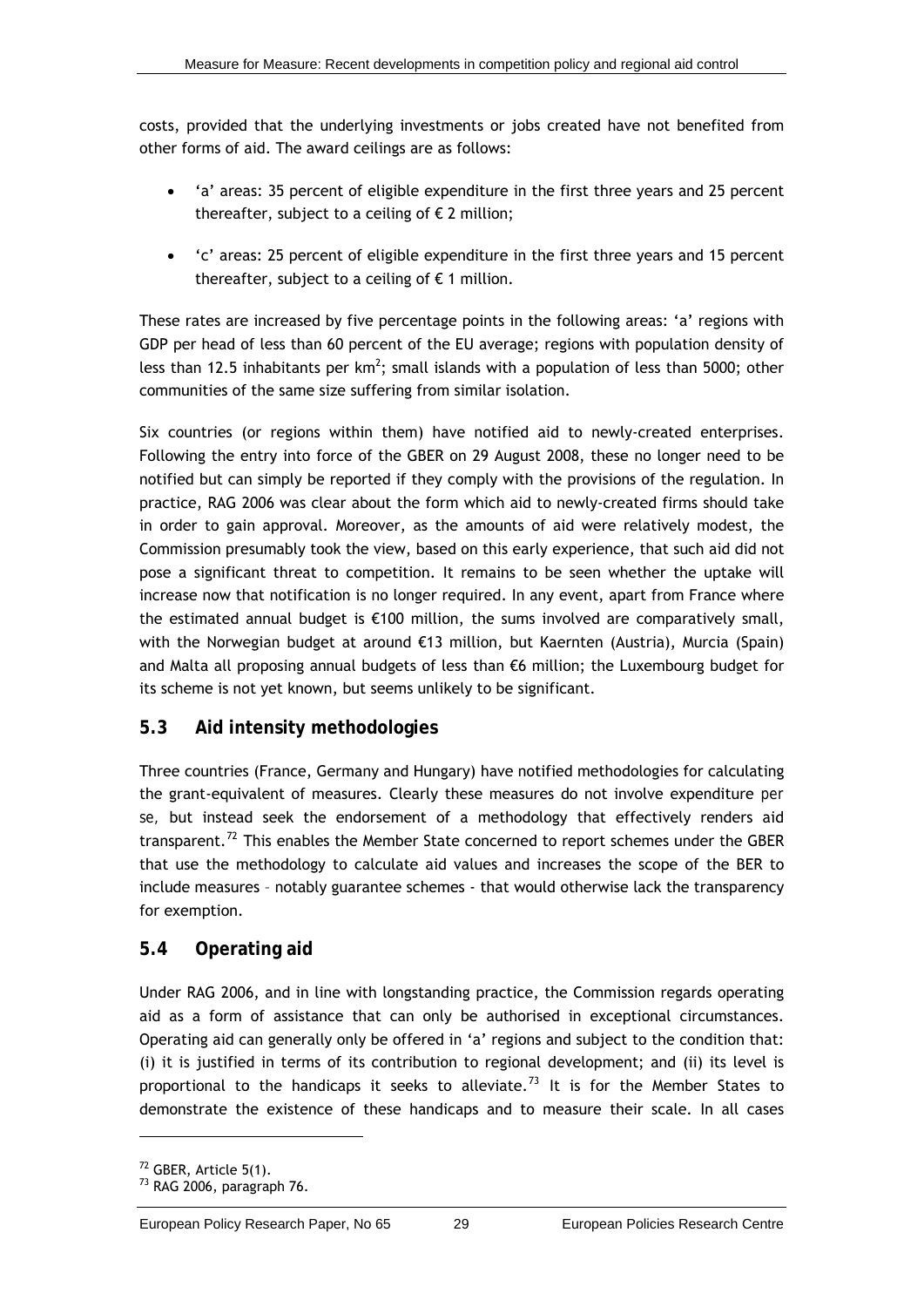<span id="page-35-0"></span>operating aid is to be regularly re-examined and the Commission will only approve operating aid schemes for the duration of the Guidelines. In practice, no operating aid schemes have been notified under these general terms for 'a' regions. All the operating aid measures notified and approved to date have involved the special cases of the outermost regions (OMR) or the low/least populated regions.

### *(i) Ongoing operating aid: OMRs and least-populated regions*

In principle, operating aid must be temporary and phased out over time. Operating aid which is *not* both progressively reduced and limited in time may only be authorised in the OMRs and the least-populated regions. In the OMRs aid of up to 10 percent of the turnover of the beneficiary may be offered without the need for specific justification; on this basis the Commission authorised reduced excise duty on locally-produced beer in Madeira.<sup>[74](#page-35-0)</sup> Aid above this level must be justified in terms of its contribution to regional development and set at a level to offset additional costs linked to their situation as OMRs.<sup>[75](#page-35-0)</sup> Thus in the Spanish notification of aid regimes for the Canary Islands,  $76$  the authorities cited research which quantified the additional costs to businesses located in the Canaries compared to those in mainland Spain.

Least-populated areas are defined as NUTS II regions (and adjacent and contiguous smaller areas) with a population density of 8 inhabitants per km<sup>2</sup> or less. It is for the Member State to demonstrate that aid is necessary to reduce or prevent depopulation. For the leastpopulated regions this provision is a partial reversal of previous decisions which had curtailed operating aid, such as social security concessions, in the Nordic Member States. It also effectively confirmed and extended the decision reached by Common Accord of the EFTA Member States to allow a zero rate of social security contributions in northern Norway.<sup>[77](#page-35-0)</sup> On this basis, the EFTA Surveillance Authority has authorised a scheme of regionally-differentiated social security contributions in the least-populated regions.<sup>[78](#page-35-0)</sup> These areas cover around 17.7 percent of the Norwegian population and have an average population density of 3.5 persons per  $km^2$ .

The budgets involved in the operating aid approved by the Commission are variable (see [Figure 11](#page-36-0)), but in some cases quite substantial – especially compared with the sums accorded under block-exempted schemes. For example, annual spending on the tax packages for the Canaries is comparable to that planned under exempt schemes for the whole of Spain. Similarly, spending proposed on the measures for the French DOMs far outstrips the budgets for exempt schemes for mainland France. However, the figures should be treated with some caution since expenditure under approved schemes is not always easily distinguishable from general measures (as in the case of the DOM social security

<sup>74</sup> Case N 293/07.

 $75$  RAG 2006, footnote 74. The factors identified in Article 299(2) of the Treaty which may be offset by aid include remoteness, insularity, small size, difficult topography and climate and economic dependence on a few products.

<sup>76</sup> Cases N 377/2006 and N 376/2006.

<sup>77</sup> See EFTA Surveillance Authority Decision of 12 November 2003 with regard to State aid in the form of regionally differentiated social security contributions, 218/03/COL.

 $^{78}$  EFTA Surveillance Authority Decision of 19 July 2006 on the notified scheme concerning regionally differentiated social security contributions (Norway), 228/06/COL.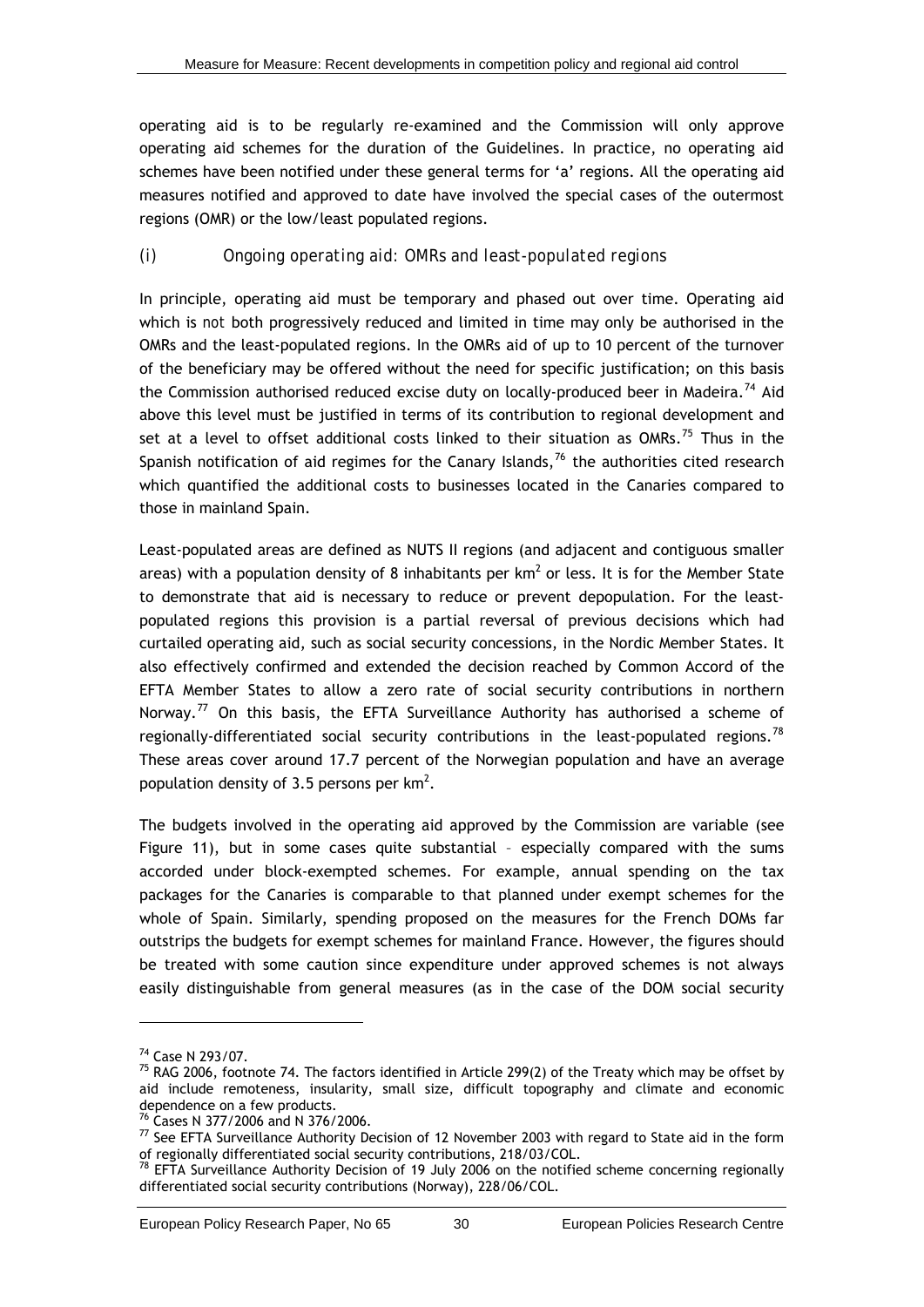<span id="page-36-1"></span>concession where the additional expenditure is estimated at around €400 million). Similarly, in the case of Norway, the social security concession is open to all undertakings in all sectors except steel and shipbuilding. This includes public bodies and institutions so that around €440 million annually is likely to benefit the public sector.

<span id="page-36-0"></span>

| $\overline{\mathsf{MS}}$ | Region         | Case No    | <b>Title</b>                                                | <b>Type</b>                              | <b>Budget</b>       |
|--------------------------|----------------|------------|-------------------------------------------------------------|------------------------------------------|---------------------|
| France                   | <b>DOM</b>     | N542/2006  | Social security<br>concession                               | Social security<br>concession            | 850.0               |
| France                   | <b>DOM</b>     | N522/2006  | Framework law for<br>the DOM - fiscal aid                   | Tax reduction                            | 360.0               |
| France                   | <b>DOM</b>     | N524/2006  | VAT deductibility on<br>certain products                    | Tax reduction                            | 200.0               |
| France                   | <b>DOM</b>     | N529/2006  | Tax reduction octroi<br>de mer                              | Tax reduction                            | 165.0               |
| France                   | <b>DOM</b>     | N560/2006  | Employment tax<br>reduction                                 | Employment<br>subsidy                    | 105.0               |
| France                   | <b>DOM</b>     | N559/2006  | Reduction in taxable<br>profits                             | Tax reduction                            | 70.0                |
| France                   | <b>DOM</b>     | N540/2006  | <b>Employment access</b><br>contracts                       | Soc. sec. $\overline{a}$<br>wage subsidy | 35.0                |
| France                   | <b>DOM</b>     | N627/2006  | Fonds DOM                                                   | Guarantee                                | 8.1                 |
| France                   | <b>DOM</b>     | N667/2007  | Support for young<br>graduates                              | Employment<br>subsidy                    | 1.0                 |
| France                   | <b>DOM</b>     | N668/2006  | Job creation grant                                          | Employment<br>subsidy                    | 0.9                 |
| Portugal                 | Madeira        | N421/2006  | Zona Franca Madeira                                         | Tax package                              | 22.5<br>$(2007-20)$ |
| Portugal                 | Madeira        | N293/2007  | Reduced excise duty<br>on beer produced in<br>Madeira       | Tax reduction                            | 1.6                 |
| Spain                    | Canarias       | N377/2006  | Regimen economico<br>y fiscal de Canarias                   | Tax package                              | 981.9               |
| Spain                    | Canarias       | N376/2006  | Zona Especial<br>Canaria                                    | Tax package                              | 20.1                |
| Norway                   | Least-<br>popd | 228/06/COL | Regionally-<br>differentiated social<br>security concession | Social security<br>concession            | 1060.0              |

**Figure 11: Approved operating aids (excluding transport aid) and annual budgets (€m)** 

**Source:** Compiled from notifications to the Commission and available on the DG Competition register at: [http://ec.europa.eu/comm/competition/state\\_aid/register/ii/](http://ec.europa.eu/comm/competition/state_aid/register/ii/); and from the EFTA Surveillance Authority website at: [http://www.eftasurv.int/.](http://www.eftasurv.int/)

### *(ii) Ongoing operating aid: transport aid*

Aid partly to offset the additional costs of transport may be authorised in the OMRs and in the low population density regions (basically, NUTS III regions with a population density of less than 12.5 persons per km<sup>2</sup>). The criteria for transport aid are that:<sup>[79](#page-36-1)</sup>

• Aid may serve only to compensate for the additional cost of transport, taking account of other transport aid schemes. Aid may be calculated on a 'representative basis' but systematic overcompensation must be avoided.

 $79$  RAG 2006, paragraph 81.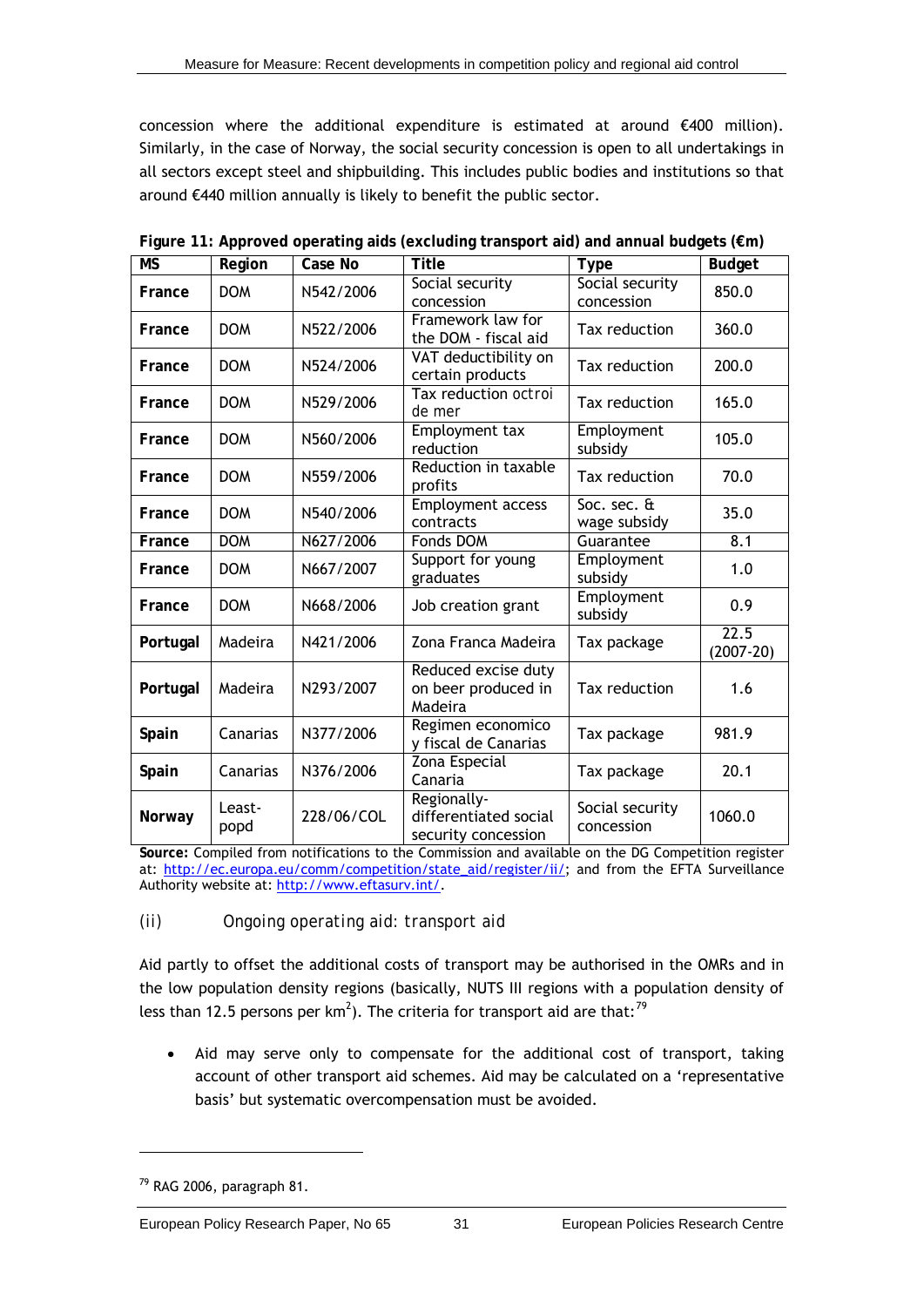- <span id="page-37-0"></span>• Aid is restricted to the extra transport costs within national boundaries; it must not be allowed to become export aid. Aid is not available to sectors with no alternative locations (eg hydroelectric power, extractive industries).
- Aid must be objectively-quantifiable in advance on the basis of an aid-perpassenger or aid-per-ton/kilometre ratio, and the subject of an annual report which sets out the operation of this ratio.
- Estimates of additional cost must be based on the most economical form of transport and the shortest route between production or processing and commercial outlets using that form of transport; "external costs to the environment should also be taken into account".
- For the OMRs only, aid may cover the cost of transporting primary commodities, raw materials or intermediate products from the place of their production to the place of final processing in the region.

Finland, Sweden and Norway, together with France (for the DOMs) have all notified transport aid in line with these provisions (see [Figure 12\)](#page-37-1). In practice, the schemes operated in the three Nordic countries are rather different in character. In budgetary terms, the Swedish scheme is the most significant with an annual budget of around €54 million. It comprises two elements: an 'outward' transport aid which subsidies the cost of transporting goods from firms in sparsely populated areas; and 'inward' transport aid for raw materials or semi-finished products being shipped for processing at firms located in the least-populated regions.<sup>[80](#page-37-0)</sup> This second component will account for about 15 percent of the overall budget. In Finland, transport aid is restricted to SMEs located in sparsely-populated areas but, as in Sweden, is run by the national authorities. By contrast, in Norway, where the scheme is also comparatively small-scale (although not restricted to SMEs), the scheme is financed and administered by the municipalities in the sparsely-populated regions and there is no national budget as such.

<span id="page-37-1"></span>

| МS      | Region                          | Case No.   | Title                  | Budget $(\epsilon m)$ |
|---------|---------------------------------|------------|------------------------|-----------------------|
| France  | <b>DOM</b>                      | N199/2007  | Support for freight    | 71.0                  |
| Finland | Sparsely-popd                   | N886/2006  | Transport aid for SMEs | 4.7 (2007)            |
| Sweden  | Sparsely-popd;<br>least<br>popd | N152/2007  | Regional transport aid | 54.0                  |
| Norway  | Sparsely-popd                   | 143/07/COL | Regional transport aid | 8.8                   |

**Figure 12: Notified transport aid schemes and annual budgets** 

**Source:** Compiled from notifications to the Commission and available on the DG Competition register at: [http://ec.europa.eu/comm/competition/state\\_aid/register/ii/](http://ec.europa.eu/comm/competition/state_aid/register/ii/); and from the EFTA Surveillance Authority website at: [http://www.eftasurv.int/.](http://www.eftasurv.int/)

In addition, Norway has notified a scheme of transport aid for the round wood industry, involving an annual budget of around €375,000 and fewer than 10 undertakings. However, the EFTA Surveillance Authority has expressed doubts about the compatibility of the

 $^{80}$  Essentially NUTS II areas with a population density of less than 8 inhabitants per km<sup>2</sup>.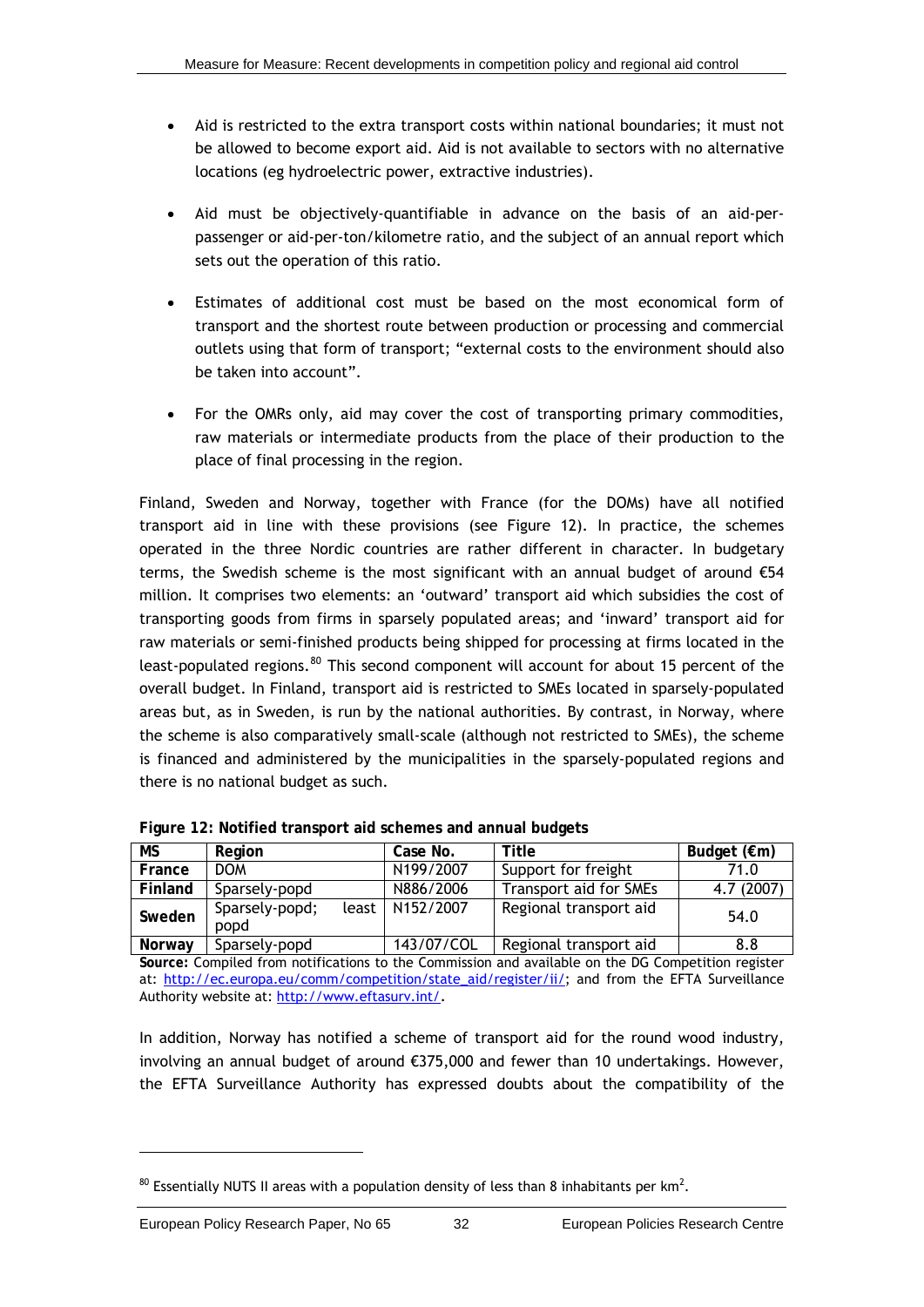<span id="page-38-0"></span>scheme with RAG 2006 owing to its sectoral coverage and has opened the investigative procedure against the scheme.<sup>[81](#page-38-0)</sup>

### **5.5 Other notified aid**

As described above, aid for new firms, operating aid and transport aid are explicitly envisaged in RAG 2006. In addition, any regional aid which does not meet the precise requirements of the Regional or General BER must be notified and assessed against RAG 2006 and approved prior to implementation. In practice, relatively few cases are likely to arise. This is partly because national authorities have a clear incentive to design measures to fit with the GBER; moreover, the key conditions of RAG 2006 are substantially the same as those of the GBER so that RAG 2006 offers little additional scope anyway. The main circumstances in which aid would fall to be notified would involve schemes where the transparency criteria were not met or where the awarding body had doubts about whether the BER criteria were fulfilled and wanted to ensure legal certainty by securing explicit approval.

<span id="page-38-1"></span>

| <b>MS</b>       | Region          | Case no    | Title             | <b>Type</b>    | <b>Budget</b> |
|-----------------|-----------------|------------|-------------------|----------------|---------------|
| Italy           | 'a' regions;    | N39/2007   | Tax credit for    | Corporate tax  | €750m         |
|                 | some 'c' areas  |            | new investment    | deduction      |               |
| Hungary         | 'a' regions and | N651/2007  | Development       | Corporate tax  | €77m          |
|                 | 'c' areas       |            | tax benefit       | deduction      |               |
| Ireland         | Shannon (part)  | N751/2007  | Tourism           | Accelerated    | €10.6m        |
|                 |                 |            | infrastructure    | depreciation   | $(2008-11)$   |
| <b>Bulgaria</b> | <b>High</b>     | N166/2007  | Regional aid      | Tax relief     | €11m          |
|                 | unemployment    |            | under CITA        |                |               |
|                 | areas           |            |                   |                |               |
| Romania         | 'a' regions     | N103/2008  | Regional          | Grant for      | €95.8m        |
|                 | (whole          |            | development by    | large projects | $(2008-12)$   |
|                 | country)        |            | direct            |                |               |
|                 |                 |            | investment        |                |               |
| Spain           | Asturias ('c'   | N337/2007  | Regional          | Interest       | €6m-€14m      |
|                 | area)           |            | investment aid    | subsidy &      |               |
|                 |                 |            |                   | national aid   |               |
|                 |                 |            |                   | top-up         |               |
| Germany         | Sachsen-Anhalt  | N311/2008  | Guarantee         | Guarantee      | na            |
|                 | ('a' region)    |            | scheme for        |                |               |
|                 |                 |            | working capital   |                |               |
| Norway          | 'c' areas       | 410/06/COL | Regional risk     | Loan           | Loans         |
|                 |                 |            | loan              |                | €38m;         |
|                 |                 |            |                   |                | losses €13m   |
| Norway          | Finnmark and    | 411/06/COL | Depreciation for  | Amended        | na            |
|                 | parts of Troms  |            | large natural gas | depreciation   |               |
|                 |                 |            | facilities        | rule           |               |

**Figure 13: Other notified aid schemes and annual budgets** 

**Note:** Unless otherwise stated the annual budgets apply to each year for the period 2007-13. **Source:** Compiled from notifications to the Commission and available on the DG Competition register at: [http://ec.europa.eu/comm/competition/state\\_aid/register/ii/](http://ec.europa.eu/comm/competition/state_aid/register/ii/); and from the EFTA Surveillance Authority website at: [http://www.eftasurv.int/.](http://www.eftasurv.int/)

<sup>81</sup> EFTA Surveillance Authority Decision of 11 June 2008 on Regional Aid for Transport of Round Wood, Dec 358/08/COL.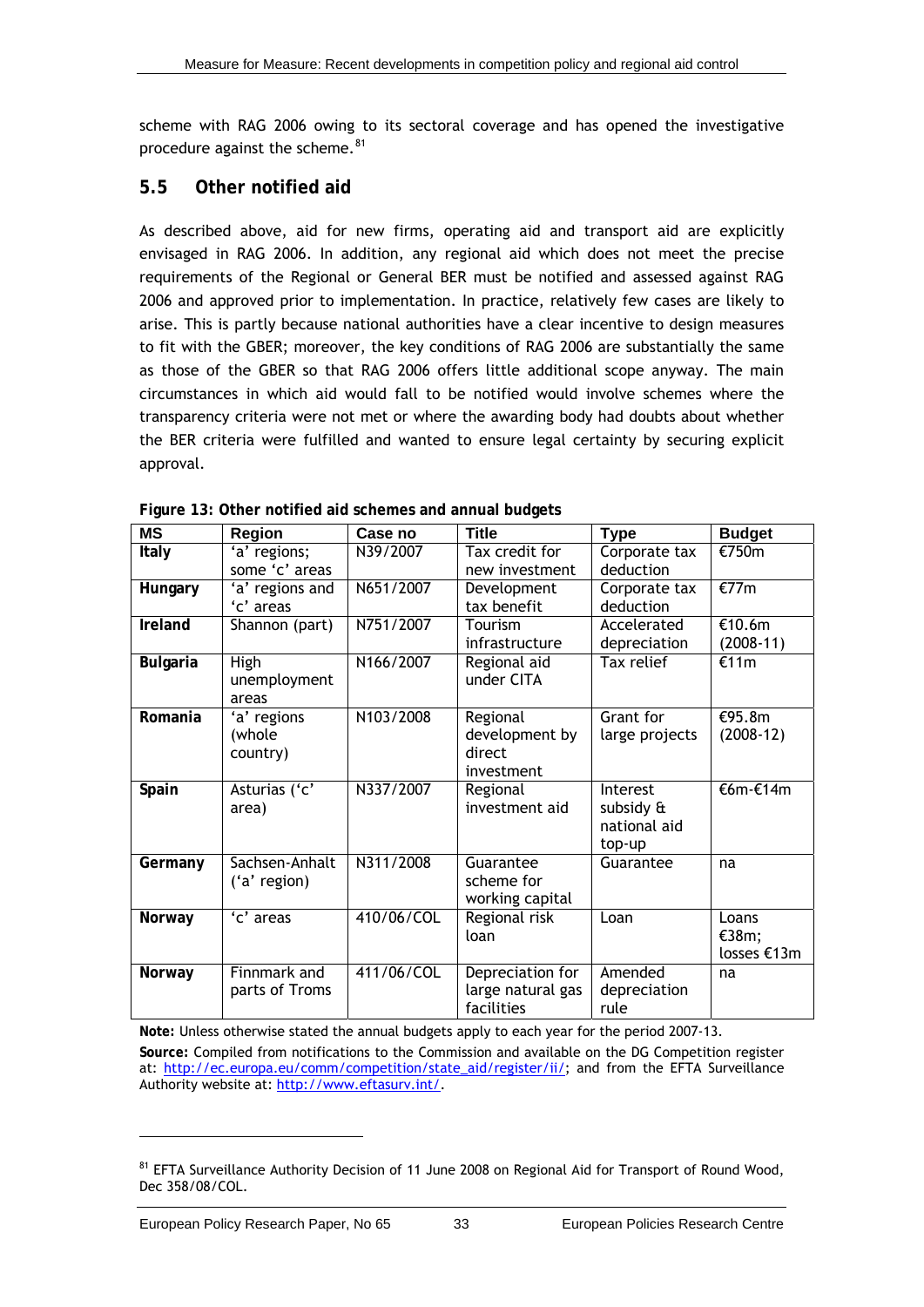<span id="page-39-0"></span>As a result, and as illustrated in [Figure 13,](#page-38-1) this 'residual' category of notified aid schemes is diverse both in form and scale. In terms of scale, by far the most significant scheme is the Italian tax credit; this is the second, non-discretionary, strand of the Italian regional aid package. Assistance in the form of tax deductions has also been approved in Hungary and Bulgaria. The Hungarian scheme has a significant budget – at over €578 million for the period 2007-13, especially considering that this is in addition to the spend under the block-exempted schemes - and provides nationwide support<sup>[82](#page-39-0)</sup> for projects that meet minimum investment and/or job creation targets. The Bulgarian scheme is interesting insofar as aid is restricted to areas with unemployment rates 35 percent higher than the national average in the preceding year; these areas are defined annually. Like the Italian and Hungarian schemes, aid is claimed automatically, subject obviously to the limits and notification requirements applicable to large investment projects. However, the annual budget  $(E11)$ million) is relatively modest given that 101-500 beneficiaries are anticipated.

In Romania, a grant aid scheme that targets large investment projects has been notified to and approved by the Commission. Large projects are defined as initial investments of more than €100 million, with eligible expenditure exceeding €50 million and which create at least 500 new jobs. The overall budget for the scheme is €575 million for the period 2008 until 2012. It remains to be seen what the uptake of this measure is – Romania has so far had no reported aids to large investments and one notified large investment case. Although the scheme has been approved, the standard reporting and notification requirements in respect of large projects applicable to all regional aid schemes still apply to awards under this scheme.

Other more diverse forms of aid have also been approved, including sector-specific depreciation allowances in Ireland and Norway and guarantee-based schemes again in Norway and also in Sachsen-Anhalt (Germany). [83](#page-39-0)

### <span id="page-39-1"></span>**6. LARGE PROJECTS AND NOTIFIABLE AWARDS**

### **6.1 Background**

l

A key feature of the reform of regional aid control over the last decade has been the priority given to reducing the amounts of aid to large projects, monitoring the scale of such aid and Commission intervention in certain cases – even where the award proposed is to be offered under an approved scheme. The first such mechanism was introduced in the late 1990s in the form of the so-called 1998 Multisectoral Framework (MSF 1998).<sup>[84](#page-39-0)</sup> This provided that aid exceeding specified ceilings had to be notified individually and assessed by the Commission against a set of predetermined criteria. In practice, MSF 1998 failed to have any real impact on award values, largely owing to the design of the assessment

<sup>&</sup>lt;sup>82</sup> All of Hungary has either 'a' region or 'c' area status.<br><sup>83</sup> Although this scheme has been authorised, the approval letter has not yet been published so no details (eg. budget) are available.

<sup>&</sup>lt;sup>4</sup> Multisectoral framework on regional aid for large investment projects, OJEC No C 107 of 7 April 1998.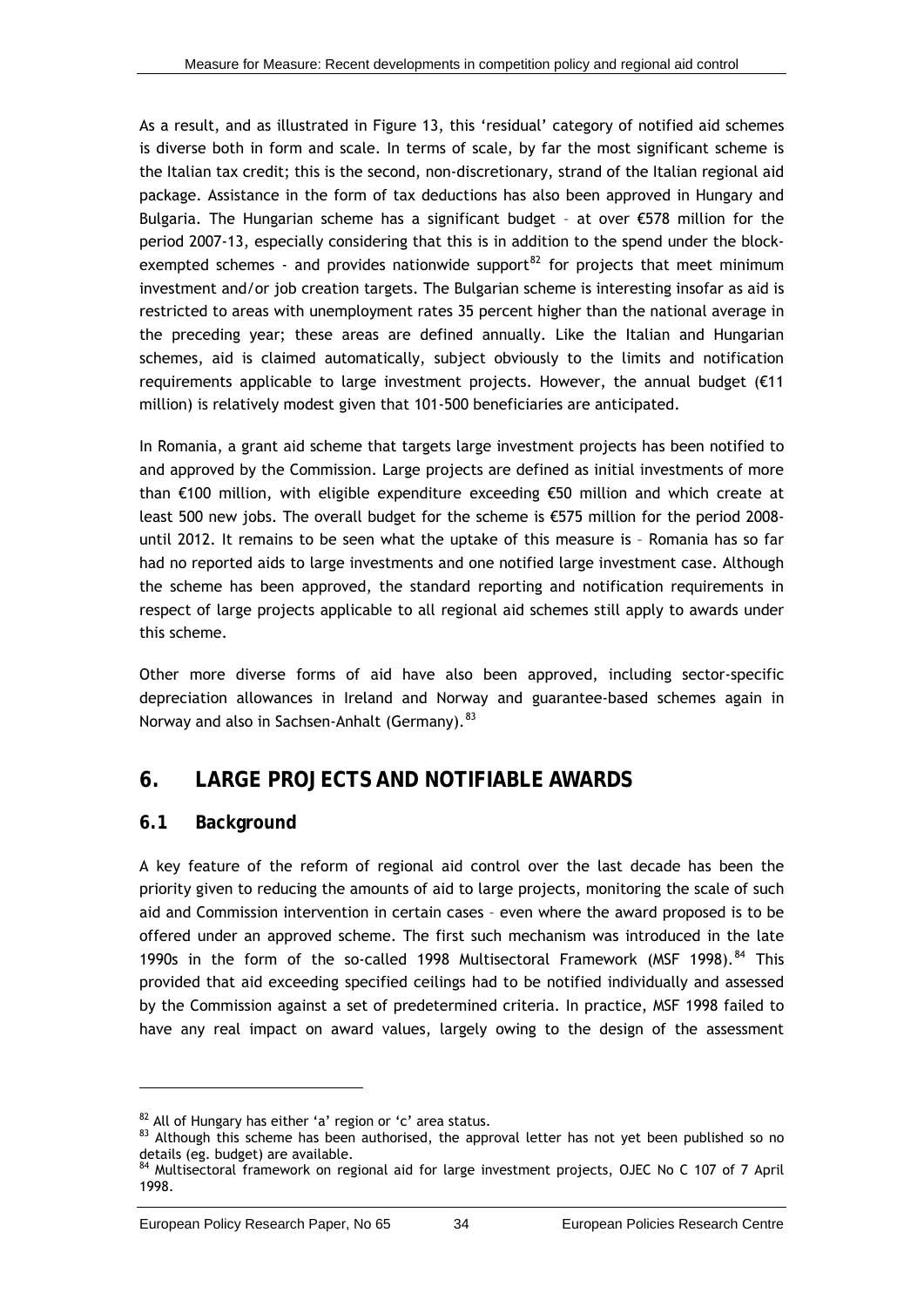<span id="page-40-0"></span>criteria. It was replaced by the 2002 Multisectoral Framework (MSF 2002).  $85$  The terms of MSF 2002 have themselves now been incorporated into RAG 2006,<sup>[86](#page-40-0)</sup> albeit with some changes.

information arising from the reporting mechanism to provide an overview of the scale and distribution of large aided projects. Under MSF 2002 and RAG 2006, there have been two main strands to Commission action. First, the systematic lowering of aid maxima for all projects involving eligible investments exceeding €50 million and the reporting of all aid to such projects (whatever the amount of aid); and second, the prior notification and approval of very large awards and their assessment against the terms of RAG 2006 by the Commission. The remainder of this section is in three parts. The first outlines the mechanism for establishing maximum rates of award for large projects. The second focuses on notifiable awards, including both the criteria for assessment and the cases handled by the Commission to date. The third part considers the

### **6.2 Award values for large projects**

rate of award) incorporated into the regional aid schemes operated by the Member States, as set out in Figure 14. The essence of the provisions on large investment projects is to reduce rates of award under existing regional aid schemes<sup>[87](#page-40-0)</sup> to projects with eligible investment of more than €50million. This is achieved through a reduction scale (the larger the project, the lower the

<span id="page-40-1"></span>

| Eligible expenditure                                          | Aid ceiling                   |
|---------------------------------------------------------------|-------------------------------|
| Up to €50 million                                             | 100 % of regional aid ceiling |
| For the part between $\epsilon$ 50 and $\epsilon$ 100 million | 50 % of regional aid ceiling  |
| For the part exceeding $\epsilon$ 100 million                 | 34 % of regional aid ceiling  |

Figure 14: Rate reduction matrix for large investments

by the matrix. However, for larger projects the standard award rate is progressively reduced. This is illustrated in RAG 2006 as follows: As [Figure 14](#page-40-1) shows, projects involving investments of less than €50 million are unaffected

Maximum rate of award = **R \* (50 + 0.5B + 0.34C)** 

Where **R** is the unadjusted regional aid ceiling; **B** is the eligible expenditure between € 50 million and € 100 million; and **C** is any expenditure above € 100 million

The impact of this formula on the standard award maxima under the RAG 2006 is shown in [Figure 15](#page-41-1). As would be expected, the higher the amount of eligible investment, the lower the rate of award applicable since an increasing proportion of the investment qualifies for aid at only 34 per cent of the prevailing regional aid rate. Thus, for an investment of  $\epsilon$ 500

<sup>85</sup> Multisectoral Framework on regional aid to large investment projects - Rescue and restructuring aid and closure aid for the steel sector, OJEC No C 70/8 of 19 March 2002.

RAG 2006, Section 4.3.

 $87$  Whether block-exempted or notified and approved investment aid schemes.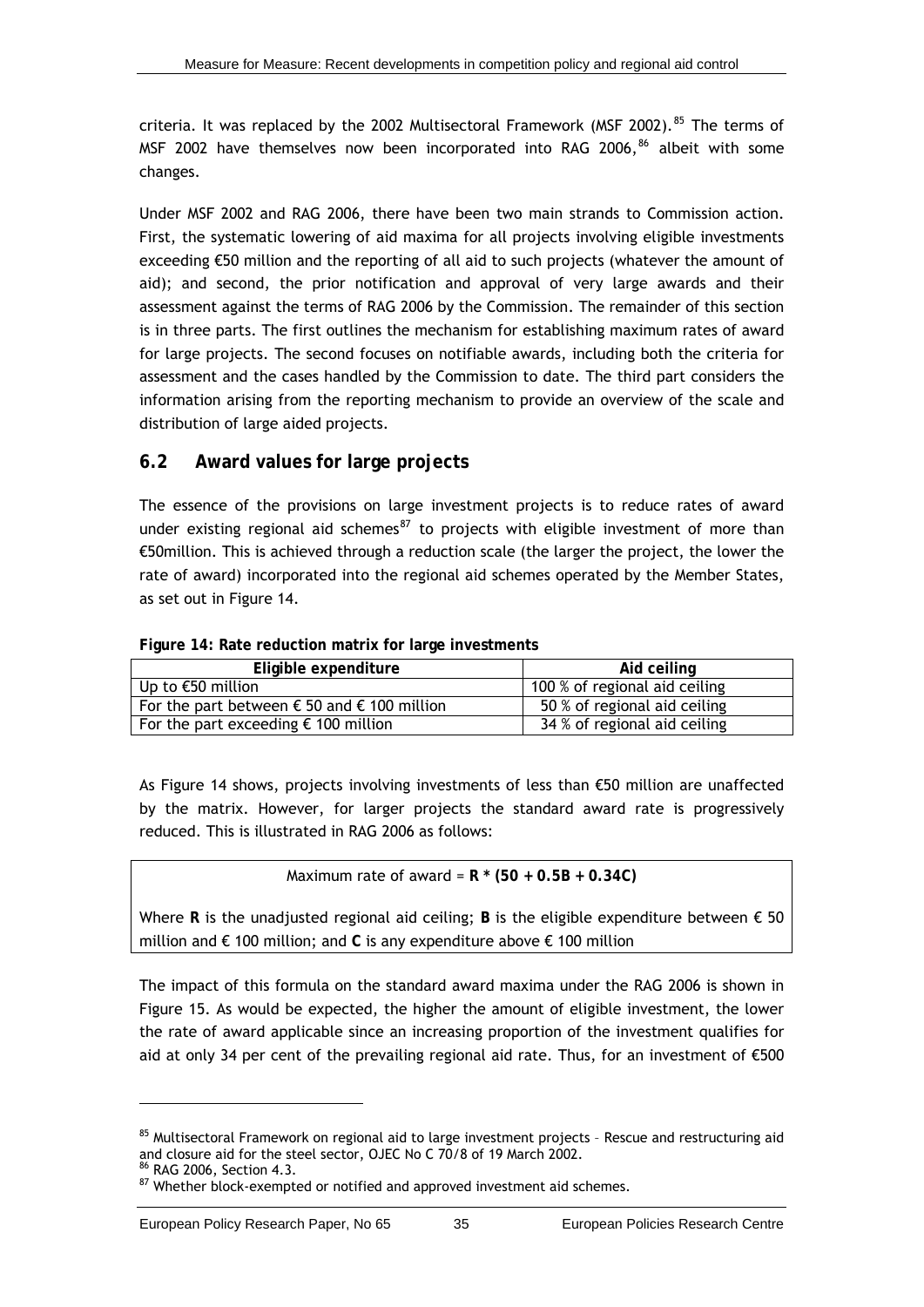<span id="page-41-0"></span>million, the maximum rate of award in a 10 percent rate 'c' area would be 4.22 percent of eligible investment – a maximum of €21.1 million. It is important to note that in MSF 2002 there was a significant exception to this principle: the reduction matrix did *not* apply to the motor vehicle industry where, instead, the aid ceiling was set at 30 percent of the prevailing rate for all projects with investment exceeding €50 million or an aid amount exceeding €5 million. This provision was not carried through into the corresponding RAG 2006 provisions, but is important in the later discussion of individual aid cases since most cases to date have been dealt with under MSF 2002 rather than RAG 2006.

<span id="page-41-1"></span>

|                         |       | Standard ceilings (% GGE) |                           |       |       |       |  |  |  |
|-------------------------|-------|---------------------------|---------------------------|-------|-------|-------|--|--|--|
|                         | 10    | 15                        | 20                        | 30    | 40    | 50    |  |  |  |
| Eligible<br>expenditure |       |                           | Adjusted ceilings (% GGE) |       |       |       |  |  |  |
| € 50 m                  | 10.00 | 15.00                     | 20.00                     | 30.00 | 40.00 | 50.00 |  |  |  |
| € 100 m                 | 7.50  | 11.25                     | 15.00                     | 22.50 | 30.00 | 37.50 |  |  |  |
| € 150 m                 | 6.13  | 9.20                      | 12.27                     | 18.40 | 24.53 | 30.67 |  |  |  |
| € 200 m                 | 5.45  | 8.18                      | 10.90                     | 16.35 | 21.80 | 27.25 |  |  |  |
| € 300 m                 | 4.77  | 7.15                      | 9.53                      | 14.30 | 19.07 | 23.83 |  |  |  |
| € 500 m                 | 4.22  | 6.33                      | 8.44                      | 12.66 | 16.88 | 21.10 |  |  |  |

**Figure 15: Impact of the large investment project provisions on award rates** 

### **6.3 Notifiable individual awards**

### *(i) Notification requirements*

which a project involving eligible investment of  $\epsilon$ 100 million could have obtained on the basis of the application of the formula. Importantly, *individual* notification is required where the aid proposed is higher than that

<span id="page-41-2"></span>

|                      |      | Standard ceilings (% GGE)                          |            |       |      |            |  |  |  |
|----------------------|------|----------------------------------------------------|------------|-------|------|------------|--|--|--|
|                      | 10   | 15                                                 | 20         | 30    | 40   | 50         |  |  |  |
|                      |      | Aid notification threshold ( $\epsilon$ million)   |            |       |      |            |  |  |  |
|                      | 7.5  | 11.25                                              | 15.0       | 22.5  | 30.0 | 37.5       |  |  |  |
| Eligible expenditure |      | Notification threshold (% of eligible expenditure) |            |       |      |            |  |  |  |
| € 50 m               |      |                                                    |            |       |      |            |  |  |  |
| € 100 $m$            |      |                                                    | $\tilde{}$ |       |      | $\tilde{}$ |  |  |  |
| € 150 m              | 5.0  | 7.5                                                | 10.0       | 15.0  | 20.0 | 25.0       |  |  |  |
| € 200 m              | 3.75 | 5.63                                               | 7.5        | 11.25 | 15.0 | 18.75      |  |  |  |
| € 300 m              | 2.5  | 3.75                                               | 5.0        | 7.5   | 10.0 | 12.5       |  |  |  |
| € 500 m              | 1.5  | 2.25                                               | 3.0        | 4.5   | 6.0  | 7.5        |  |  |  |

Figure 16: Individual notification ceilings for large investment projects

As [Figure 16](#page-41-2) shows, for *very* large projects the notification thresholds bite at very low levels of aid when expressed as a percentage of investment. In a 10 percent rate area, the notification threshold in proposed aid would be  $E$ 7.5 million, just 1.5 percent of a  $E$ 500 million investment.

### *(ii) Assessment criteria*

whether aid up to that stipulated in the matrix can be awarded. The key issues in the Where a project is notified to the Commission because of the size of the award, the Commission has a degree of discretion in the assessment criteria and the decision about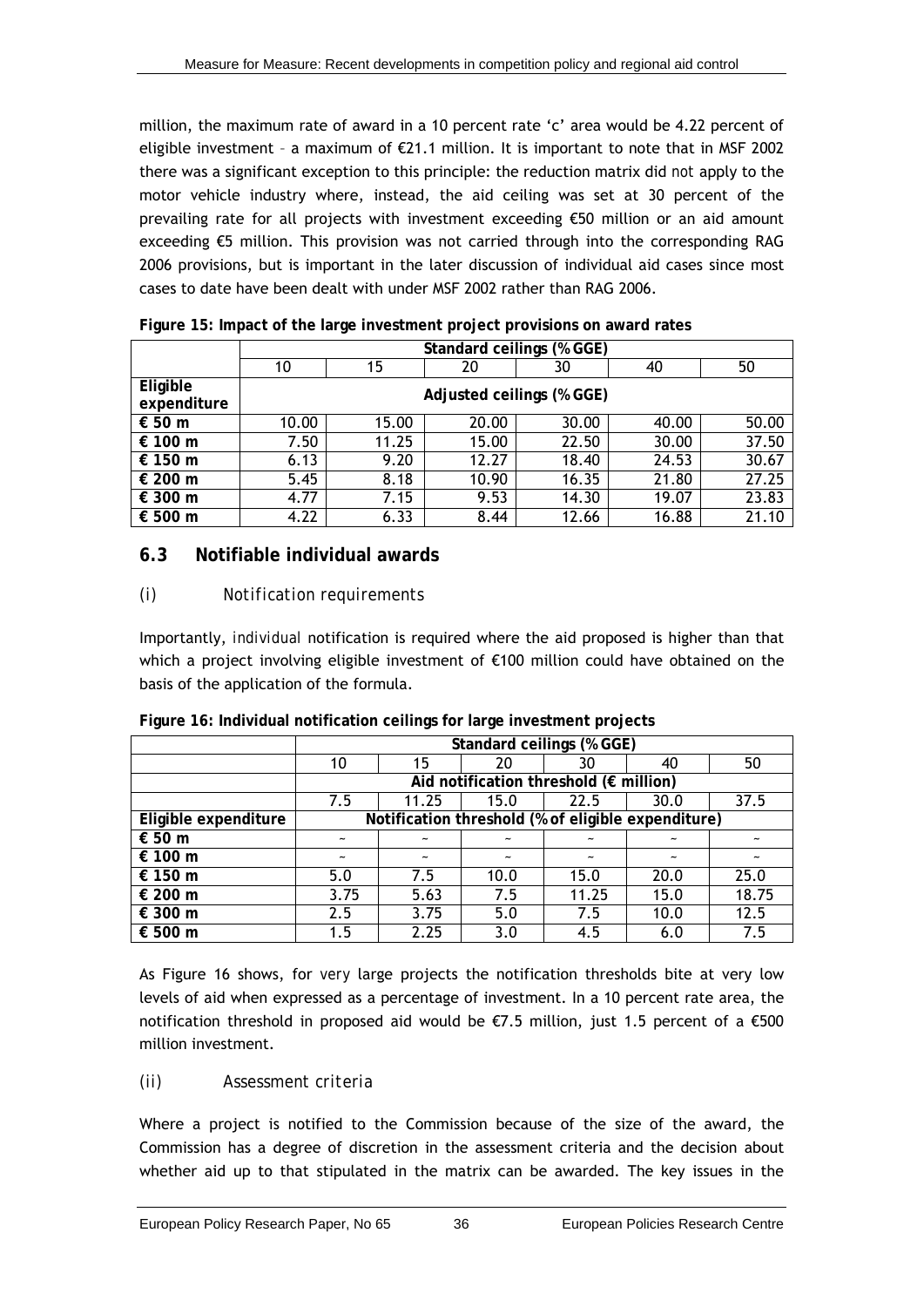<span id="page-42-0"></span>assessment of aid to notified projects concern the market share of the beneficiary and the capacity created by the project.

For individually notifiable projects where either:

- a. the aid beneficiary accounts for more than 25 percent of the sales of the products concerned on the markets concerned (either before or after the investment); or
- b. the capacity created by the project is more than 5 per cent of the size of the market measured in apparent consumption, except in rapidly growing markets,

the Commission will only approve regional aid after opening the Article 88(2) investigative procedure and a "detailed verification… that the aid is necessary to provide an incentive effect for the investment and that the benefits of the aid outweigh the resulting distortion of competition and effect on trade". Prior to the entry into force of RAG 2006, the Commission was to draw up further guidance on how it would carry out the assessment of the incentive effect against the distortion of trade and competition, but no such guidance has been published to date.<sup>[88](#page-42-0)</sup>

The onus is on the *Member States* to demonstrate that a given project does not reinforce a high market share or increase capacity in a stagnant sector. Where no such competition concerns arise, the matrix given in [Figure 15](#page-41-1) is used to determine the maximum rate, as for projects under the € 100 million investment threshold.

The scope for Commission discretion in cases which *do* raise competition concerns is new to RAG 2006; under MSF 2002, the Commission could not approve the award if the beneficiary accounted for more than 25 percent of the sales of the product or if the capacity created was more than 5 percent of the market.<sup>[89](#page-42-0)</sup>

### *6.3.2 Notified cases*

This section considers cases notified to the Commission since MSF 2002, including the small number notified under RAG 2006. In practice, this involves relatively few projects. This is perhaps not surprising for two reasons. First, the motor vehicle industry accounts for a substantial proportion of large aided projects and, as discussed, the transitional provisions meant that a separate award matrix applied and there was no prior approval requirement for awards of any size aided under an approved scheme under MSF 2002. Second, it seems reasonable to assume that the very existence of a ceiling beyond which notification is required would act as a cap on aid values. This is because, in such cases, it is for the Member State to demonstrate that the project does not raise market power and capacity concerns; in cases of doubt, the Commission must open the investigative procedure, a lengthy process with an uncertain outcome. The notification then withdrawal of proposed aid to Intel, when the Commission indicated that it would open the investigative procedure, lends support to the view that the prospect of an investigation is viewed negatively by firms. In this case, Intel opted not to proceed with the full investment proposed and the balance of the project (the part for which aid approval was sought) was apparently

<sup>88</sup> RAG 2006, paragraph 68, footnote 63.

<sup>89</sup> See MSF 2002 at point 24 for more details.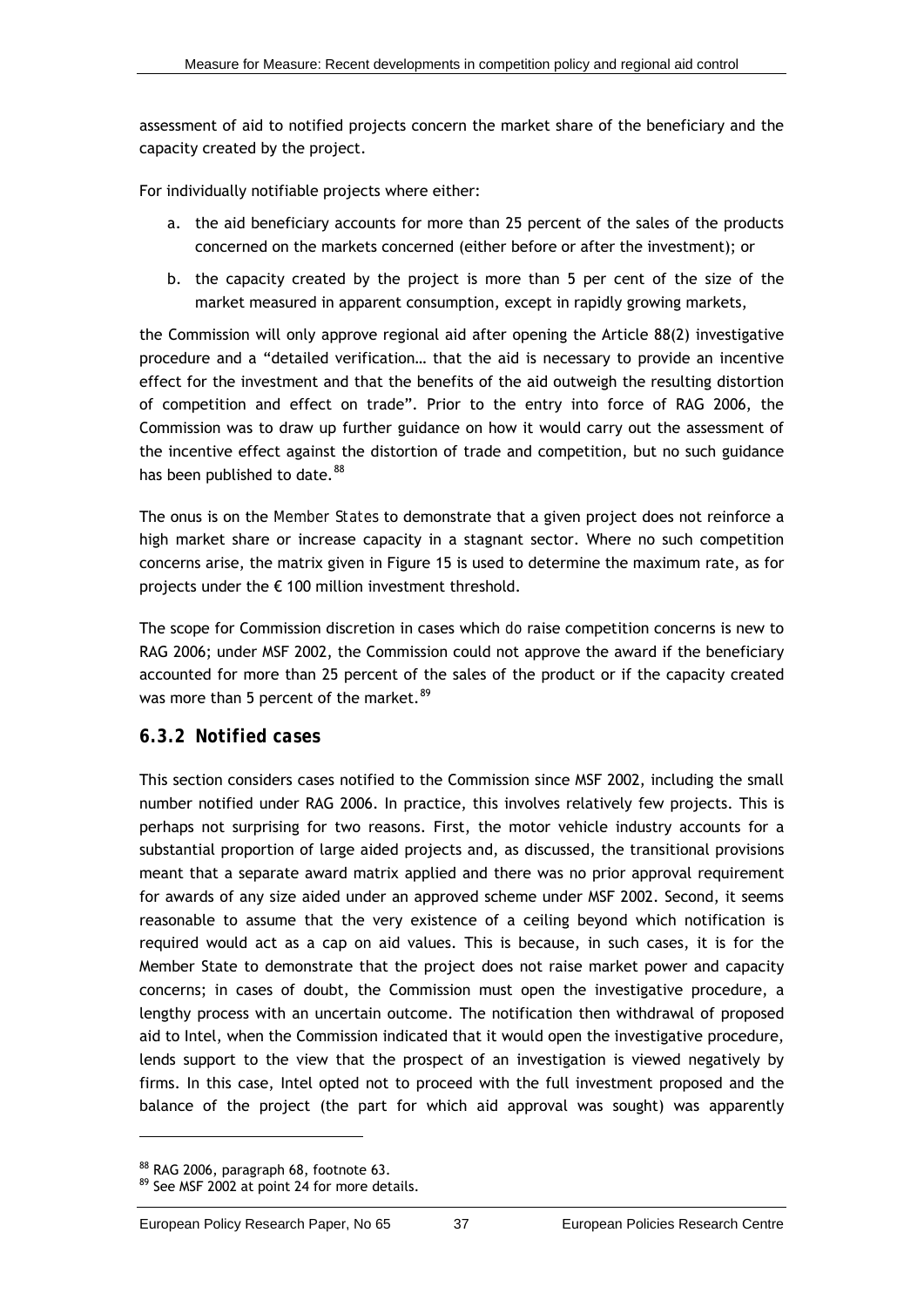undertaken in Israel. It is difficult fully to substantiate the impact of the notification threshold on award values from the evidence available – partly because project size data is not published and partly because there is a lack of consistency in the use of gross and net grant-equivalents to express award values. However, an analysis of the information available suggests a significant clustering of award values at or just below the level beyond which notification is required.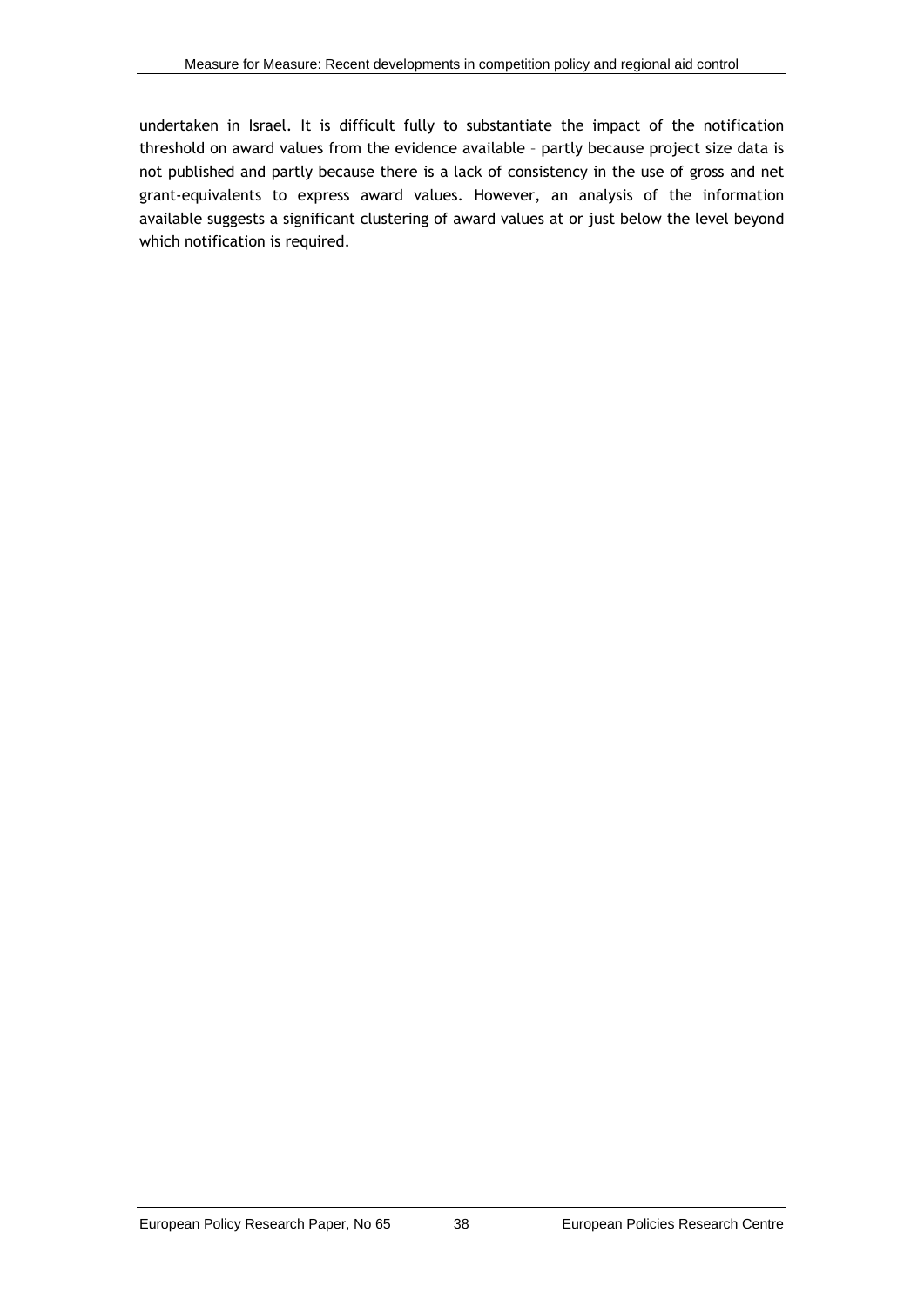| $\overline{\text{MS}}$   | Beneficiary                         | Relevant product market(s)                                                        | Aid €m   | Aid %     | Investment €m | Outcome                          |
|--------------------------|-------------------------------------|-----------------------------------------------------------------------------------|----------|-----------|---------------|----------------------------------|
| ΙE                       | Intel                               | Not known - notification withdrawn                                                |          |           |               | Withdrawn                        |
| $\overline{\mathsf{I}}$  | Centocor                            | Drugs for asthma, rheumatoid arthritis,<br>psoriasis, Crohn's disease, MS         | 45.47    | 7.39 NGE  | 562.00        | No objections                    |
| $\overline{\mathsf{SK}}$ | <b>Getrag Ford</b><br>Transmissions | Automotive transmissions                                                          | [53.50]  | 18.14 NGE | 227.34        | No objections                    |
| DE                       | First Solar                         | Solar modules                                                                     | [45.48]  | 38.52 GGE | [115.70]      | No objections                    |
| HU                       | Hankook Tire<br>Hungary Ltd         | Tyre manufacture                                                                  | 92.61    | 20.55 NGE | 424.88        | No objections                    |
| DE                       | HighSi GmbH                         | Solar modules                                                                     | 73.45    | 14.73 GGE | 498.70        | No objections                    |
| IT                       | Atlantica Invest<br>AG              | Theme park                                                                        | 86.56    | 12.20 NGE | 460.72        | No objections                    |
| PT                       | About the Future                    | Uncoated wood-free paper                                                          | 37.95    | 6.99 NGE  | 379.50        | No objections                    |
| DE                       | AMD                                 | x86 Microprocessors                                                               | 262.40   | 11.99 GGE | 2,205.10      | No objections                    |
| $\overline{PT}$          | Soporcel                            | Uncoated wood-free paper                                                          | 46.52    | 23.28 GGE | 199.86        | No objections                    |
| DE                       | Q-Cells                             | Solar cells and modules                                                           | 38.16    | 17.64 GGE | 216.40        | No objections                    |
| DE                       | Avancis                             | Solar modules                                                                     | 38.93    | 15.36 GGE | 253.46        | No objections                    |
| DE                       | Qimonda                             | DRAMs (memory chips)                                                              | 140.94   | 13.25 GGE | 1,063.79      | No objections                    |
| PT                       | <b>Repsol Polimeros</b>             | Polypropylene; linear low density<br>polypropylene; butadiene; pyrolisis gasoline | 103.32   | 12.99 NGE | 750.00        | No objections                    |
| PT                       | Artensa                             | Purified terephthalic acid (PTA)                                                  | 80.09    | 19.43 NGE | 358.05        | No objections                    |
| PT                       | <b>CELBI</b>                        | Bleached hardwood pulp (BHKP)                                                     | 68.07    | 18.60 NGE | 319.00        | No objections                    |
| HU                       | Matrai Eromu Zrt                    | Electricity supply (not further defined)                                          | 47.30    | 9.14 NGE  | 517.20        | No objections                    |
| HU                       | <b>IBIDEN Hungary</b><br>Gyarto Kft | Diesel particulate filters and diesel oxidation<br>catalysts                      | 39.29    | 22.44 NGE | 168.30        | Investigative procedure; refusal |
| DE                       | Propapier                           | Corrugated case material and corrugated<br>board                                  | 72.15    | 12.30 GGE | 586.72        | No objections                    |
| <b>RO</b>                | <b>Ford Craiova</b>                 | Not yet known                                                                     | [143.00] |           | [600.00]      | No objections                    |
| DE                       | <b>Wacker Schott</b><br>Solar       | Solar wafers, cells and modules                                                   | [47.00]  |           | [322.00]      | No objections                    |
| DE                       | Deutsche Solar                      | Solar wafers, cells and modules                                                   | [48.00]  |           | [350.00]      | Investigative procedure; ongoing |
| DE                       | Intico Solar                        | Solar modules                                                                     | 65.62    | 11.88 GGE | 552.19        | No objections                    |

**Figure 17: Notified aid proposals under MSF 2002 and RAG 2006 (as at end July 2008)** 

**Notes:** Aid and investment amounts are in present values (ie. discounted), except where given in square brackets where the amounts are nominal.

<span id="page-44-0"></span>Source: European Commission press releases and DG Competition State aid register at: <[http://ec.europa.eu/comm/competition/state\\_aid/register/](http://ec.europa.eu/comm/competition/state_aid/register/)>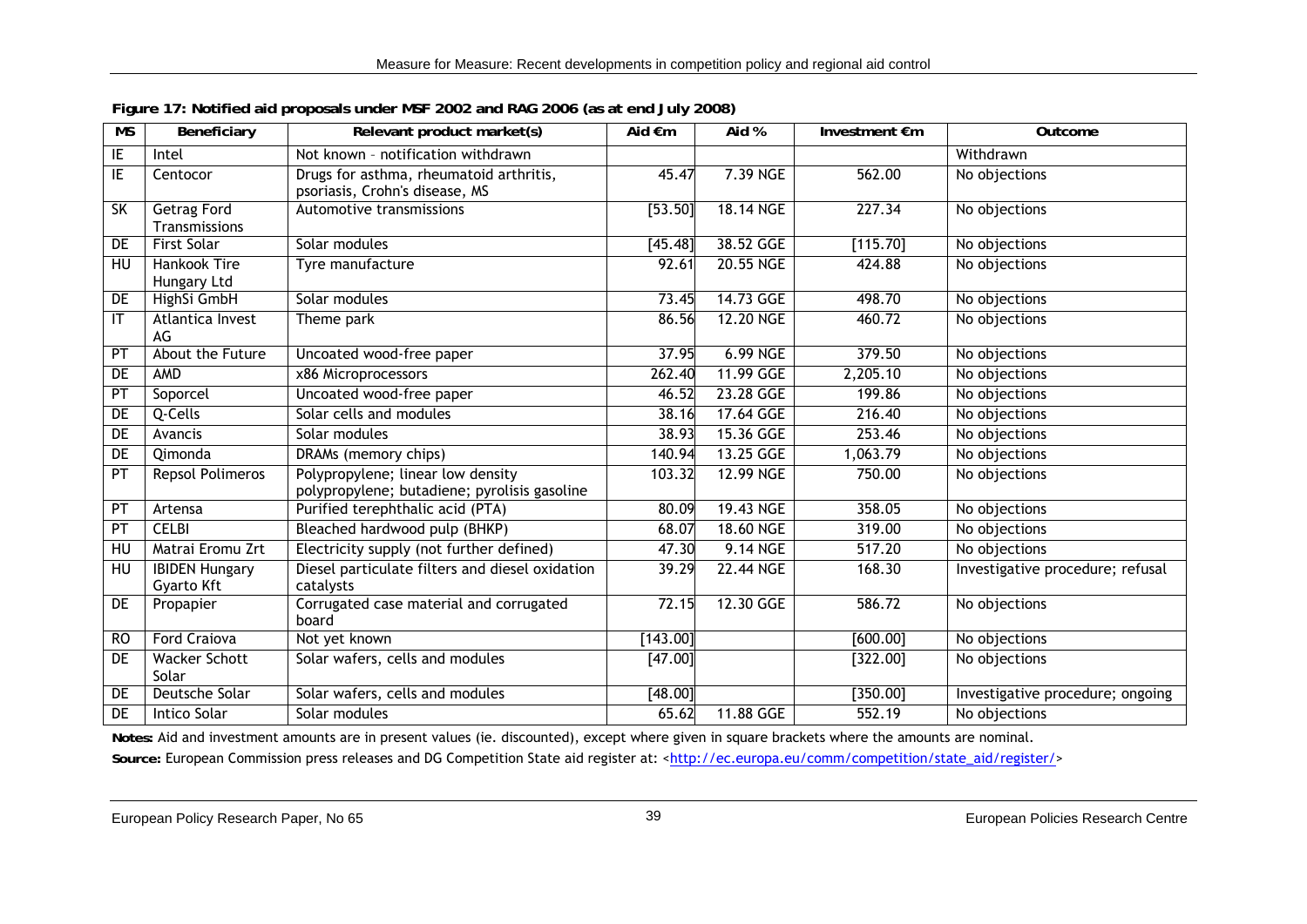<span id="page-45-0"></span>By end July some 23 aid proposals had been notified under MSF 2002 or RAG 2006 (see [Figure 17\)](#page-44-0). Of these, in two instances the Commission has opened the investigative procedure. The first concerned proposed aid to IBIDEN in Hungary, a manufacturer of ceramic substrates for diesel particulate filters (DPF) used in car exhaust systems.<sup>[90](#page-45-0)</sup> The Commission expressed doubts about the definition of the relevant product market and the consequent share of the beneficiary in that market. It investigated whether the market for DPFs could be considered as separate from the market for diesel oxidation catalysts (DOC), both of which form part of the exhaust gas treatment system for diesel cars. The Commission concluded that the relevant product market covered only DPFs and found that IBIDEN held over 25 percent of the European DPF market, exceeding the threshold beyond which it was obliged to prohibit additional aid under MSF 2002. However, in line with the aid reduction matrix in MSF 2002, IBIDEN had already been awarded €29.73 million in aid; this was unaffected by the decision, which concerned an additional  $\epsilon$ 9.56 million.<sup>[91](#page-45-0)</sup>

An investigation is also underway into proposed aid to Deutsche Solar for a solar wafer production facility in Sachsen.<sup>[92](#page-45-0)</sup> Deutsche Solar already has two plants - Freiburg South and Freiburg Saxonia - and intends to create a third in Freiburg East. A proposed extension at Freiburg South is also being aided, but the investment involved is less than €50 million, so that the German authorities did not consider that notification was required. However, given the timing of the two investments, the Commission has opened the investigative procedure to assess the links between the two investments and establish whether they should in fact be considered as a single project, in which case a lower aid amount would apply.

As noted above, in another instance the aid notification was withdrawn. This concerned aid to Intel in Ireland, where the proposal was shelved when it became apparent that the Commission would open the investigative procedure. In the remaining 20 cases, the Commission has raised no objections to the aid proposals.

Of the 23 notifications, 10 have involved investments in Germany. There have also been five cases in Portugal and three in Hungary, but the vast majority of Member States have not notified any large projects under this mechanism. Of the ten German cases, two were major projects in the computer components industry (Qimonda and AMD) and a further seven were in the solar energy sector.

Size comparisons are made complicated by gaps in the data available. Aid values are calculated on the basis of present values, but information on investment and aid amounts is not always given in these terms; similarly, award rates are sometimes presented in net (NGE) and sometimes in gross grant equivalent (GGE) terms. Nevertheless, it is noteworthy that in five cases (AMD, Qimonda, Repsol Polimeros, Ford Craiova and Matrai Eromu), the

 $90$  Rapid Press Release (2007) State Aid: Commission opens in-depth investigation into €39 million aid to IBIDEN Hungary, IP/07/1071 of 11 July 2007; State aid C21/07 (ex N 578/06) – MSF 2002 – Individual aid to IBIDEN Hungary Gyártó Kft. – Invitation to submit comments pursuant to Article 88(2) of the EC Treaty, OJEU C224/2 of 25 September 2007.

<sup>91</sup> Decision not yet published in the OJ, but summarised in Rapid Press Release (2008) *State aid: Commission prohibits planned €9.56 million aid to IBIDEN Hungary*, IP/08/670, 30 April 2008.<br><sup>92</sup> Rapid Press Release (2008) State aid: Commission endorses €47 million aid to Wacker Schott and

opens in-depth investigation into €48 million aid to Deutsche Solar, IP/08/1178 of 17 July 2008.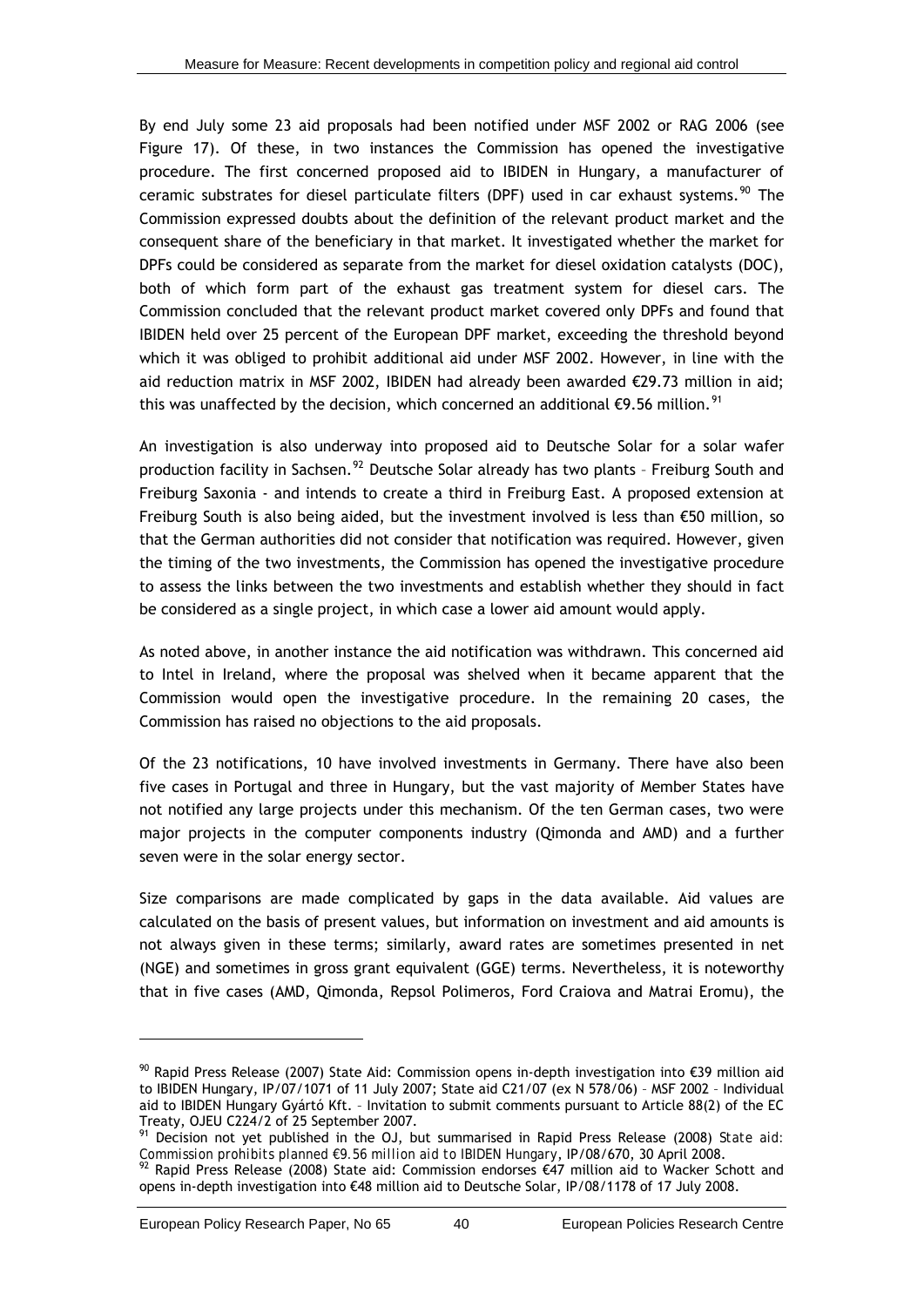<span id="page-46-0"></span>nominal amount of aid was significantly in excess of €100 million. These amounts are lower in present value terms – for example, aid to Matrai Eromu falls from €112.5 million in nominal terms to €47.3 million in present value. However, even in present value terms, aid to AMD exceeds €262 million. By far the largest two investments were accounted for by the computer components sector (AMD and Qimonda) and involved €2.2 billion and €1.1 billion respectively.

Sectoral coverage is relatively disparate except that around a third of projects (seven in total) are in the solar energy industry; a further four projects are in the pulp and paper sector; and three projects involve the manufacture of computer components (including the withdrawn Intel notification).

### **6.4 Aids reported under the transparency mechanism of the Multisectoral Framework**

An important element of recent State aid reforms is the emphasis on transparency. Since MSF 2002 the Commission has required *ex-post* reporting of aid to projects exceeding €50 million. Under the MSF 2002 transparency mechanism, as continued under RAG 2006, Member States' reporting of aid to large projects is published online.<sup>[93](#page-46-0)</sup> The data concern regional investment aid of any amount awarded to projects involving investments of more than €50 million. There is no scope for *ex-post* control of such awards by the Commission, but such information provides an indication of the scale and distribution of aid to large projects. It is also possible that this data could also form the basis for future changes in the control of regional aids if, for example, particular sectoral trends emerged, although the Commission has not explicitly stated this as an objective.

By July 2008 some 133 projects had been reported under the transparency mechanism. In purely numerical terms, these were heavily concentrated in just three countries, namely Germany, Spain and Hungary, which together account for over half of all such projects (see [Figure 18](#page-47-0)).

<sup>93</sup> See: <[http://ec.europa.eu/comm/competition/state\\_aid/register/msf\\_2007.pdf](http://ec.europa.eu/comm/competition/state_aid/register/msf_2007.pdf)>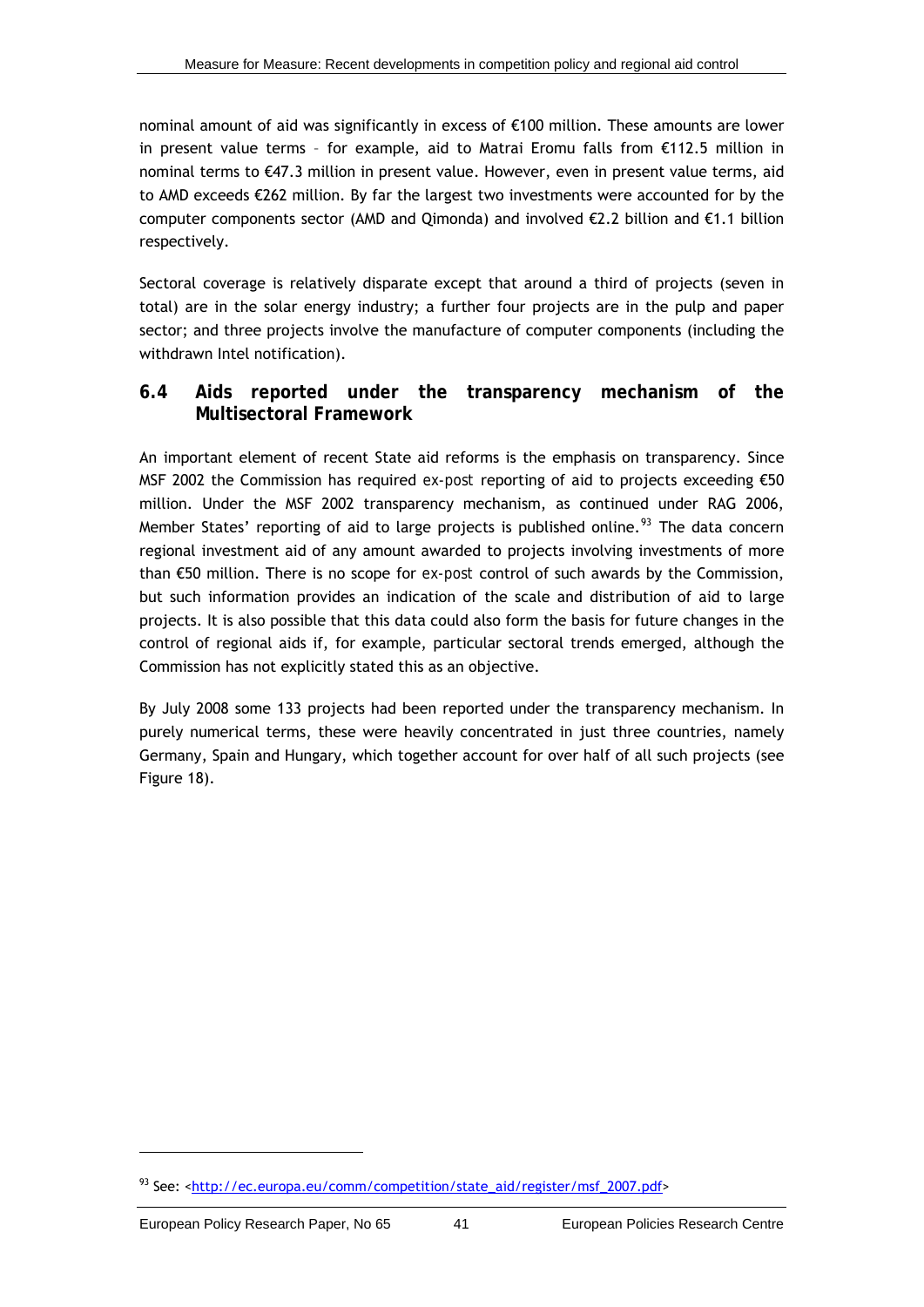<span id="page-47-0"></span>

| Member State   | Number of projects | Aid total ( $\epsilon$ million) |
|----------------|--------------------|---------------------------------|
| Austria        |                    | 14.080                          |
| Belgium        | 5                  | 49.489                          |
| Czech Republic | 9                  | 282.998                         |
| Germany        | 25                 | 548.003                         |
| Spain          | 20                 | 393.418                         |
| France         | 5                  | 46.497                          |
| Hungary        | 23                 | 497.912                         |
| Ireland        | 13                 | 109.160                         |
| <b>Italy</b>   | 6                  | 167.643                         |
| Netherlands    |                    | 8.762                           |
| Poland         | 6                  | 40.938                          |
| Portugal       | 9                  | 280.012                         |
| Sweden         |                    | 4.910                           |
| UK             | 9                  | 84.010                          |
| Total          | 133                | 2,527.833                       |

**Figure 18: Reported aid to investments exceeding €50 million since 2003** 

**Source:** Own calculations from European Commission data provided in <[http://ec.europa.eu/comm/competition/state\\_aid/register/msf\\_2007.pdf>](http://ec.europa.eu/comm/competition/state_aid/register/msf_2007.pdf) as at 31 July 2008.

As far as the total *amounts* of aid are concerned, these too are concentrated in the same countries (Germany, Spain and Hungary), but Portugal and the Czech Republic also account for significant sums. These five countries together account for almost 80 percent of reported aid to large projects, which itself totals over  $\epsilon$  2.5 billion since the introduction of the reporting mechanism.

Clearly the expenditure figures should be treated with some caution. The data are discounted amounts awarded at a given date, but no adjustment has been made for different award dates. As such, the figures presented here are rather crude, but nevertheless give an indication of broad orders of magnitude.

The *sectoral* distribution of aid to large projects is dominated by the motor vehicle industry and associated industries (including parts, components, tyres etc.). Aid to this sector amounts to one-third of reported aid paid to large projects over the period (see [Figure 19](#page-48-0)). However, this data is distorted by the fact that, until the RAG 2006, slightly different rules applied to the motor vehicle industry, leading to higher aid amounts. The impact of this is discussed in more detail below.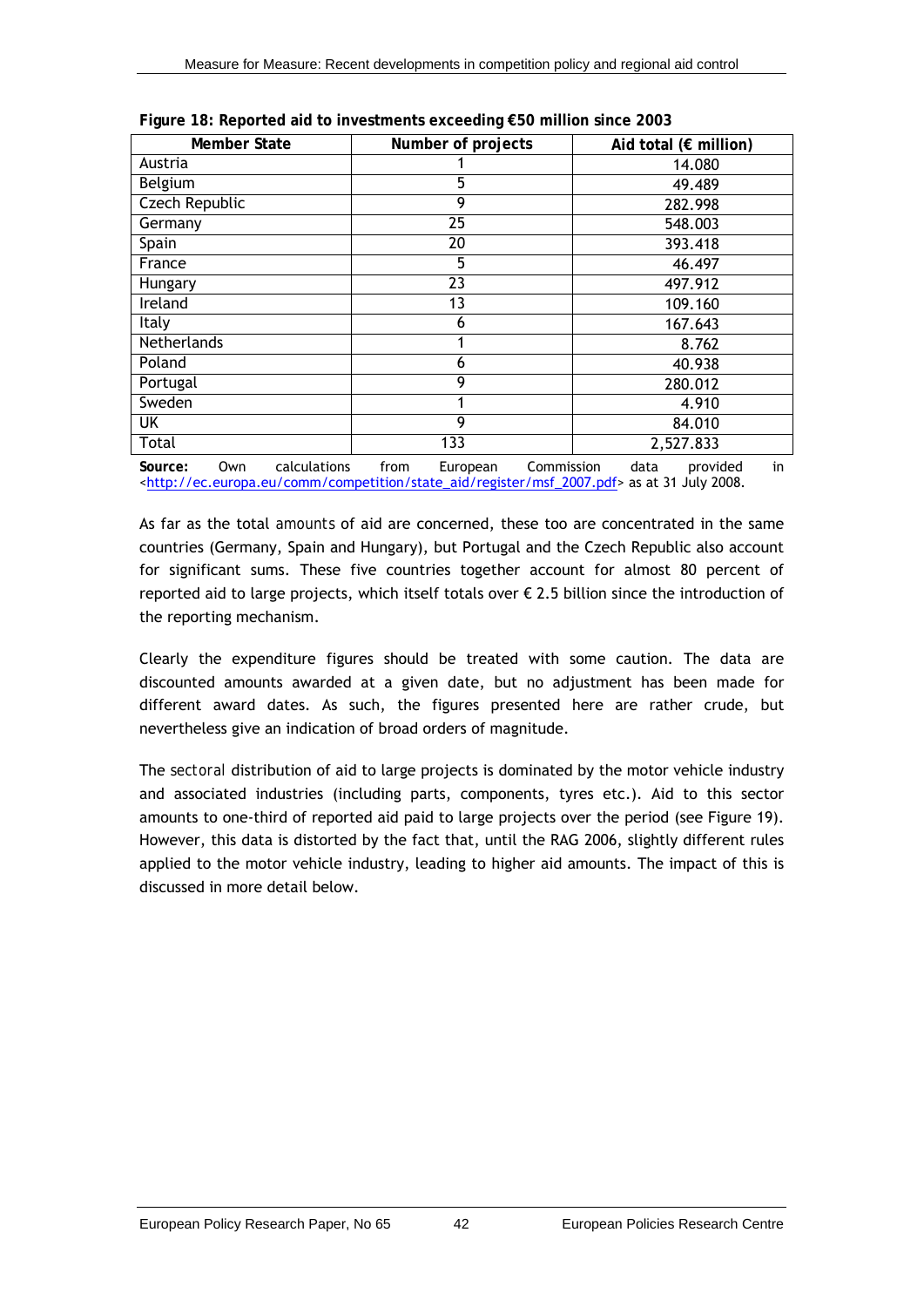<span id="page-48-0"></span>

| Sector                               | Aid amount<br>$(\in$ m) | Share of<br>total (%) | Number of<br>projects | Average aid<br>amount ( $\epsilon$<br>m) |
|--------------------------------------|-------------------------|-----------------------|-----------------------|------------------------------------------|
| Aerospace                            | 46.1                    | 1.8                   | 3                     | 15.4                                     |
| Chemicals                            | 157.1                   | 6.2                   | 10                    | 15.7                                     |
| <b>Construction materials</b>        | 48.2                    | $\overline{1.9}$      | 4                     | 12.1                                     |
| Electronic equipment &<br>components | 413.9                   | 16.4                  | 17                    | 24.3                                     |
| <b>Energy production</b>             | 158.6                   | 6.3                   | 10                    | 15.9                                     |
| Food & drink                         | 113.5                   | 4.5                   | 6                     | 18.9                                     |
| Glass                                | 46.8                    | $\overline{1.9}$      | $\overline{3}$        | 15.6                                     |
| Medical & surgical<br>equipment      | 50.0                    | 2.0                   | 4                     | 12.5                                     |
| Metal products &<br>processing       | 17.4                    | 0.7                   | $\overline{2}$        | 8.7                                      |
| Mining                               | 29.3                    | 1.2                   | 1                     | 29.3                                     |
| Motor vehicles & parts               | 844.8                   | 33.4                  | $\overline{33}$       | 25.6                                     |
| Pharmaceuticals                      | 110.9                   | 4.4                   | $\overline{12}$       | 9.2                                      |
| <b>Plastics</b>                      | 114.2                   | 4.5                   | $\overline{5}$        | 22.8                                     |
| Pulp, paper & printing               | 95.6                    | $\overline{3.8}$      | 6                     | 15.9                                     |
| <b>Tourism</b>                       | 42.0                    | 1.7                   | $\overline{5}$        | 8.4                                      |
| Transport, comms &<br>logistics      | 63.2                    | 2.5                   | 4                     | 15.8                                     |
| Wood & wood products                 | 87.4                    | $\overline{3.5}$      | 4                     | 21.9                                     |
| Other manufacturing                  | 88.9                    | $\overline{3.5}$      | 4                     | 22.2                                     |
| Total                                | 2527.8                  | 100.0                 | 133                   | 19.0                                     |

|  | Figure 19: Reported aid to investments exceeding € 50 million by sector since end 2003 |  |  |
|--|----------------------------------------------------------------------------------------|--|--|
|  |                                                                                        |  |  |
|  |                                                                                        |  |  |
|  |                                                                                        |  |  |

**Source:** Own calculations from European Commission data provided in <[http://ec.europa.eu/comm/competition/state\\_aid/register/msf\\_2007.pdf>](http://ec.europa.eu/comm/competition/state_aid/register/msf_2007.pdf) as at 31 July 2007.

The weight of motor vehicle sector aid in the total is partly a reflection of the 'top ten' projects, as measured in terms of the aid amount (see [Figure 20](#page-49-0)). Six of these are in the motor vehicle and related sectors. Not surprisingly, the 'top ten' projects are concentrated in the 'a' regions, where the prevailing award rate is relatively high - the progressive nature of the formula for calculating aid means that the maximum bites at lower levels in countries with lower award ceilings.

The large amounts of aid to the motor vehicle sector are partly a consequence of the very large scale of the projects typical of the sector. Information on the size of investments is not disclosed, but, from the data available, it may be surmised that eight of the ten largest investments involved major motor vehicle manufacturers (the other projects being Intel in the computer components sector and Ely Lily in pharmaceuticals, both in Ireland). It can be estimated that these projects each involved eligible investment in the range €450 million to €1200 million.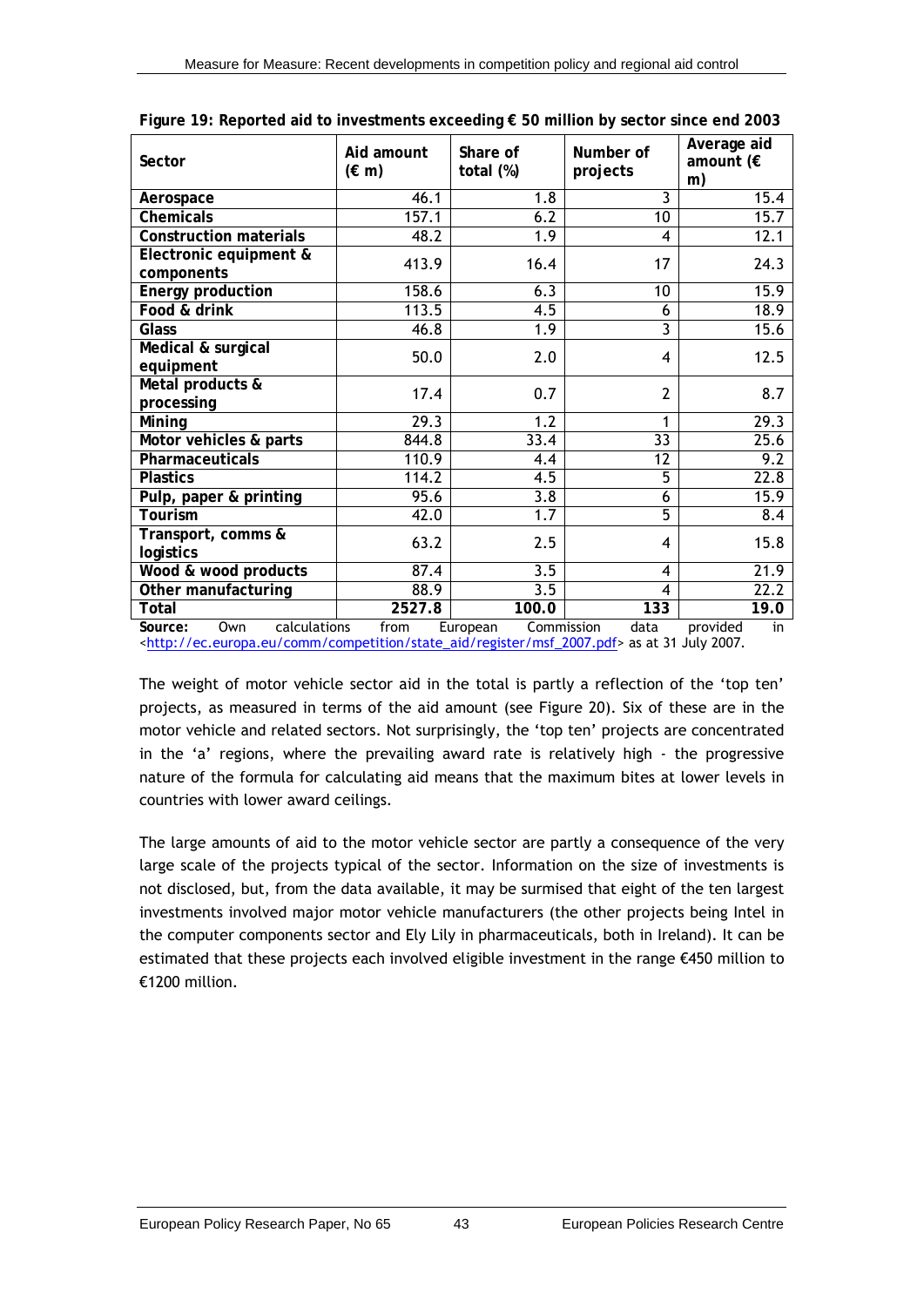<span id="page-49-0"></span>

| МS              | Beneficiary                                | Sector                               | Aid type             | Aid $(E)$<br>m) | Aid (%)         |
|-----------------|--------------------------------------------|--------------------------------------|----------------------|-----------------|-----------------|
| PT              | Autoeuropa Portugal                        | Motor vehicles & parts               | Tax relief           | 69.4            | 8.1 NGE         |
| <b>ES</b>       | Peugeot Citroën<br>Automoviles España SA   | Motor vehicles & parts               | Grant                | 58.3            | 8.2 NGE         |
| IT              | FIAT AUTO - Pomigliano<br>d'Arco           | Motor vehicles & parts               | Grant                | 47.1            | <b>10.5 NGE</b> |
| <b>ES</b>       | Renault España<br>Valladolid               | Motor vehicles & parts               | Grant                | 45.1            | <b>9.8 NGE</b>  |
| PT              | Autoeuropa Automoveis<br>Lda               | Motor vehicles & parts               | Grant,<br>tax credit | 44.6            | <b>6.0 NGE</b>  |
| CZ              | SQS Vlaknova optika a.s.                   | Electronic equipment<br>& components | Tax relief           | 44.3            | 48.9 GGE        |
| IT.             | Sevel SpA                                  | Motor vehicles & parts               | Grant                | 40.5            | <b>5.8 NGE</b>  |
| $\overline{HU}$ | Kárpát Energo Ltd.                         | Energy production                    | Tax credit           | 37.5            | 35.9 NGE        |
| HU              | Holcim Hungaria<br>Cementipari             | Construction materials               | Tax credit           | 37.5            | <b>22.5 NGE</b> |
| <b>HU</b>       | <b>Samsung Electronics</b><br>Magyarorszag | Electronic equipment<br>& components | Grant,<br>tax credit | 37.5            | 36.8 GGE        |

<span id="page-49-1"></span>**Figure 20: 'Top ten' reported investment aids (by € million) 2003-7** 

**Source:** Own calculations from European Commission data provided in <[http://ec.europa.eu/comm/competition/state\\_aid/register/msf\\_2007.pdf>](http://ec.europa.eu/comm/competition/state_aid/register/msf_2007.pdf) as at 31 July 2008.

Importantly, the high levels of aid to the motor vehicle sector also result from the application of transitional provisions for the motor vehicle sector<sup>[94](#page-49-1)</sup> under MSF 2002 until end 2006. Under these provisions, as mentioned earlier, the standard award reduction matrix did not apply; instead, there was a flat rate reduction in award ceilings to 30 percent of the prevailing rate (a much sharper reduction than under the standard matrix) for any project involving investment exceeding €50 million or aid exceeding €5 million. Of *key* importance, however, the notification and prior approval requirement for projects where the aid exceeds that which a €100 million project could receive, did *not* apply to the motor vehicle sector either. This meant that there was no mechanism for the Commission to scrutinise exceptionally large awards to the sector. By way of example, the single largest aid amount was €69.4 million to AUTOEUROPA Portugal for investment in Setubal, where the prevailing regional aid rate in 2003 was 26.9 percent NGE. Under the standard rules, such an award would have been subject to notification and prior Commission approval if the award proposed was in excess of that which a €100 million project could have obtained, this being  $\epsilon$ 20.2 million. Instead, the Portuguese authorities were able to award over three times this sum, without Commission scrutiny.

This situation has been changed under RAG 2006 with the same maxima now applicable to *all* eligible sectors. This is likely to mean that far more motor vehicle sector projects will be subject to individual scrutiny by the Commission – assuming that Member States opt to notify rather keep aid below the notification threshold. Following notification, the onus will be on Member States to show that the market power and capacity criteria are not met.

<sup>&</sup>lt;sup>94</sup> Note that some activities, such as tyre production, have been included in 'motor vehicles and parts' in the tables in this section but are not classified as belonging to the motor vehicle sector under the 2002 Multisectoral Framework Annex D.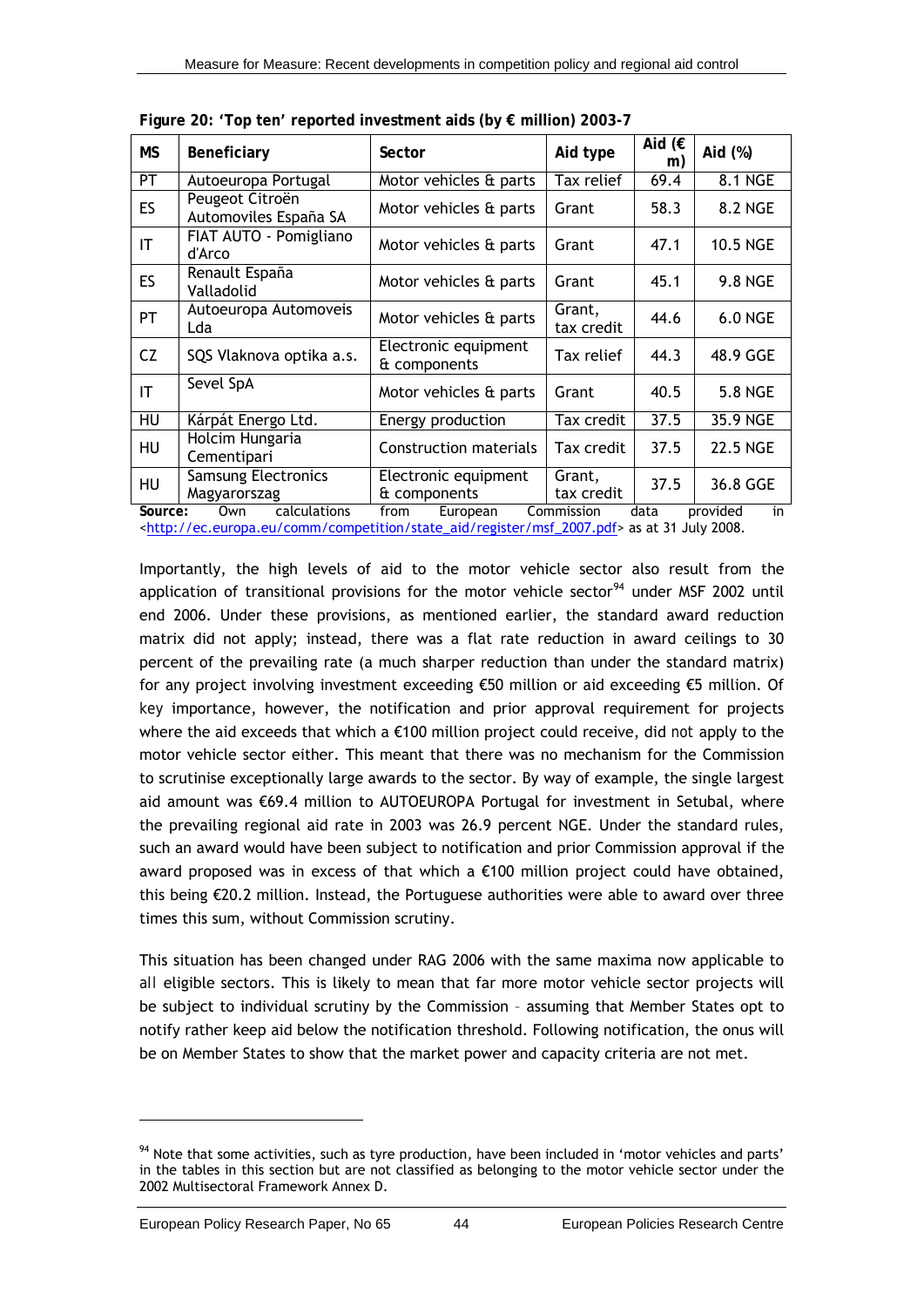### <span id="page-50-0"></span>**7. NATIONAL PERSPECTIVES**

This paper has largely taken a regulatory perspective on regional aid policy, discussing measures in relation to the legislative provisions authorising their use. This section takes a country-by-country view of the measures implemented in selected Member States under the block exemption regulation and notified for approval under RAG 2006. By way of introduction, and as a crude measure of regional aid 'activity,' [Figure 21](#page-50-1) sets out the number schemes falling into each category by country, together with the number of notified or reported individual aid cases.

<span id="page-50-1"></span>

|                  | <b>Block-exempt</b> | Notified                 | Notified large               | <b>Reported large</b> |
|------------------|---------------------|--------------------------|------------------------------|-----------------------|
|                  | schemes             | schemes                  | aid                          | aid                   |
| Austria          | $\overline{15}$     | 1(1)                     | $\qquad \qquad \blacksquare$ |                       |
| Belgium          | 5                   |                          |                              | 5                     |
| <b>Bulgaria</b>  |                     |                          |                              |                       |
| Cyprus           | 3                   |                          |                              |                       |
| <b>Czech Rep</b> | 29                  |                          |                              | 9                     |
| <b>Denmark</b>   | $\overline{2}$      |                          |                              |                       |
| Estonia          | 4                   |                          |                              |                       |
| Finland          | 3                   | 1                        |                              |                       |
| France           | 9                   | 13(1)                    |                              | $\overline{5}$        |
| Germany          | 11                  | $\overline{2}$           | 10                           | 25                    |
| Greece           | $\overline{3}$      |                          |                              |                       |
| Hungary          | 18                  | $\overline{2}$           | 3                            | $\overline{23}$       |
| Ireland          | 3                   |                          | $\overline{2}$               | $\overline{13}$       |
| Italy            | $\overline{8}$      | 1                        | 1                            | 6                     |
| Latvia           | $\overline{2}$      |                          | $\blacksquare$               |                       |
| Lithuania        | 7                   | $\overline{\phantom{a}}$ | $\overline{a}$               |                       |
| Luxembourg       |                     | 1(1)                     | $\overline{a}$               |                       |
| Malta            | $\overline{2}$      | (1)<br>1                 | $\qquad \qquad \blacksquare$ |                       |
| Netherlands      | $\overline{2}$      | $\blacksquare$           | $\blacksquare$               | 1                     |
| Poland           | $\overline{33}$     |                          |                              | 6                     |
| Portugal         | 3                   | $\overline{2}$           | 5                            | 9                     |
| Romania          | $\overline{14}$     |                          |                              |                       |
| Slovakia         | 1                   | $\blacksquare$           | 1                            |                       |
| Slovenia         | 4                   | $\overline{\phantom{a}}$ |                              |                       |
| Spain            | $\overline{33}$     | 4(1)                     |                              | $\overline{20}$       |
| Sweden           | 1                   | 1                        |                              |                       |
| <b>UK</b>        | $\overline{15}$     | $\overline{\phantom{a}}$ |                              | 9                     |
| Norway           | 1                   | 6(1)                     |                              |                       |

**Figure 21: Regional aid notification and reporting** 

**Notes: (i)** For regional aid schemes, the numbers refer to the period since the entry into force of RAG 2006 and the Regional BER. For individual cases (notified and reported) the numbers refer to the period since the entry into force of MSF 2002**. (ii)** Number of notified schemes in brackets refers to aid to newly-created enterprises. These will now almost always come under the GBER.

In *Austria* the operation of regional incentives is rather fragmented because of the federal structure and the complicated division of responsibilities. However, 15 measures have so far been reported under the Regional BER. Four of these are national schemes in the sense of being available in all assisted areas. Two major schemes by the Federal Ministry of Economics and Labour, each with an annual budget of €60m provide support for investments involving job creation and maintenance. One of these is available throughout Austria for SMEs and available to large firms in the assisted areas (with higher rates of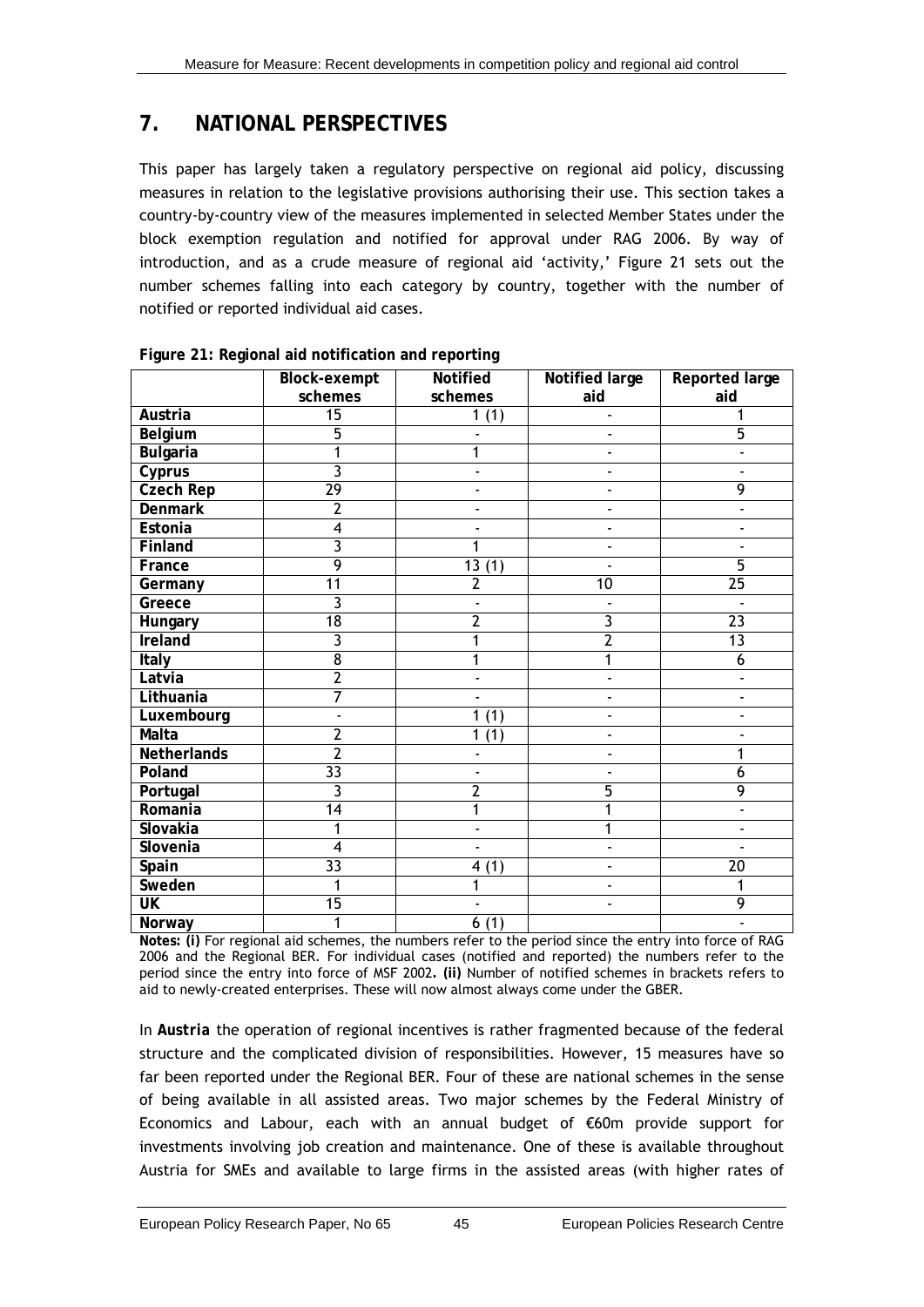<span id="page-51-0"></span>award for SMEs);<sup>[95](#page-51-0)</sup> the second is available in eligible areas only.<sup>[96](#page-51-0)</sup> Another federal scheme supports young entrepreneurs and innovation in SMEs in the form of grants and loans.<sup>[97](#page-51-0)</sup> The annual budget for the scheme is €6.5 million. In addition, a very modest programme for the tourism sector (budget €0.25m) is also in operation. The remaining schemes are offered by the *Land* level. Expenditure on some of these measures is quite significant, eg. a scheme to support tourism in Lower Austria<sup>[98](#page-51-0)</sup> ( $\epsilon$ 23.5m per annum) and a business development scheme in Burgenland<sup>[99](#page-51-0)</sup> ( $\epsilon$ 20m). Typically these schemes are available throughout the whole *Land* (excluding large firms in non-assisted areas) but offering higher rates to SMEs in assisted areas. One, albeit modest, measure is restricted to the 'c' area of Lungau under the RCE Operational Programme for Salzburg.<sup>[100](#page-51-0)</sup> Austria has just one case of notified aid (for newlycreated firms) under RAG 2006 and no instances of either reported or notified aid to large firms.

In *Finland* three measures have been reported under the Regional BER. However, one of these, the investment aid scheme,<sup>[101](#page-51-0)</sup> has effectively expired following the entry into force of new legislation and its merger with new measures under that law. The main Finnish scheme under the Regional BER is business development aid.<sup>[102](#page-51-0)</sup> This carries an annual budget of €70 million and is available in all 'c' areas. The scheme is aimed at SMEs (which can also be supported outside the assisted areas) but large firms may also be assisted if the investment is significant and in a new product, service, operating unit or technology or is important for employment in the locality and has a significant impact on SMEs in the area. A separate small-scale scheme (annual budget €0.8 million) operates for the rural areas and archipelago of the Åland region.<sup>[103](#page-51-0)</sup> In addition, Finland has notified transport aid under RAG 2006,<sup>[104](#page-51-0)</sup> although the annual budget (at  $\epsilon$ 4.7 million) is rather modest compared with other elements of the regional aid package. Finland has no cases of reported aid to large projects nor any instances of notified individual cases.

*France* has notified nine measures under the Regional BER. The longstanding regional policy grant (PAT)<sup>[105](#page-51-0)</sup> remains in place, albeit subject to a number of changes including higher job creation and investment eligibility criteria. At €40 million the annual budget remains broadly as before (although low in historical terms), but the PAT is the main national level regional incentive. France has also notified a framework for regional aid to be offered by

<sup>95</sup> XR033/07: Gewährung von Beihilfen (Förderung) gemäß § 51a Abs 3-5 AMFG.

<sup>96</sup> XR034/07: Förderung von Unternehmen in Problemgebieten aus arbeitsmarktpolitischen Gründen gemäß § 35a AMFG.

 $^{57}$  XR002/07: Jungunternehmer- und Innovationsförderung für KMU - Prämienförderung.

<sup>98</sup> XR049/07: Spezielle Richtlinien des Niederösterreichischen Wirtschafts- und Tourismusfonds für die Förderung von Investitionen sowie - als integrierter Bestandteil - die Allgemeinen Richtlinien des Niederösterreichischen Wirtschafts- und Tourismusfonds.

<sup>99</sup> XR016/07: Richtlinien betreffend die Gewährung von nicht rückzahlbaren Zuschüssen gemäß dem Landes-Wifög 1994.

 $100$  XR003/07: Richtlinie zur Förderung von Maßnahmen des Programms zur Stärkung der Wettbewerbsfähigkeit der Region Salzburg 2007-2013; Kurzbezeichnung RWF-Richlinie Salzburg.

<sup>&</sup>lt;sup>101</sup> XR054/07: Investointituki.<br><sup>102</sup> XR120/07: Yrityksen kehittamisavustus.<br><sup>103</sup> XR075/07: Investeringsbidrag till skargarden och landsbygden.<br><sup>104</sup> N088/08: Transport aid for SMEs.<br><sup>105</sup> XR017/07: Prime d'amènagement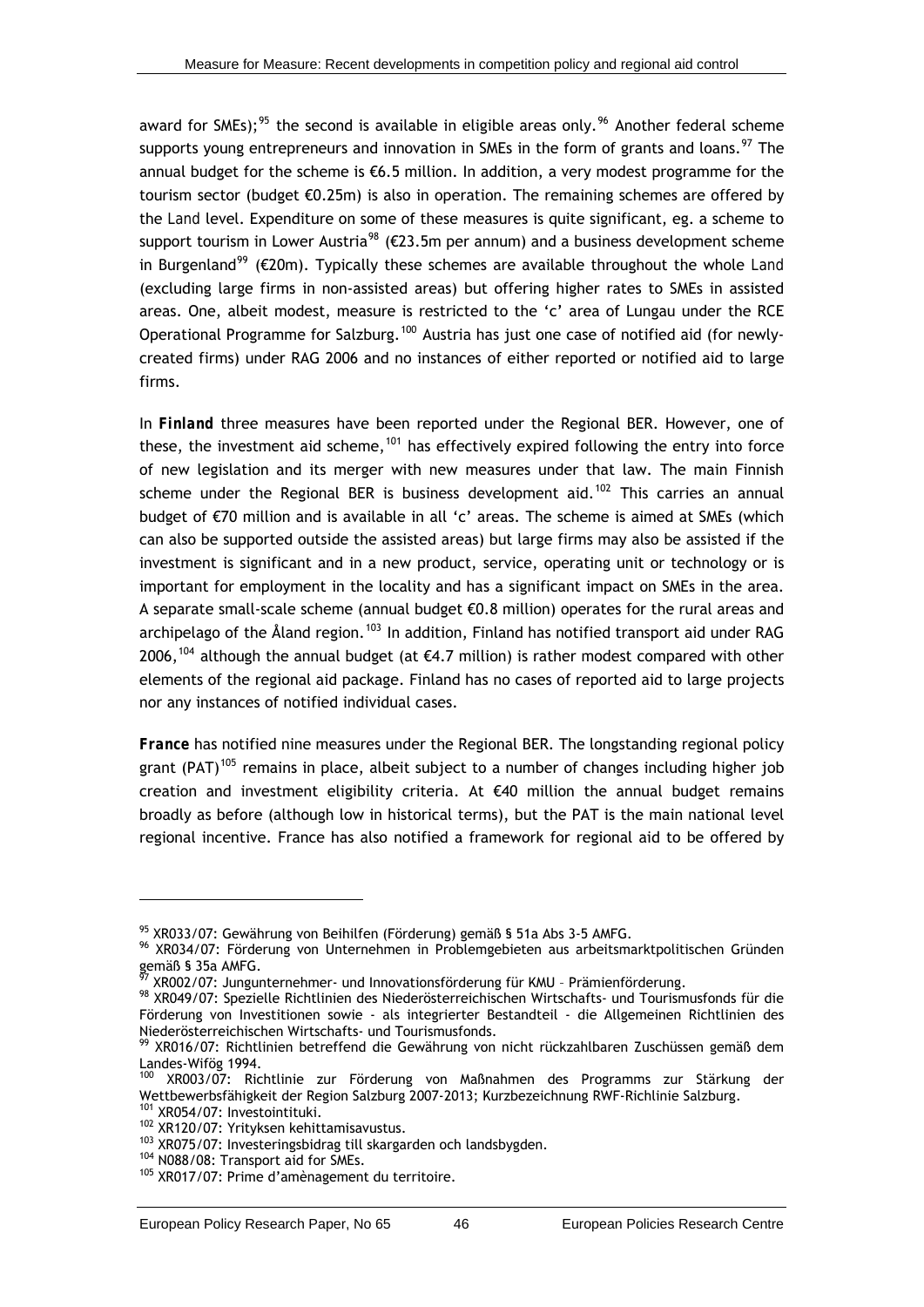<span id="page-52-0"></span>local authorities;[106](#page-52-0) rather than being an aid scheme *per se*, the framework enables aid offered in the context of the framework to be deemed to be in conformity with the Regional BER. It is not clear how the budget figure is arrived at, given that expenditure would primarily be undertaken by subnational authorities; however, at €300 million a year, this is significantly more than that planned under the PAT. In similar vein, France has reported an aid scheme which enables local authorities to provide property-related aid in assisted areas; an annual budget of  $\epsilon$ 30 million is envisaged.<sup>[107](#page-52-0)</sup> The remaining blockexempted regional aid schemes take the form of fiscal concessions, with specific packages of measures for firms created in assisted areas (annual budget  $\epsilon$ 80 million)<sup>[108](#page-52-0)</sup> for Corsica ( $\epsilon$ 43 million)<sup>[109](#page-52-0)</sup> and for designated rural areas falling within the regional aid map ( $\epsilon$ 16 million).<sup>[110](#page-52-0)</sup> Also important in the French context, although quite distinct from mainland regional policy, are the measures notified and approved under the operating aid provisions of RAG 2006 for the *départements d'outre mer* (DOM); together the annual budgets for these schemes exceed €1800 million, more than three times that for mainstream regional aid. France has not had any cases of large individual aid requiring notification. This is scarcely surprising given the relatively small budget for the PAT scheme. However, there have been five reported cases of aid to large projects (four of which in mainland France).

In *Germany,* the main regional incentives are the investment grant under the Regional  $GA^{111}$  $GA^{111}$  $GA^{111}$  and the investment allowance.<sup>[112](#page-52-0)</sup> The Regional GA has an annual budget of  $£1200$ million and provides incentives in both 'a' regions and 'c' areas. The investment allowance is restricted to the new *Länder* and provides automatic tax concessions of up to 15 percent of eligible costs; it has an annual budget of €580 million. At a more modest level of expenditure (some €20 million annually) a loan guarantee scheme is available in Berlin and the new *Länder*. [113](#page-52-0) The remaining schemes reported under the Regional BER are operated at the *Land* level and mainly involve the provision of loan guarantees. As [Figure 21](#page-50-1) shows, Germany has the largest number of reported and notified individual cases in the EU27. This largely reflects the automatic nature of the tax allowance. Related, all of the notified and reported cases are in the new *Länder*, with almost half of all reported aid cases located in Sachsen-Anhalt, but with most of the notified cases – including the major projects by AMD and Qimonda – in Sachsen. The automatic nature of the investment allowance has been criticised because of its perceived deadweight effects since it is available to all projects which meet specified criteria, rather than being focused on projects judged to be of the highest quality. Nevertheless, the scheme is perceived to be important in the new *Länder*  both because it can help attract private sector investment and because the financing of the scheme means it is relatively inexpensive for the new *Länder* governments. Although the

<sup>106</sup> XR061/07: Régime cadre d'aide publique a finalite regionale.

 $107$  XR154/07: Aide a l'investissement immobilier et a la location d'immeubles accordées aux entreprises par les collectivités territoriales et leurs groupements. 108 XR034/07: Mesures fiscales en faveur des entreprises créées dans les zones d'aide à finalité

régionale.<br><sup>109</sup> XR037/07: Mesures fiscales d'aide à l'investissement en Corse.

<sup>110</sup> XR035/08: Exonération de la taxe professionnelle en zone revitalisation rurale correspondant à une zone AFR.

<sup>111</sup> XR031/07: Gemeinschaftsaufgabe 'Verbesserung der regionalen Wirtschaftsstruktur'.<br>112 XR006/08: Investitionszulage.<br>113 XR156/07: Bundesburgschaften unter Einbindung paralleler Landesburgschaften für

investitionskredite.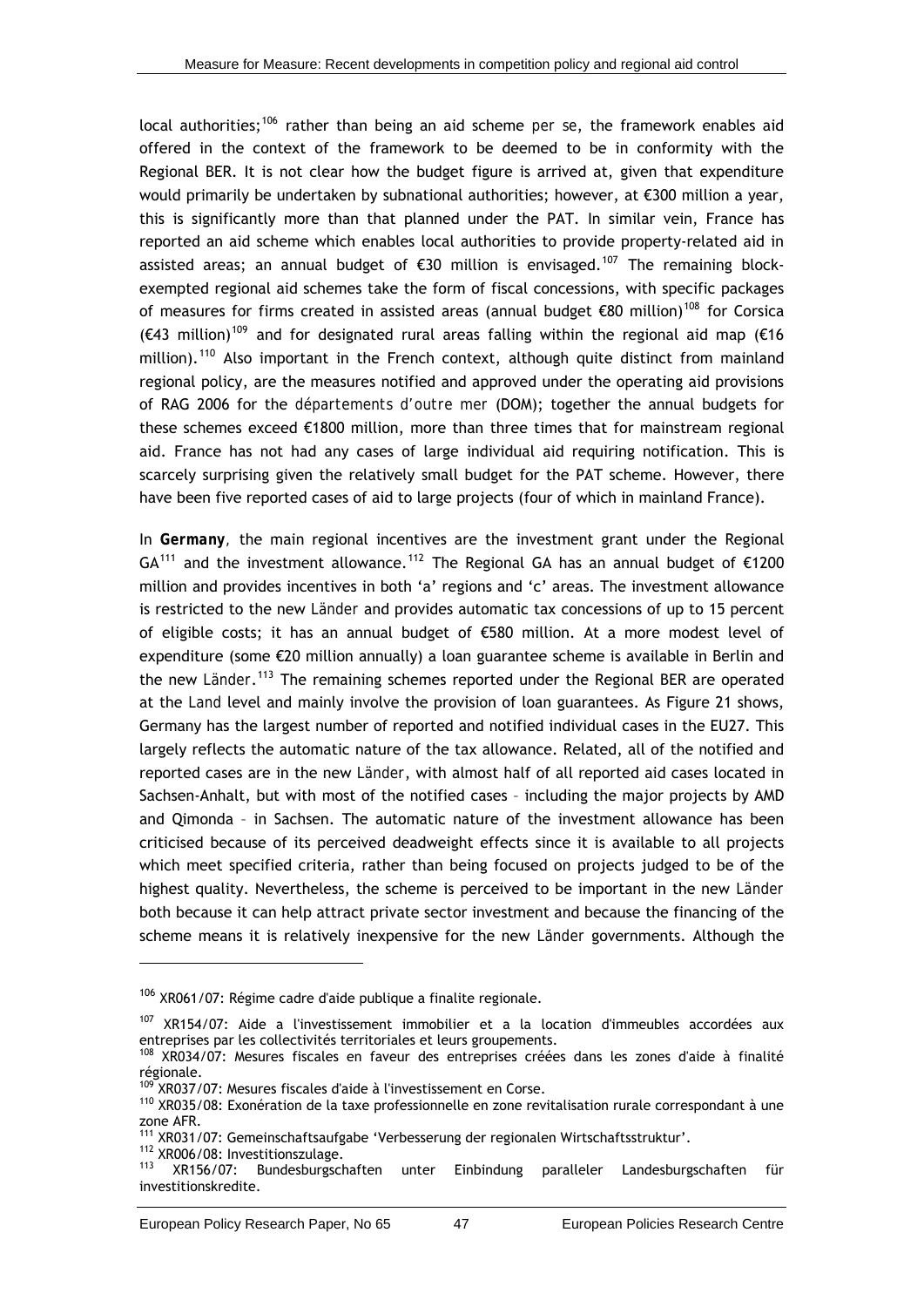<span id="page-53-0"></span>scheme has been extended for 2009-13, award rates are set to decline over the period (to zero by 2013) when the scheme will end.

In *Italy* eight schemes have been reported under the Regional BER. Of these the main one is the *contratti di programma*[114](#page-53-0) which offers negotiated aid packages to large investment programmes (involving individual projects of at least €25 million, set within the context of investment programmes of €40 million or more) and carries an annual budget of €500 million; it is available in designated 'a' regions and 'c' areas. In addition, targeted assistance is available for the reindustrialisation of areas in crisis within the assisted areas map (budget  $\epsilon$ 80 million).<sup>[115](#page-53-0)</sup> The remaining schemes reported under the Regional BER involve smaller budgets and are operated at the subnational level (two in Friuli-Venezia-Giulia; one each in Calabria, Piemonte, Basilicata and Valle d'Aosta). Of key importance, however, Italy has notified a tax credit<sup>[116](#page-53-0)</sup> scheme under RAG 2006, which has been approved by the Commission. The scheme applies to all 'a' regions and to 'c' areas in Sardegna, Abruzzi and Molise – in other words, to assisted areas in the *Mezzogiorno,* and those (small) areas in the Centre-North which are within the map are excluded. The annual budget for the scheme is €750 million, so that together with the *contratti di programma,* there continue to be two main strands to Italian regional incentive policy – one comprising a discretionary element and one essentially automatic. In practice, concerns have already been raised about the unpredictable nature of expenditure under the scheme and the Italian authorities have notified changes to the Commission with a view to improving budget planning. Italy has had just one case of notified large aid – to a theme park in Sicily. There have been six cases of reported aid to large projects, mainly in the motor vehicle sector; however, most of these cases would have required individual reporting had the motor vehicle sector not been subject to separate transitional arrangements until RAG 2006.

Two schemes have been reported by *the Netherlands*, although in practice they are elements of a single scheme. The sole national regional aid scheme is the  $IPR<sup>117</sup>$  $IPR<sup>117</sup>$  $IPR<sup>117</sup>$  which carries an annual budget of €13.50 million. Given the relatively small budget, the national scheme tends to be focused on a small number of larger projects. In addition, a decentralised version is available in (and administered by) the three northern provinces (SNN) and open to firms undertaking smaller projects;<sup>[118](#page-53-0)</sup> this has a budget of  $\epsilon$ 12.8 million for 2008. The Netherlands has no cases of regional aid schemes notified under RAG 2006 and only one reported case of aid to a large project.

*Poland* has reported over 30 measures under the block exemption regulation, including two instances of *ad hoc* aid, as provided for by the Regional BER;<sup>[119](#page-53-0)</sup> it appears to be the only Member State to have reported supplementary *ad hoc* aid to date. In practice, only five schemes apply in all assisted areas (in this case, throughout Poland, which has 'a' region

<sup>&</sup>lt;sup>114</sup> XR043/08.<br><sup>115</sup> XR023/08: Interventi reindustrializzazione destinati alle aree di crisi industriale comprese nella carta degli aiuti a finalità regionale.<br><sup>116</sup> N 039/2007: Tax credit for new investment in the assisted areas.

<sup>&</sup>lt;sup>117</sup> XR145/07: Uitvoeringsregeling Besluit subsidies regionale investeringsprojecten 2007/2013.<br><sup>118</sup> XR077/08: Investeringspremieregeling 2008.<br><sup>119</sup> In line with Articles 3(3) and 8(1) of the Regional BER which allows percent of total aid to be offered, subject to reporting.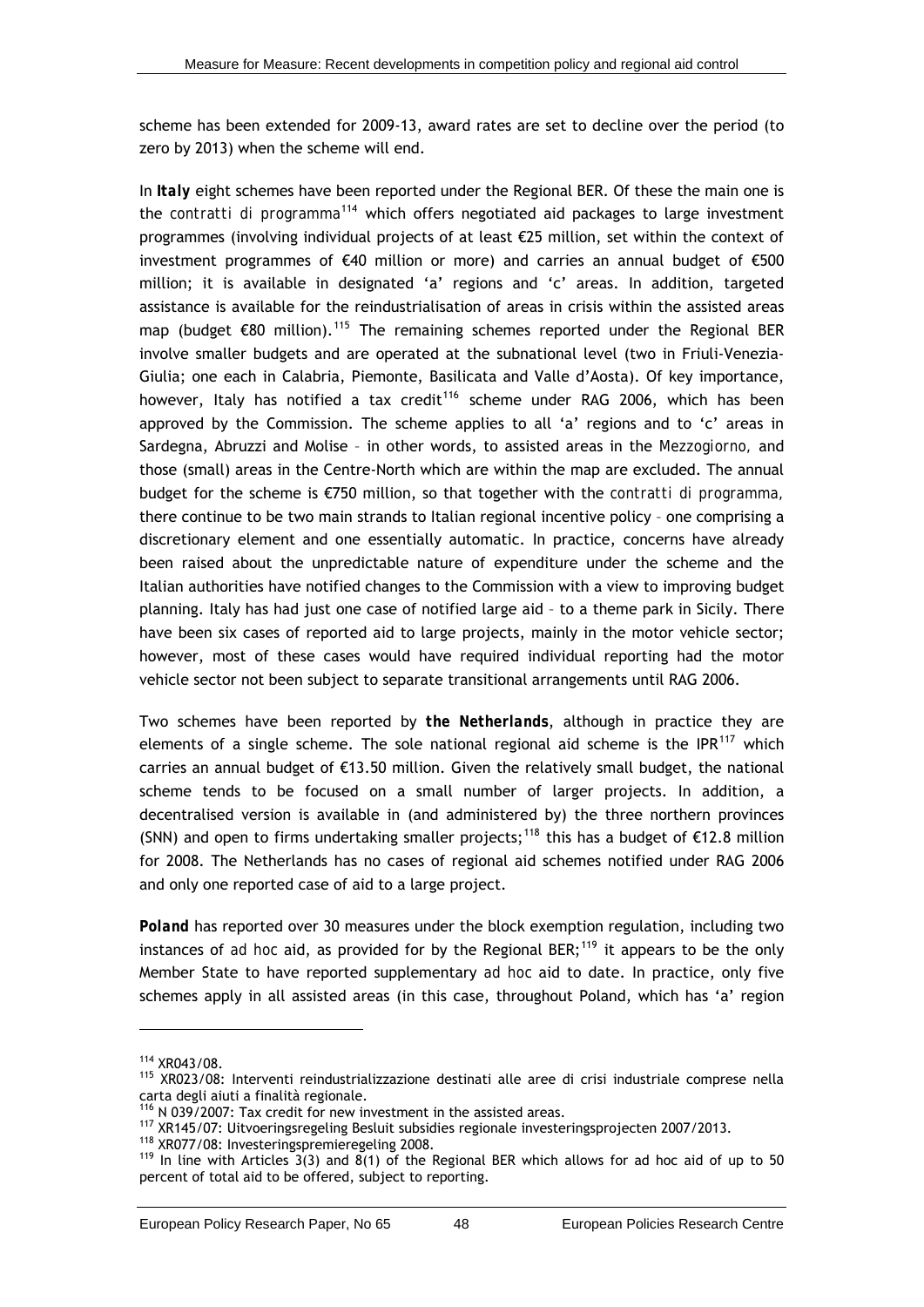<span id="page-54-0"></span>status in its entirety). The remaining measures are principally the regional implementation of tax concessions for which the regulatory framework is provided at the national level:<sup>[120](#page-54-0)</sup> moreover, the annual budgets for the regional level schemes are quite modest, with most amounting to less than €1 million annually. At the national level, the most significant measure is a package of assistance measures provided within the context of the Polish Structural Fund cofinanced operational programme for productive investment, $121$  which has an annual budget of around €560 million. In addition, support is provided for investments in Special Economic Zones (SEZ) under two funding streams,<sup>[122](#page-54-0)</sup> amounting to some  $\epsilon$ 230 annually. The SEZ are a longstanding element of Polish economic development policy and historically have been the source of some tension in relations with the Commission which has curtailed their application. Nevertheless, they remain an important component of policy, especially in the attraction of foreign investment. They provide tax concessions and other benefits in designated zones, of which there currently 14, mainly located near major cities. Poland no notified aid schemes under RAG 2006. It has reported six cases of large investment aid under the transparency mechanism, but has no instances of aid exceeding the notification ceiling.

*Sweden* has to date reported a single measure under the Regional BER, the regional investment aid scheme,<sup>[123](#page-54-0)</sup> with an annual budget of €53.1 million. The scheme targets strategic investments or those of importance for the development of the area where capital requirements cannot be covered by loan finance. In addition, Sweden has notified transport aid under RAG 2006, which has a broadly similar budget of around €54 million. Sweden has one instance of reported aid to a large project.

In the *United Kingdom*, the mix of measures notified under the Regional BER is a consequence of the variable geometry of devolution to the constituent parts of the UK. A total of 15 measures have been reported; only one of these applies to all UK assisted areas.<sup>[124](#page-54-0)</sup> In terms of the main incentives available, separate instruments providing discretionary support ('selective' assistance) to capital investment projects are operated in England (budget €113.9 million),<sup>[125](#page-54-0)</sup> Scotland (€107.6 million),<sup>[126](#page-54-0)</sup> Wales (€69.6 million)<sup>[127](#page-54-0)</sup> and Northern Ireland (€126.6 million).<sup>[128](#page-54-0)</sup> A second priority common to all assisted areas concerns property and business premises-related support, largely reflecting the scale of the urban regeneration dimension to the UK regional problem. These are supported by separate measures for each part of the UK, in addition to the tax allowances noted above;

<sup>120</sup> XR185/07: Rozporządzenie Rady Ministrów z dnia 23 lipca 2007 r. w sprawie

udzielania przez gminy zwolnień od podatku od nieruchomości, stanowiących regionalną pomoc inwestycyjną (Dz. U. Nr 138, poz.969).

<sup>&</sup>lt;sup>121</sup> XR093/08: Rozporzadzenie ministra rozwoju regionalnego w sprawie udzielania regionalnej pomocy inwestycyjnej w ramach regionalnych programow operacyjnych.

<sup>&</sup>lt;sup>122</sup> XR098/07: Program pomocy regionalnej udzielanej przedsiebiorcom prowadzacym dzialalnosc gospodarcza w specjalnych strefach ekenomicznych na podstawie zezwolenia wydanego po 1 stycznia 2007; and XR173/07: Wsparcie nowej inwestycji z Funduszu Strefowego.<br><sup>123</sup> XR072/07

<sup>&</sup>lt;sup>124</sup> XR087/07: Business premises renovation allowances.<br><sup>125</sup> XR039/07: Selective Finance for Investment in England (SFIE).<br><sup>126</sup> XR015/07: Regional Selective Assistance - Scotland.<br><sup>127</sup> XR124/07: Regional Selective Ass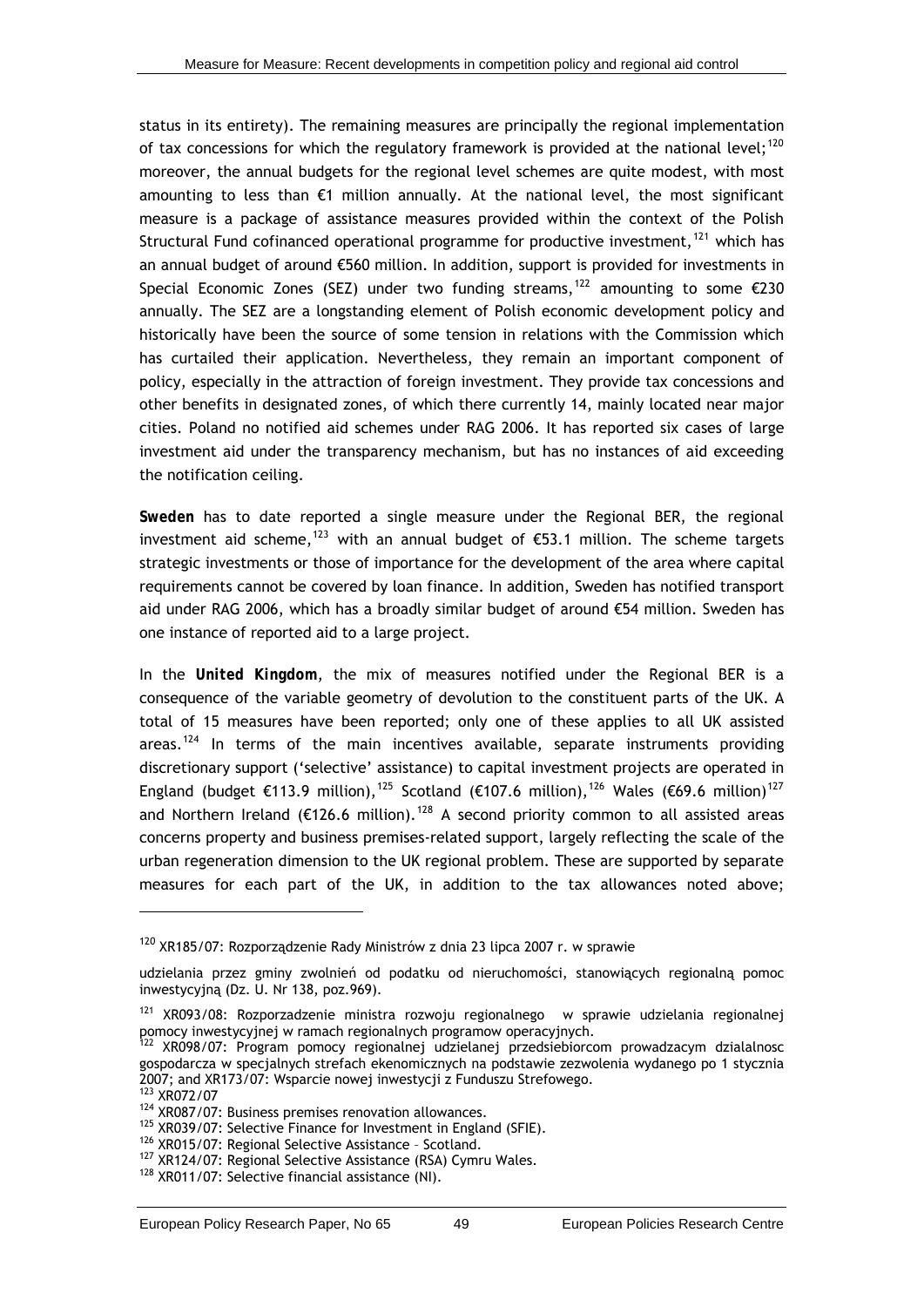<span id="page-55-0"></span>collectively these five measures involve an annual budget of around €190 million. The UK has not notified any measures under RAG 2006; all aid schemes have come within the scope of the block exemption. Last the UK has a reported a total of nine awards to large investment projects, but has had no cases of notified aid to large projects to date.

In *Norway*, only one scheme has been reported under the regional block exemption arrangements. The regional investment grant<sup>[129](#page-55-0)</sup> aims to promote economic development in designated areas eligible for regional aid. The scheme is funded from both the State budget and through allocations from the counties. The annual budget is around  $\epsilon$ 27.7 million. However, and more importantly in budgetary terms, Norway has also notified several measures for approval by the EFTA Surveillance Authority. The most significant of these is the social security concession, which has an annual budget of around €1060 million. However, as noted earlier, the scheme is available in virtually all sectors and to both public and private bodies so that around 40 percent of total spending is likely to go to the public sector.

### **8. ISSUES**

The aim of this paper has been to provide an overview of the implementation of regional aid in the context of the new regulatory framework for regional aid discipline. This final section sets out a number of issues and questions as a starting point for discussion

*(i) What does the implementation of the new regulatory architecture reveal about the nature of regional incentive policy?* 

The review of measures implemented under the new regulatory system for regional aid provides a complex but only partial view of regional aid policy. In some countries, the measures assessed against the Regional BER and RAG 2006 include schemes not perceived as genuine components of regional policy, but exclude some that are a regarded as central to it. In several countries, the measures implemented under the Regional BER include a number of subnational measures with a partial regional policy orientation insofar as they are essentially SME aid regimes that offer higher rates when firms are located in the assisted areas. However, it would be possible, in theory, for *all* of the budget of such a scheme to be expended in non-assisted areas. Equally, some of the measures reported under the SME BER may in fact be restricted to assisted areas if the entire region or country is eligible for aid, but support would be classed as SME aid not regional aid. Last, in some countries, the emphasis on competitiveness has meant that key measures of regional policy may have been reported as elements of R&D and innovation policy.

Several points arise from this. Perhaps most obviously, there are dangers in taking a strictly 'regulatory' perspective on the definition of regional aids; this paper has provided an overview of the measures implemented under the regional aid regulatory framework, but the outcome does not fully coincide with national perceptions of regional aid policy. In practice, it is extremely difficult to gain an insight into the scope and scale of incentive

<sup>&</sup>lt;sup>129</sup> Forskrift om geografisk virkeomrade og bruk av dei regional- og distriktpolitiske verkemidla.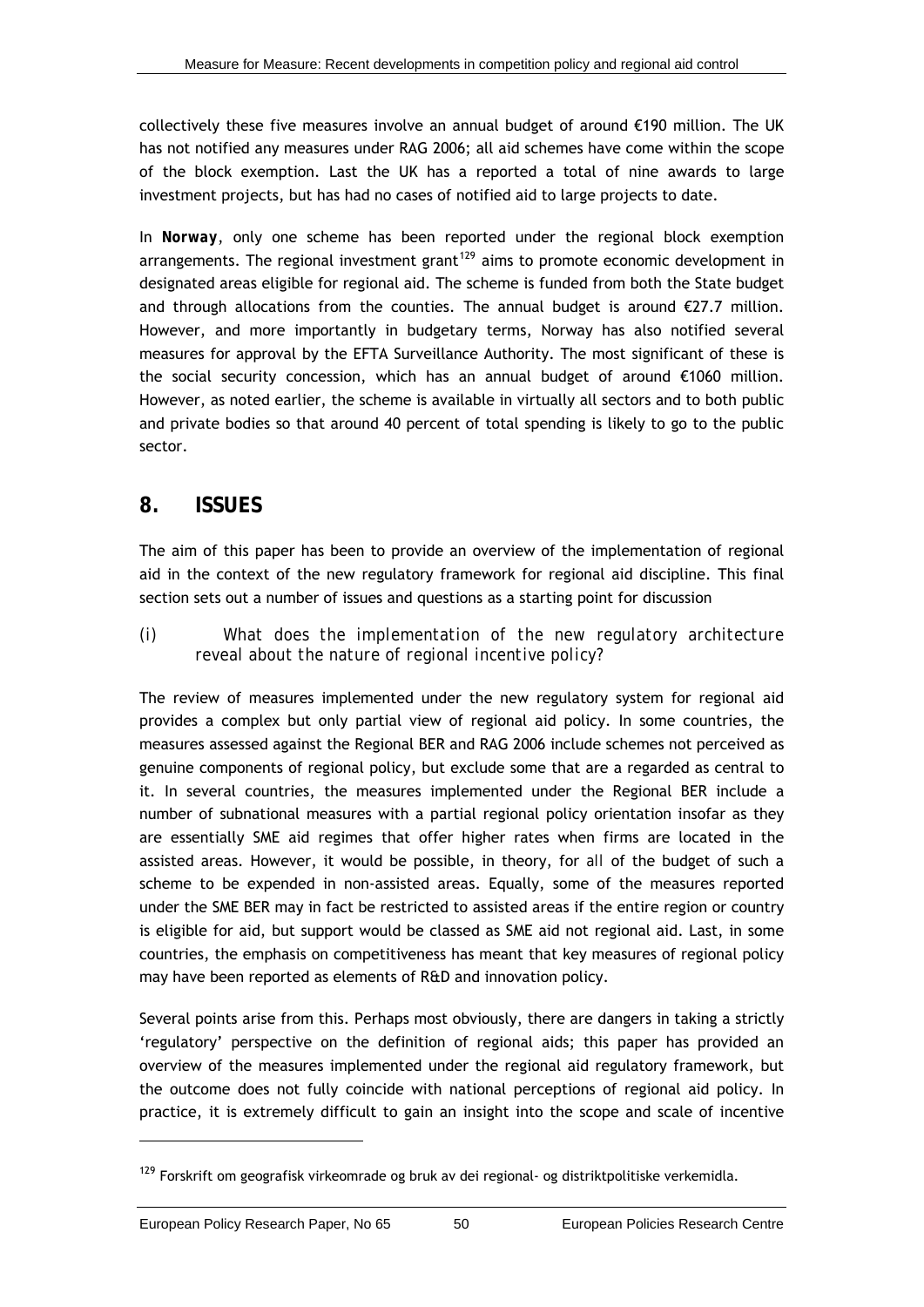<span id="page-56-0"></span>support in the assisted areas. As mentioned, an SME scheme reported under the Regional BER that favours the problem regions through higher rates need not actually expend any of its budget in the problem regions. Similarly, it is difficult to isolate the actual incidence of assisted area expenditure under SME or other horizontal aid schemes that favour the problem regions.[130](#page-56-0)

More generally, there are questions about the role of the subnational level in the provision of State aid. The extent of decentralisation of economic development varies widely between countries, but it is evident that overall a large proportion of the block-exempted measures<sup>[131](#page-56-0)</sup> are regional or local authority schemes. What is less clear, is what oversight *national* authorities have of subnational level activities. Of course, such actions are partly regulated by domestic constitutional law or secondary legislation, but even so, concerns have been expressed at the proliferation of such measures, the risks of internal competition and the implications for national cohesion, especially where more prosperous regions are better able to finance measures. In a recent report, the French court of auditors<sup>[132](#page-56-0)</sup> was scathing in its condemnation of subnational incentive schemes and, among other shortcomings, highlighted the lack of coordination, the limited impact of the measures in place, uneven compliance with national and EU law on State aids and poor understanding of the rules, including those on *de minimis* aid. It seems unlikely that such concerns are limited to France.

#### *(ii) The SAAP emphasises transparency, but can it be delivered effectively and by whom?*

Commission use of the internet has radically improved the availability of information on aid measures, including both cases where a decision has been required and where a scheme is block-exempted. However, the presumption inherent in the block-exempted approach – that a measure which meets the precise criteria of the regulation is lawful and need not be notified – carries with it a significant administrative burden for Member States. Under the Regional and the General BER this is more onerous than the earlier block exemption regulations. The 'first generation' of BERs required Member States to submit a summary of the scheme to be published in the official journal and to which the Commission's State aid register links.<sup>[133](#page-56-0)</sup> The Regional and General BER require Member States provide internet links to the relevant legislation; in the case of the General BER, the requirement is to provide a direct link to the actual text of the aid scheme, which must be maintained on the internet for as long as the scheme is operational.<sup>[134](#page-56-0)</sup> Clearly this has the scope to provide much more detailed information on aid schemes than do the brief summaries published in the Official Journal (albeit typically only in the original language). However, experience in drafting this paper suggests that the maintenance of a transparent system is likely to prove a challenge: there are often lengthy delays between the reporting of a given measure and its

 $130$  The Commission requires a regional breakdown in the reporting of aid to SMEs; this can be produced by NUTS II region or by category of assisted area ('a' region, 'c' area, non-assisted), but expenditure data is not provided in this form in the regular 'scoreboards'.

 $^{131'}$  Of which there were over 1100 in 2007, including those for agriculture and fisheries.<br> $^{132}$  Cour des Comptes (2007) Les aides des collectivités territoriales au développement économique, available at: <<u>http://www.ccomptes.fr/CC/documents/RPT/Cccc</u>\_077409.pdf<br>
<sup>133</sup> [http://ec.europa.eu/comm/competition/state\\_aid/register/](http://ec.europa.eu/comm/competition/state_aid/register/)<br>
<sup>134</sup> GBER, Article 9(2).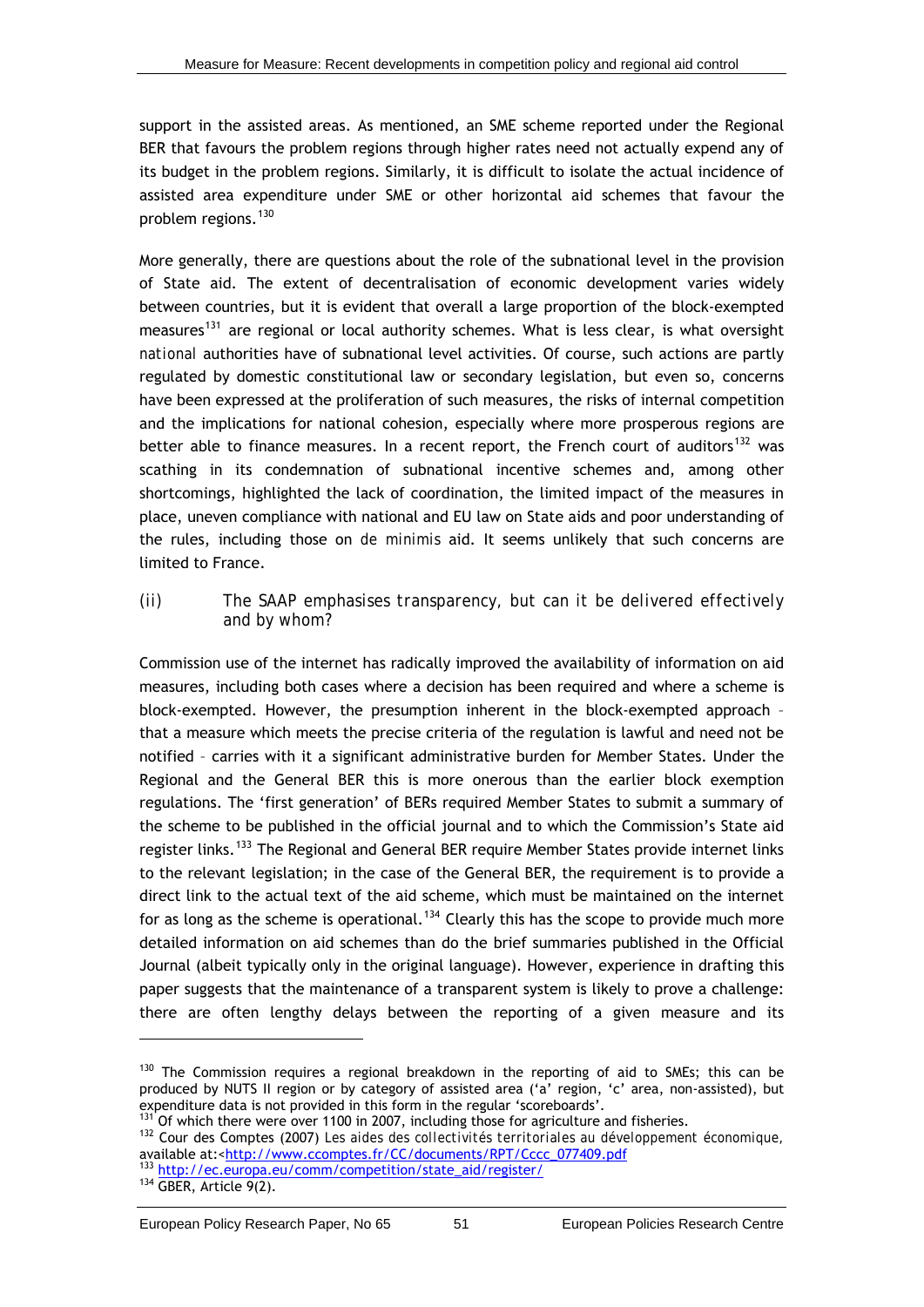<span id="page-57-0"></span>appearance on the Commission register – there is at least one example of a scheme that had actually expired before its details were made available; a significant number of the internet links to legislative texts are invalid; the complexity of the addresses in many cases makes them prone to error, but Member States will also need to guard against the relocation or renaming of internet resources by unwitting IT personnel; and, the Commission has been slow to publish *corrigenda* where the published details of schemes have been inaccurate. These shortcomings may undermine the objective of transparency longer-term.

*(iii) The SAAP aimed, among other things, to promote less and better aid and a refined economic approach to State aid analysis. How well does the new regulatory framework for regional aid serve these objectives?* 

Under the State Aid Action Plan  $(SAAP)^{135}$  $(SAAP)^{135}$  $(SAAP)^{135}$  the Commission has developed and is implementing a comprehensive reform package. Key elements of the reform are "less and better targeted state aid" and "more use of a refined economic approach", of which the incentive effect of aid is "one of the cornerstones". This involves, among other things, an analysis of market failures which explain why the markets do not achieve objectives of common interest, whether State aid could be justified and acceptable and how it should be implemented to achieve the desired objective without distorting trade and competition to an extent contrary to the common interest.

The control of regional aid is conventionally conceived in terms of balancing equity and competition considerations.<sup>[136](#page-57-0)</sup> In RAG 2006 this involves four main elements: limiting the spatial coverage of regional aid; modulating award values; reducing aid values for large investment projects; and case-by-case scrutiny of aid for large projects exceeding certain thresholds. In practice, these elements have been reinforced, rather than revolutionised under recent reforms.

In terms of 'less aid', the control of aid values has long been an element of regional aid discipline, although it was arguably not until RAG 1998 that the ceilings imposed by the Commission began to bite. Until then, for internal budgetary reasons, Member States had tended to offer substantially less than the authorised ceilings. MSF 2002, and subsequently RAG 2006 have had a significant impact on the rates that can be offered to large firms without prior notification.

As far as 'better targeted' aid is concerned, the emphasis on the need for aid and its incentive effect are new.<sup>[137](#page-57-0)</sup> To some extent the RAG 2006 provisions on the necessity for aid echo the requirements that many Member States already operate, but the GBER goes

<sup>&</sup>lt;sup>135</sup> European Commission (2005) State Aid Action Plan, COM(2005) 107 final, 7 June 2005.<br><sup>136</sup> Obviously, there are also efficiency arguments in favour of regional policy, notably that policy can help reduce inflationary pressures and congestion in the more prosperous regions, but these arguments are currently somewhat out of favour both at national and EU levels where the dominant theme is that of 'regional competitiveness'. Nevertheless they are relevant to the Commission's growing emphasis on the need for market failure arguments to justify the use of State aid.<br><sup>137</sup> Although under the motor vehicle industry rules in the 1990s, prospective beneficiaries had to

show that there was a viable alternative non-assisted area location in order for regional aid to be considered.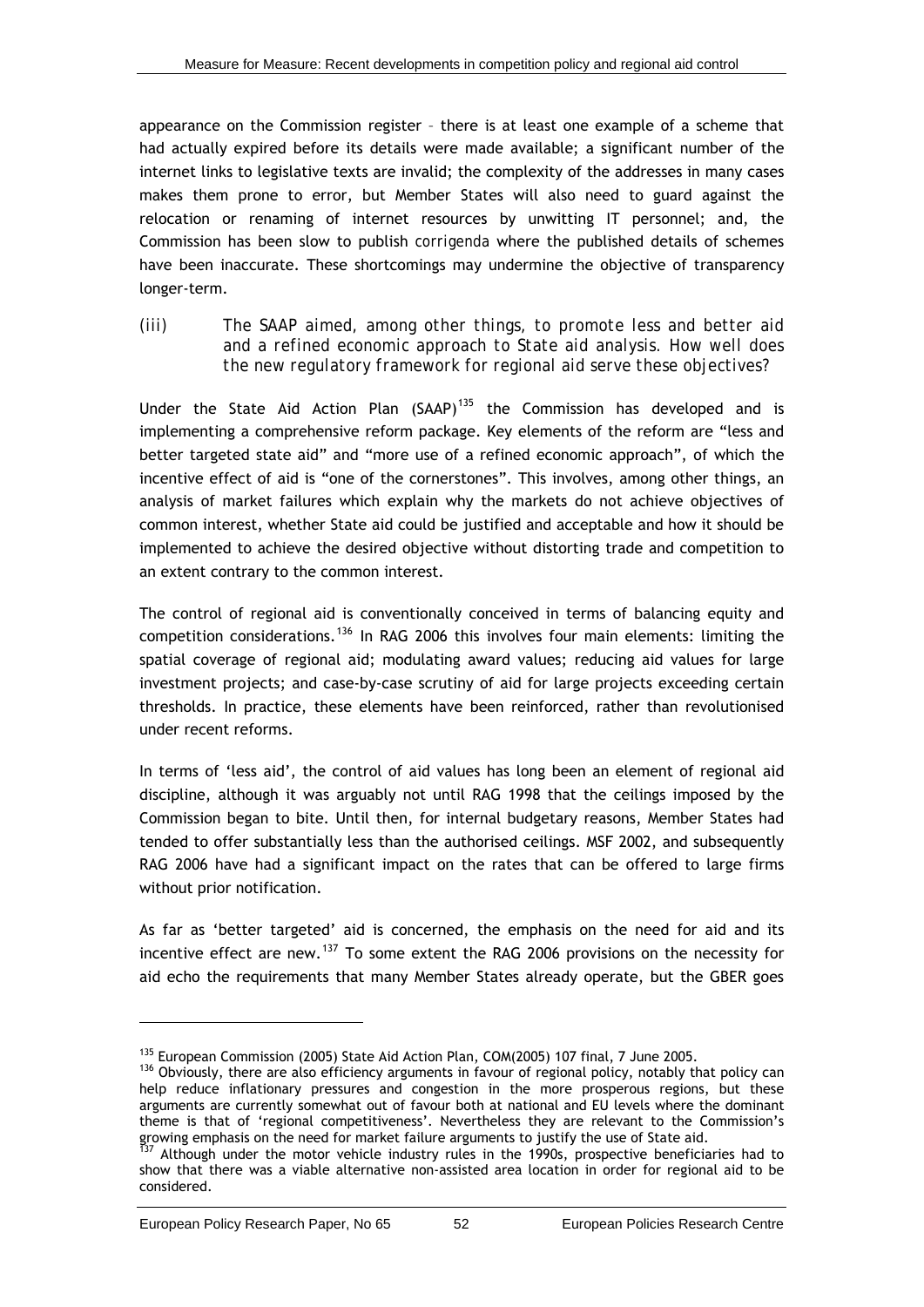<span id="page-58-0"></span>further than many, and obliges Member States to demand from potential beneficiaries documentation that demonstrates the incentive effect of the aid. It can be argued that the real value of such documentation is questionable: due simply to information asymmetry, firms will always be better placed to provide such justification than aid administrators will be to challenge it.  $138$ 

Incentive effect is also relevant to the *case-by-case scrutiny* of notifiable aid to large projects. RAG 2006 introduces a new discretionary element to Commission decision-making. For individually notifiable projects with market share or capacity exceeding certain thresholds, the Commission will only approve aid after a "detailed verification… that the aid is necessary to provide an incentive effect for the investment and that the benefits of the aid outweigh the resulting distortion of competition and effect on trade".<sup>[139](#page-58-0)</sup> RAG 2006 entered into force on 1 January 2007 and the guidelines state that, before this date, the Commission would draw up further guidance on the criteria it would take into account during this assessment;<sup>[140](#page-58-0)</sup> no such guidance has been issued to date. This guidance must address the very nub of the relationship between regional aid policy and competition distortion and will, even if rarely used in practice, lay bare the Commission's approach to balancing cohesion considerations, incentive effects and the distortion of competition. The task cannot, however, be easy and it might be surmised the promise to publish such guidance is now regretted.

In summary, although in procedural terms the new regulatory architecture arguably does contribute to the objectives of the SAAP, on substance, it is hard to contest the view that, so far, "regional aid policy remains largely independent from the trend towards an increased economic analysis".[141](#page-58-0)

#### *(iv) What constraints and opportunities does the Azores test provide for subnational authorities?*

The recent Azores and La Rioja decisions on the definition of regional tax autonomy have significant implications for the ability of subnational authorities to alter tax rates within their jurisdictions. Initially, the constraints implied by the Azores test appeared tight, but the La Rioja decision makes clear that the autonomy criteria are likely to be fulfilled by some jurisdictions.

There is also an important regional policy dimension to this new development. Although the emphasis of the Commission and Court is ostensibly on the *effect* of a measure and not its form, there is a risk that the test discriminates against the less prosperous regions. For example, a prosperous region meeting the autonomy test could lower the rate of national taxation within its jurisdiction, assuming that this falls with the range of powers delegated to it. On the other hand, a poorer region, with the same degree of autonomy, may not be

 $138$  Anecdotal evidence suggests that motor manufacturers had little difficulty in substantiating the existence of viable non-assisted area alternatives.

<sup>&</sup>lt;sup>139</sup> RAG 2006, paragraph 68.<br><sup>140</sup> RAG 2006, footnote 63.<br><sup>141</sup> Merola, M. *et al* (2007) 'The most appropriate economic tool for a better targeted State aid policy', in Derenne, J. and Merola, M. (eds.) *Economic Analysis of State Aid Rules – Contributions and Limits,* Lexxion, Berlin.